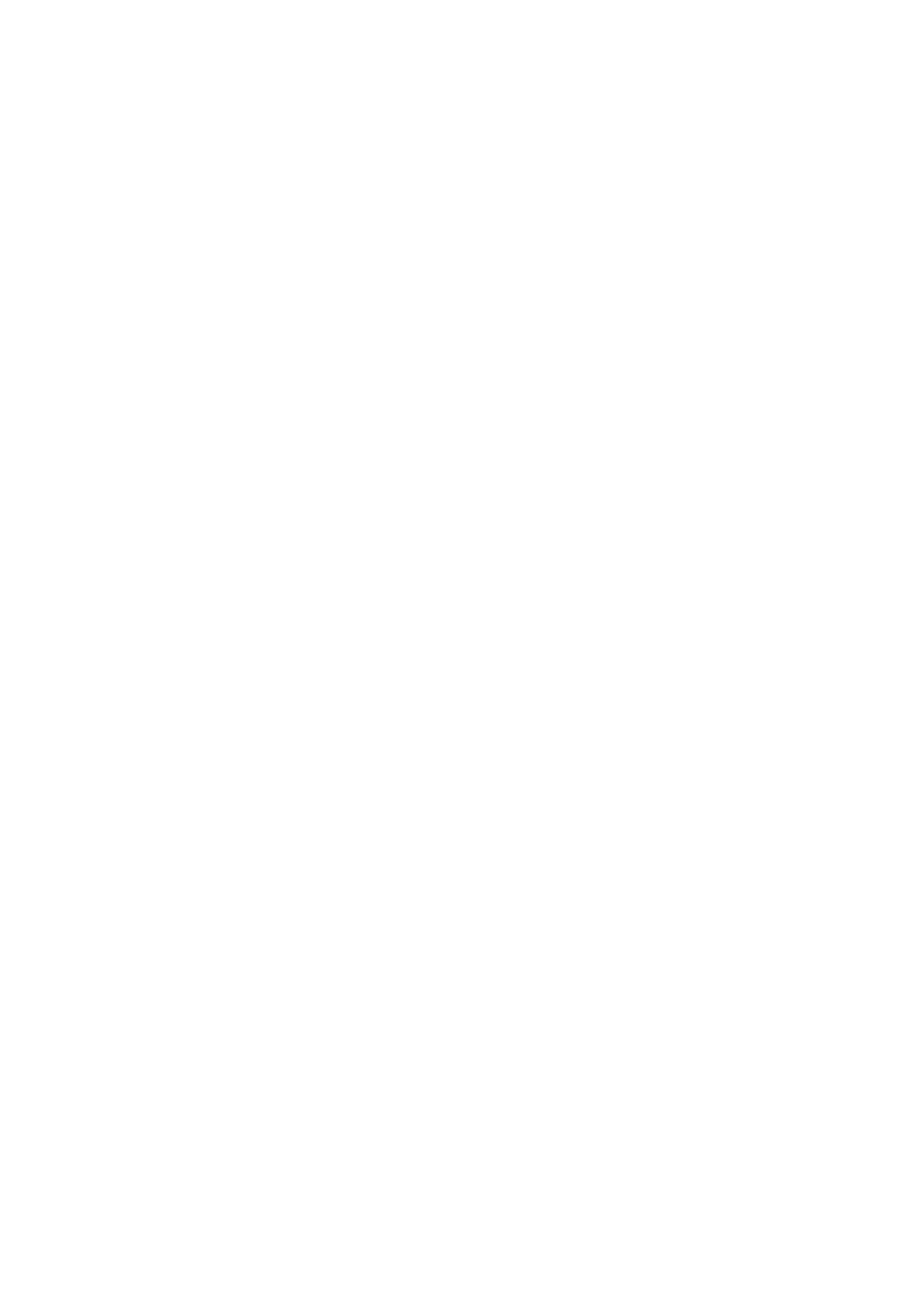# **CONTENTS**

| $\mathbf{1}$ | <b>Key terms</b>                                                                                                                                                                                                                                                             |                                                                                                    |  |  |  |  |  |
|--------------|------------------------------------------------------------------------------------------------------------------------------------------------------------------------------------------------------------------------------------------------------------------------------|----------------------------------------------------------------------------------------------------|--|--|--|--|--|
| 2            | Open source licensing and collaboration                                                                                                                                                                                                                                      |                                                                                                    |  |  |  |  |  |
| 3            | <b>Installing the tools</b><br><b>Reading the Python Packaging User Guide</b>                                                                                                                                                                                                |                                                                                                    |  |  |  |  |  |
| 4            |                                                                                                                                                                                                                                                                              |                                                                                                    |  |  |  |  |  |
| 5            | How do I?<br>11<br>11<br>5.1<br>5.2<br>11                                                                                                                                                                                                                                    |                                                                                                    |  |  |  |  |  |
|              | 13<br><b>A</b> Glossary                                                                                                                                                                                                                                                      |                                                                                                    |  |  |  |  |  |
| B            | <b>About these documents</b><br>B.1                                                                                                                                                                                                                                          |                                                                                                    |  |  |  |  |  |
| C            | <b>History and License</b><br>C.1<br>C.2<br>C.2.1<br>C.2.2<br>BEOPEN.COM LICENSE AGREEMENT FOR PYTHON 2.0<br>C.2.3<br>C.2.4<br>CWI LICENSE AGREEMENT FOR PYTHON 0.9.0 THROUGH 1.2<br>C.2.5<br>ZERO-CLAUSE BSD LICENSE FOR CODE IN THE PYTHON 3.10.2 DOCUMEN-<br>C.3<br>C.3.1 | 29<br>29<br>30<br>30<br>31<br>32<br>33<br>33<br>34<br>34                                           |  |  |  |  |  |
|              | C.3.2<br>C.3.3<br>C.3.4<br>C.3.5<br>C.3.6<br>C.3.7<br>C.3.8<br>C.3.9<br>C.3.10<br>C.3.11<br>C.3.12<br>C.3.13<br>C.3.14<br>C.3.15<br>zlib<br>C.3.16<br>C.3.17<br>C.3.18                                                                                                       | 35<br>35<br>36<br>36<br>37<br>37<br>38<br>38<br>39<br>39<br>40<br>42<br>42<br>43<br>43<br>44<br>44 |  |  |  |  |  |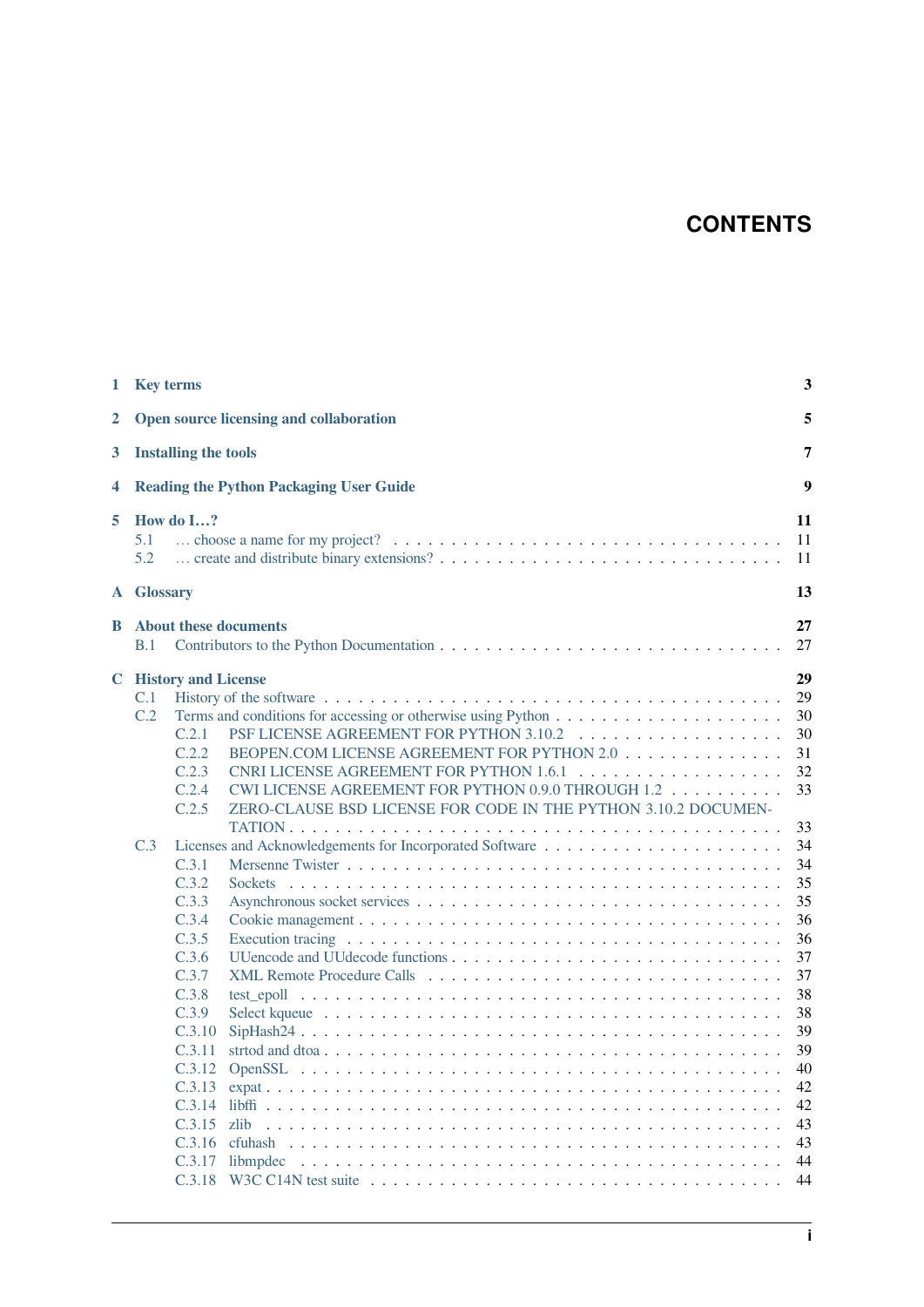### **D Copyright 47**

#### **Index 49**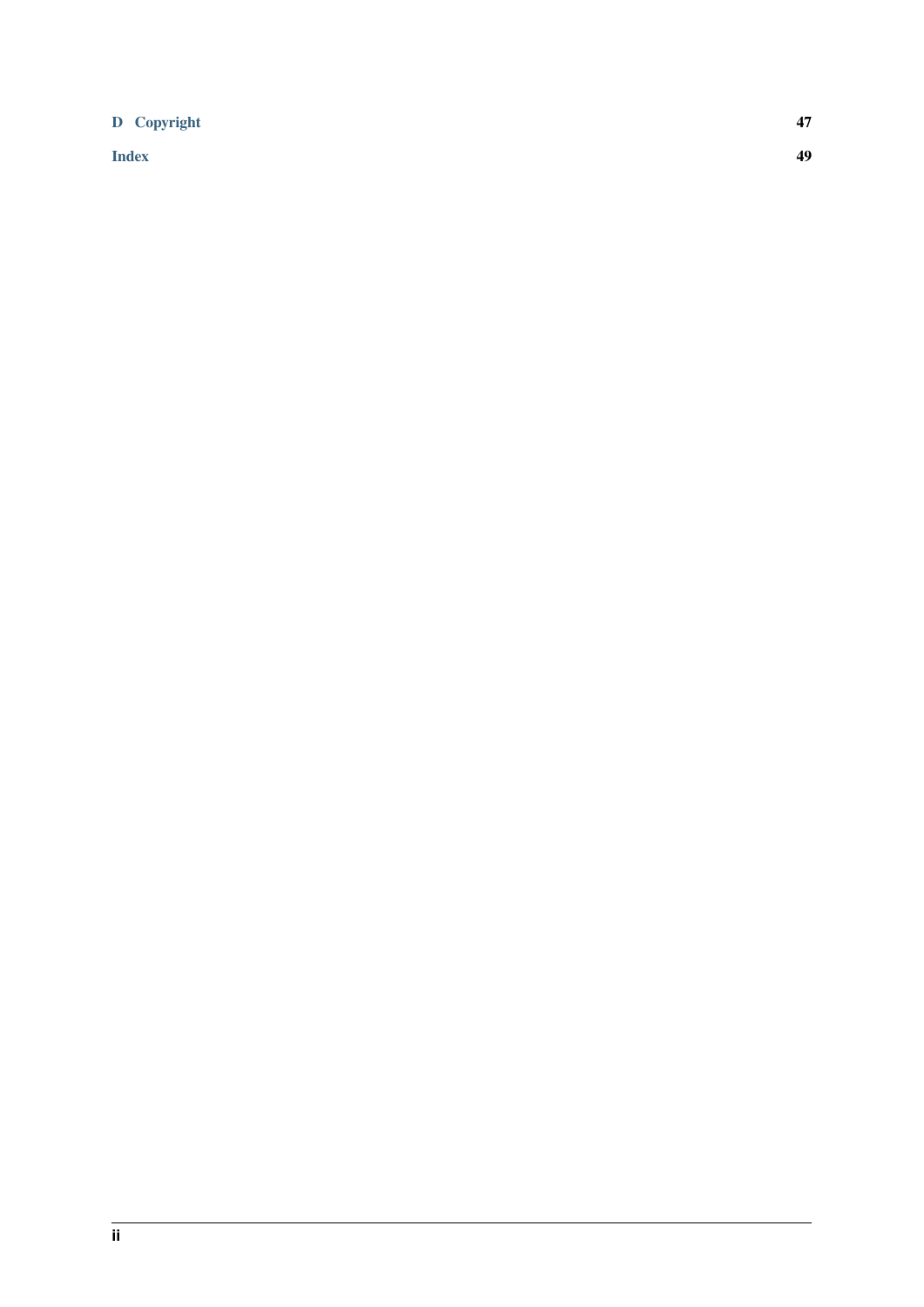#### **Email** distutils-sig@python.org

As a popular open source development project, Python has an active supporting community of contributors and users that also make their software available for other Python developers to use under open source license terms.

This allows P[ython users to share and co](mailto:distutils-sig@python.org)llaborate effectively, benefiting from the solutions others have already created to common (and sometimes even rare!) problems, as well as potentially contributing their own solutions to the common pool.

This guide covers the distribution part of the process. For a guide to installing other Python projects, refer to the installation guide.

Note: For corporate and other institutional users, be aware that many organisations have their own policies around using and contributing to open source software. Please take such policies into account when making use of the distribution and installation tools provided with Python.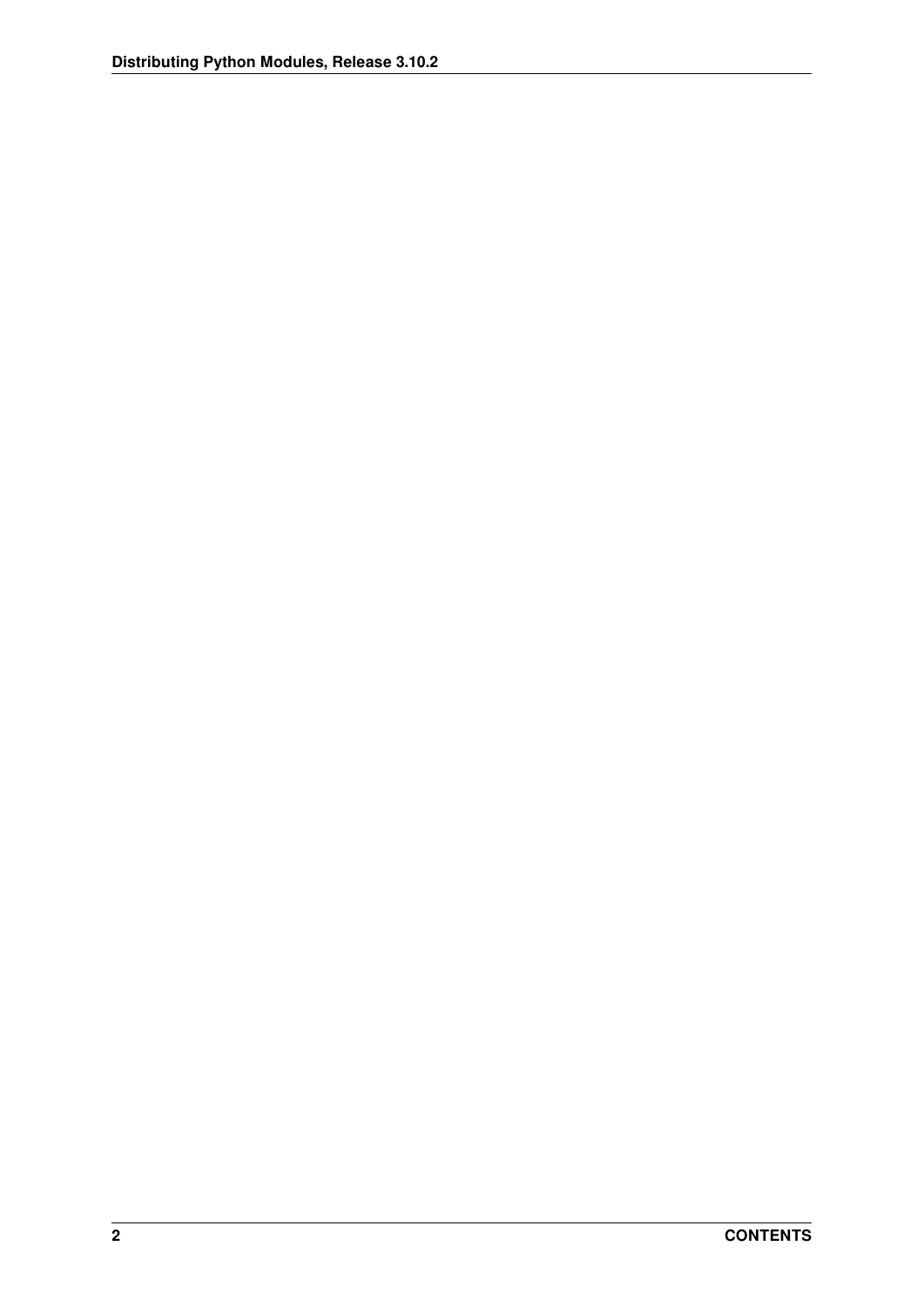### **KEY TERMS**

- <span id="page-6-1"></span><span id="page-6-0"></span>• the Python Package Index is a public repository of open source licensed packages made available for use by other Python users
- the Python Packaging Authority are the group of developers and documentation authors responsible for the maintenance and evolution of the standard packaging tools and the associated metadata and file format standar[ds. They maintain a var](https://pypi.org)iety of tools, documentation and issue trackers on both GitHub and Bitbucket.
- distutils is the original build and distribution system first added to the Python standard library in 1998. Wh[ile direct use of](https://www.pypa.io/) distutils is being phased out, it still laid the foundation for the current packaging and distribution infrastructure, and it not only remains part of the standard library, but its name lives on in other ways (such as the name of the mailing list used to coordinate Python packaging st[andards](https://github.com/pypa) deve[lopment\).](https://bitbucket.org/pypa/)
- setuptools is a (largely) drop-in replacement for distutils first published in 2004. Its most notable addition over the unmodified distutils tools was the ability to declare dependencies on other packages. It is currently recommended as a more regularly updated alternative to distutils that offers consistent support for more recent packaging standards across a wide range of Python versions.
- [wheel](https://setuptools.readthedocs.io/en/latest/) (in this context) is a project that adds the bdist\_wheel command to distutils/setuptools. This produces a cross platform binary packaging format (called "wheels" or "wheel files" and defined in **PEP 427**) that allows Python libraries, even those including binary extensions, to be installed on a system without needing to be built locally.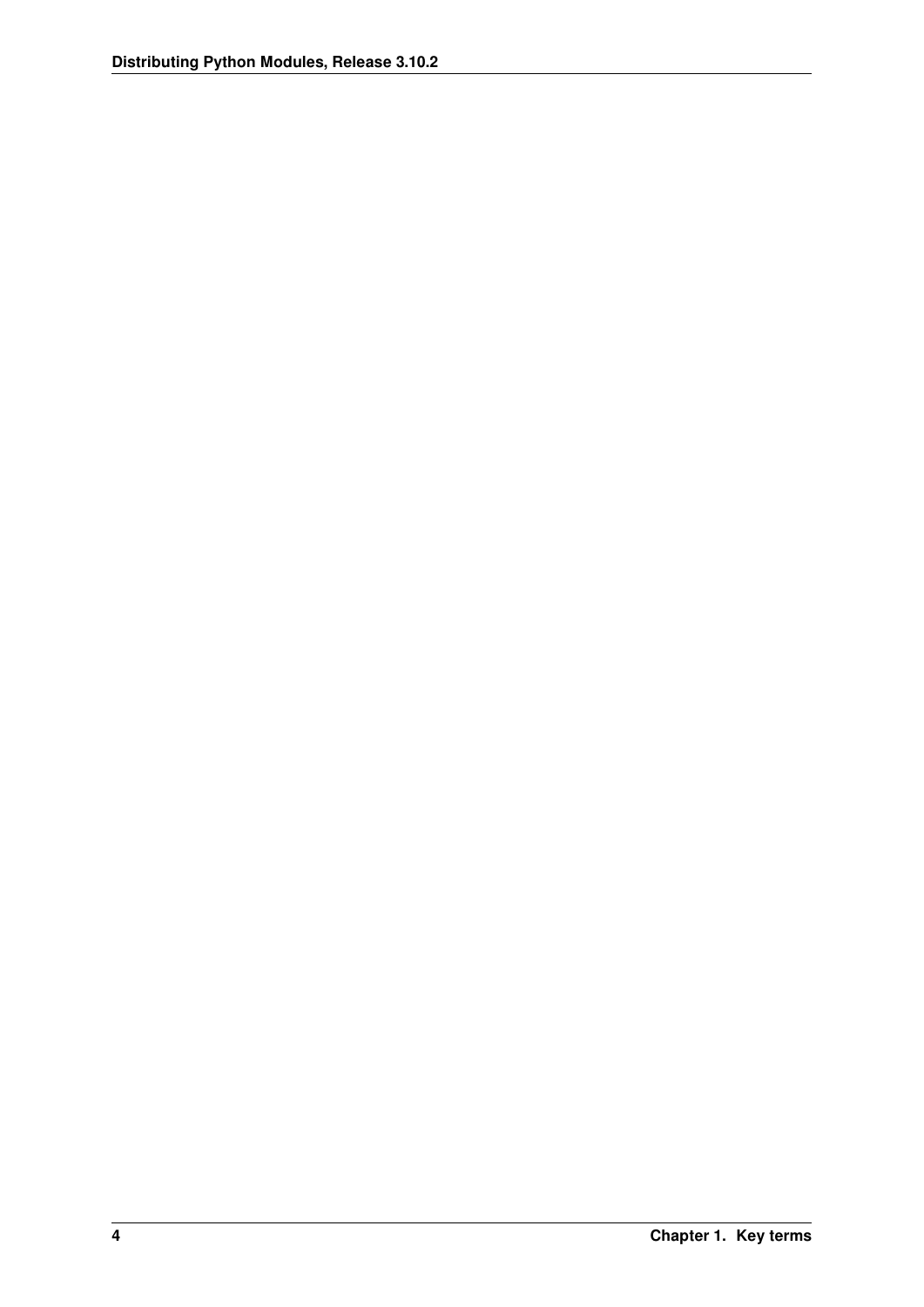# <span id="page-8-0"></span>**OPEN SOURCE LICENSING AND COLLABORATION**

In most parts of the world, software is automatically covered by copyright. This means that other developers require explicit permission to copy, use, modify and redistribute the software.

Open source licensing is a way of explicitly granting such permission in a relatively consistent way, allowing developers to share and collaborate efficiently by making common solutions to various problems freely available. This leaves many developers free to spend more time focusing on the problems that are relatively unique to their specific situation.

The distribution tools provided with Python are designed to make it reasonably straightforward for developers to make their own contributions back to that common pool of software if they choose to do so.

The same distribution tools can also be used to distribute software within an organisation, regardless of whether that software is published as open source software or not.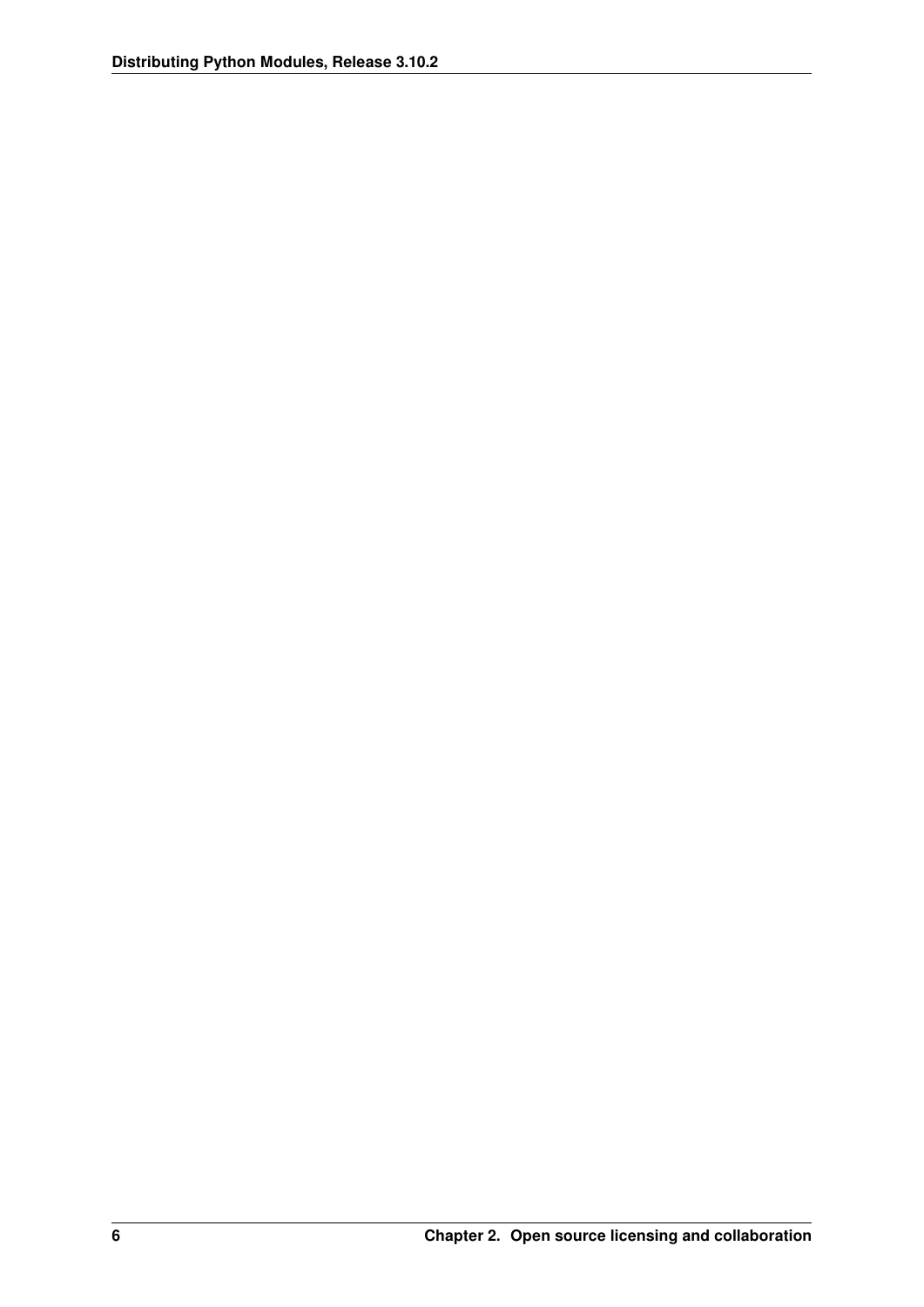### **INSTALLING THE TOOLS**

<span id="page-10-0"></span>The standard library does not include build tools that support modern Python packaging standards, as the core development team has found that it is important to have standard tools that work consistently, even on older versions of Python.

The currently recommended build and distribution tools can be installed by invoking the pip module at the command line:

python -m pip install setuptools wheel twine

**Note:** For POSIX users (including macOS and Linux users), these instructions assume the use of a *virtual environment*.

For Windows users, these instructions assume that the option to adjust the system PATH environment variable was selected when installing Python.

[The P](#page-28-0)ython Packaging User Guide includes more details on the currently recommended tools.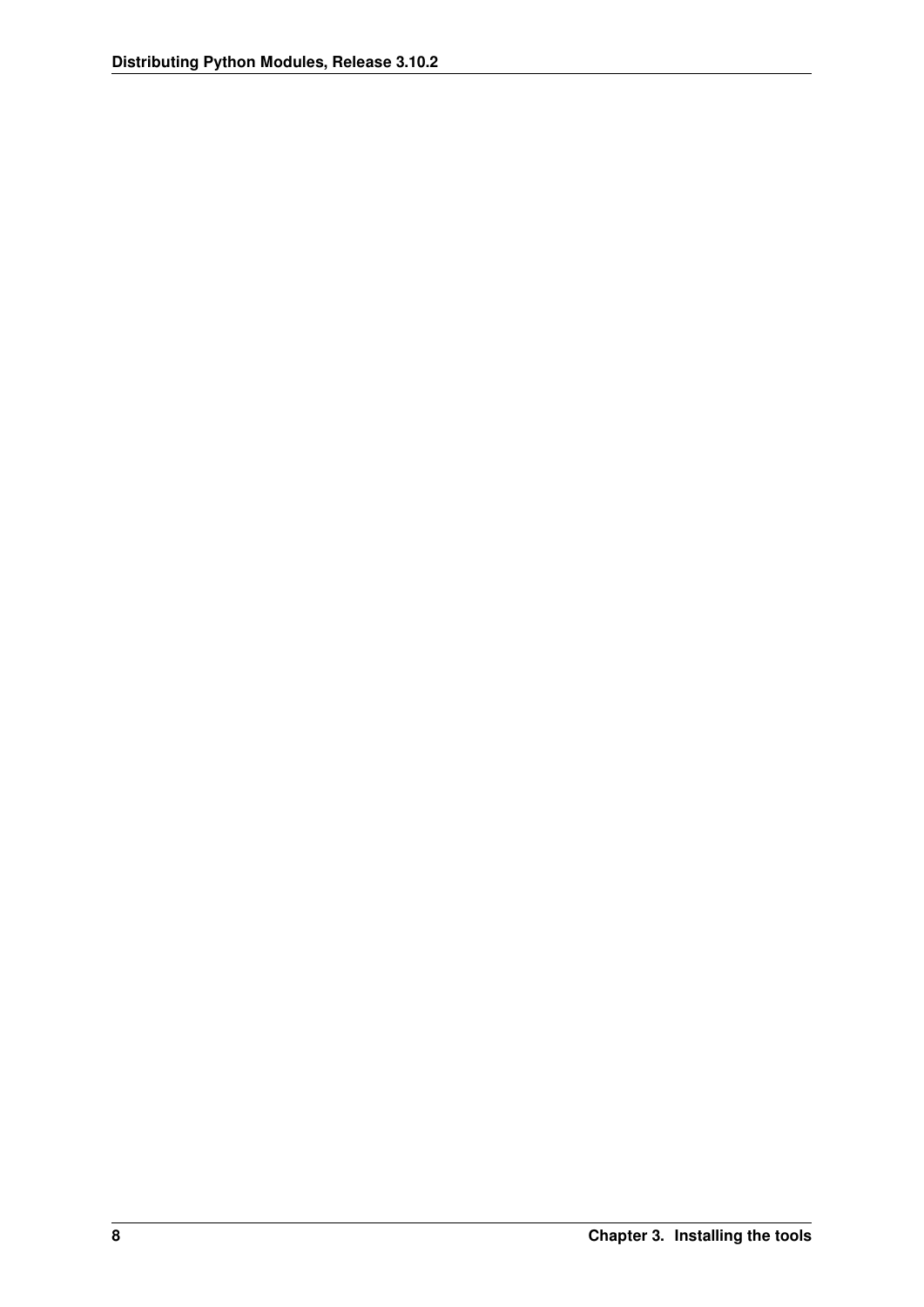## **READING THE PYTHON PACKAGING USER GUIDE**

<span id="page-12-0"></span>The Python Packaging User Guide covers the various key steps and elements involved in creating and publishing a project:

- Project structure
- Building and packaging the project
- Uploading the project to the Python Package Index
- [The .pypirc file]( https://packaging.python.org/tutorials/packaging-projects/#packaging-python-projects)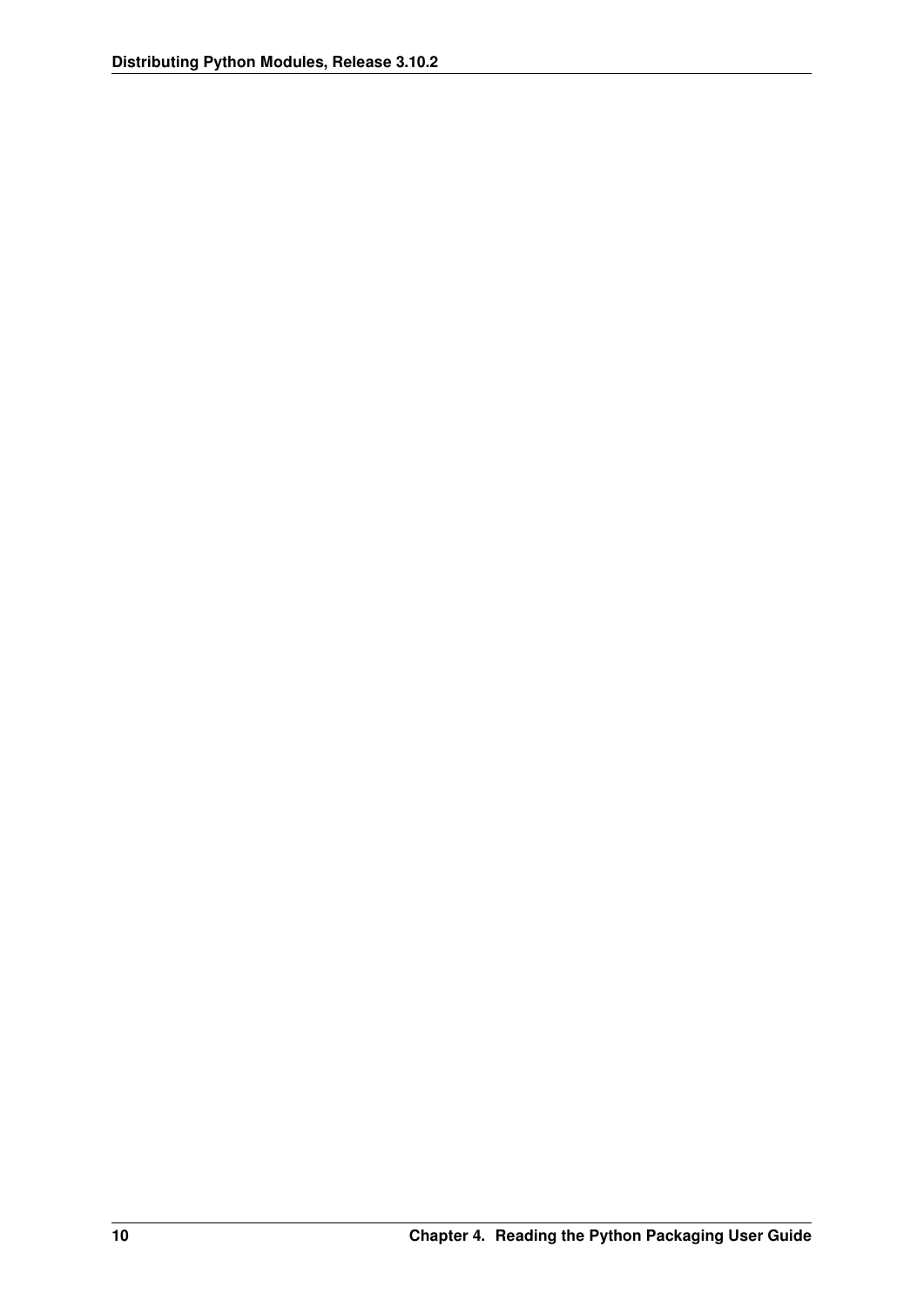**FIVE**

### **HOW DO I…?**

<span id="page-14-0"></span>These are quick answers or links for some common tasks.

### **5.1 … choose a name for my project?**

<span id="page-14-1"></span>This isn't an easy topic, but here are a few tips:

- check the Python Package Index to see if the name is already in use
- check popular hosting sites like GitHub, Bitbucket, etc to see if there is already a project with that name
- check what comes up in a web search for the name you're considering
- avoid particularly common words, especially ones with multiple meanings, as they can make it difficult for users to find your software when searching for it

### **5.2 … create and distribute binary extensions?**

<span id="page-14-2"></span>This is actually quite a complex topic, with a variety of alternatives available depending on exactly what you're aiming to achieve. See the Python Packaging User Guide for more information and recommendations.

#### **See also:**

Python Packaging User Guide: Binary Extensions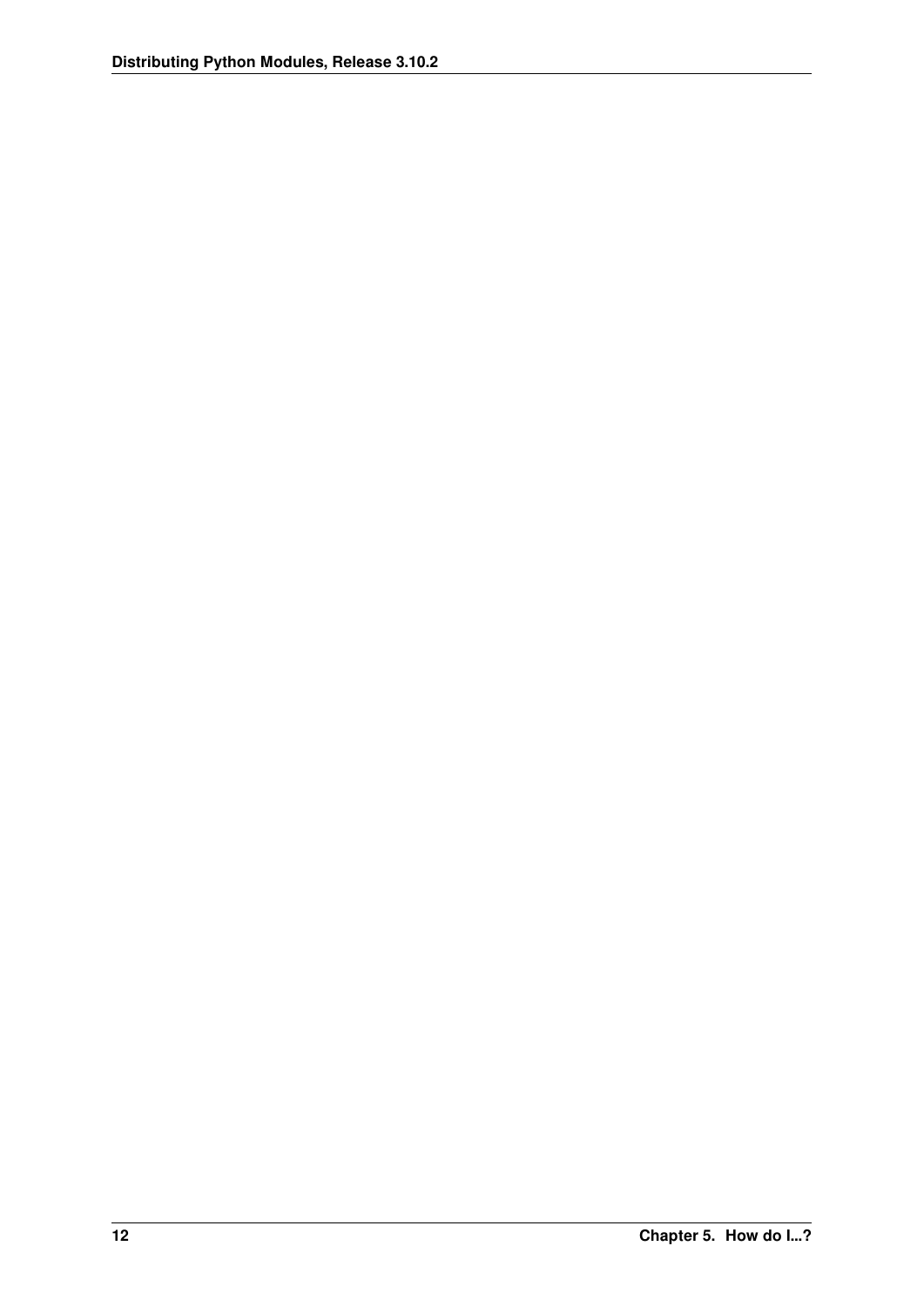**A**

### **GLOSSARY**

- <span id="page-16-4"></span><span id="page-16-0"></span>**>>>** The default Python prompt of the interactive shell. Often seen for code examples which can be executed interactively in the interpreter.
- **...** Can refer to:
	- The default Python prompt of the interactive shell when entering the code for an indented code block, when within a pair of matching left and right delimiters (parentheses, square brackets, curly braces or triple quotes), or after specifying a decorator.
	- The Ellipsis built-in constant.
- **2to3** A tool that tries to convert Python 2.x code to Python 3.x code by handling most of the incompatibilities which can be detected by parsing the source and traversing the parse tree.

2to3 is available in the standard library as lib2to3; a standalone entry point is provided as Tools/ scripts/2to3. See 2to3-reference.

- **abstract base class** Abstract base classes complement *duck-typing* by providing a way to define interfaces when other techniques like hasattr() would be clumsy or subtly wrong (for example with magic methods). ABCs introduce virtual subclasses, which are classes that don't inherit from a class but are still recognized by isinstance() and issubclass(); see the abc module documentation. Python comes with many built-in ABCs for data structures (in the collec[tions.abc](#page-19-0) module), numbers (in the numbers module), streams (in the io module), import finders and loaders (in the importlib.abc module). You can create your own ABCs with the abc module.
- <span id="page-16-1"></span>**annotation** A label associated with a variable, a class attribute or a function parameter or return value, used by convention as a *type hint*.

<span id="page-16-3"></span>Annotations of local variables cannot be accessed at runtime, but annotations of global variables, class attributes, and functions are stored in the \_\_annotations\_\_ special attribute of modules, classes, and functions, respectiv[ely.](#page-27-0)

See *variable annotation*, *function annotation*, **PEP 484** and **PEP 526**, which describe this functionality. Also see annotations-howto for best practices on working with annotations.

**argument** A value passed to a *function* (or *method*) when calling the function. There are two kinds of argument:

• *[keyword argument](#page-28-1)*: [an argument preced](#page-20-0)[ed by an id](https://www.python.org/dev/peps/pep-0484)enti[fier \(e.g.](https://www.python.org/dev/peps/pep-0526) name=) in a function call or passed as a value in a dictionary preceded by  $*$ . For example, 3 and 5 are both keyword arguments in the following calls to complex[\(\)](#page-20-1):

```
complex(real=3, imag=5)
complex(**{'real': 3, 'imag': 5})
```
• *positional argument*: an argument that is not a keyword argument. Positional arguments can appear at the beginning of an argument list and/or be passed as elements of an *iterable* preceded by \*. For example, 3 and 5 are both positional arguments in the following calls:

```
complex(3, 5)
complex(*(3, 5))
```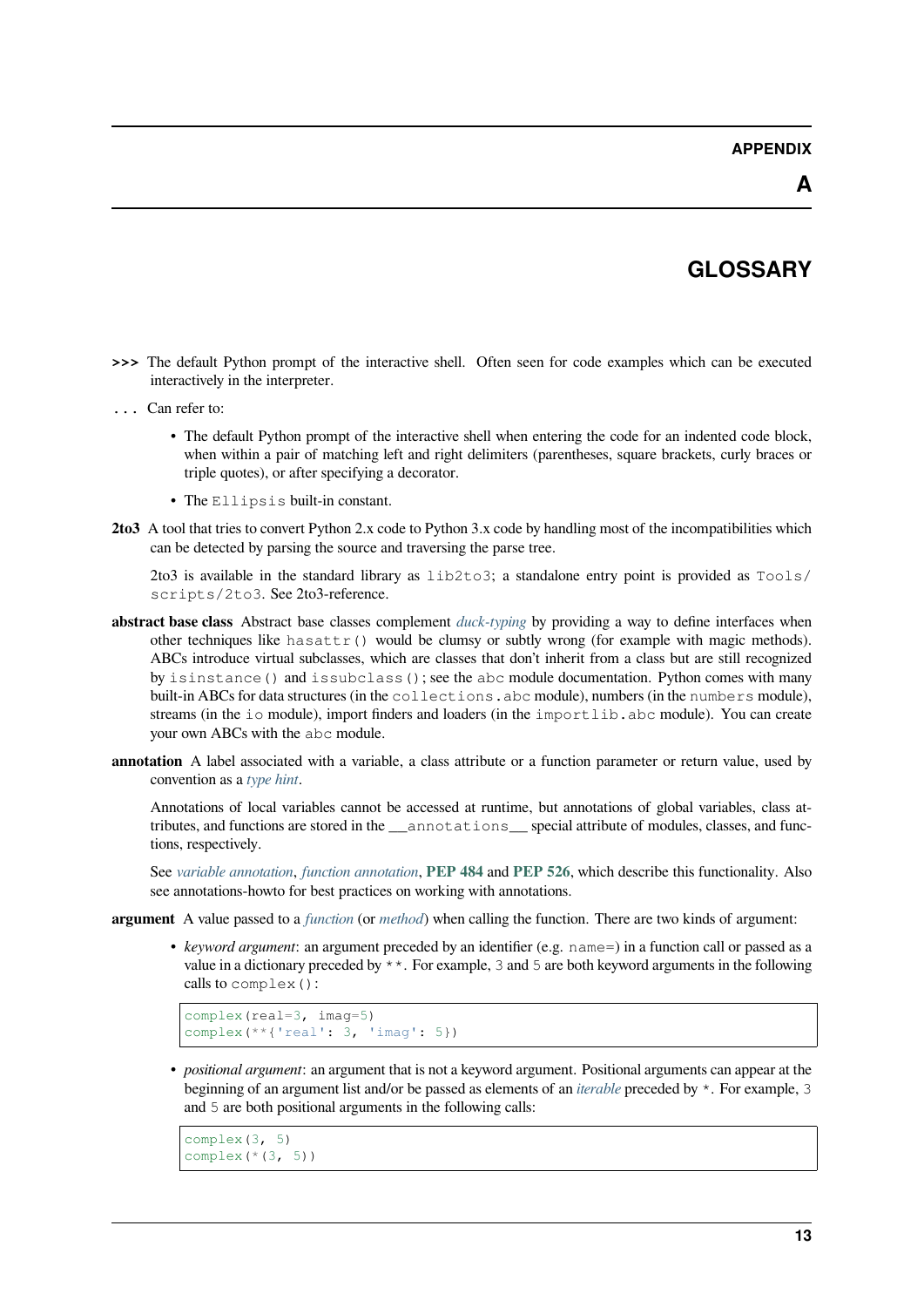<span id="page-17-7"></span>Arguments are assigned to the named local variables in a function body. See the calls section for the rules governing this assignment. Syntactically, any expression can be used to represent an argument; the evaluated value is assigned to the local variable.

See also the *parameter* glossary entry, the FAQ question on the difference between arguments and parameters, and **PEP 362**.

- **asynchronous context manager** An object which controls the environment seen in an async with statement by defining \_\_[aenter\\_](#page-24-0)\_() and \_\_aexit\_\_() methods. Introduced by **PEP 492**.
- **asynchro[nous gene](https://www.python.org/dev/peps/pep-0362)rator** A function which returns an *asynchronous generator iterator*. It looks like a coroutine function defined with async def except that it contains yield expressions for producing a series of values usable in an async for loop.

<span id="page-17-1"></span>Usually refers to an asynchronous generator function, but may refer to an *[asynchro](https://www.python.org/dev/peps/pep-0492)nous generator iterator* in some contexts. In cases where the intended meani[ng isn't clear, using the full terms](#page-17-0) avoids ambiguity.

An asynchronous generator function may contain await expressions as well as async for, and async with statements.

**asynchronous generator iterator** An object created by a *asynchronous generator* function.

This is an *asynchronous iterator* which when called using the \_\_anext\_\_() method returns an awaitable object which will execute the body of the asynchronous generator function until the next yield expression.

<span id="page-17-0"></span>Each yield temporarily suspends processing, reme[mbering the location exe](#page-17-1)cution state (including local variables and [pending try-statements](#page-17-2)). When the *asynchronous generator iterator* effectively resumes with another awaitable returned by \_\_anext\_\_(), it picks up where it left off. See **PEP 492** and **PEP 525**.

- **asynchronous iterable** An object, that can be used in an async for statement. Must return an *asynchronous iterator* from its \_\_aiter\_\_() method. Introduced by **PEP 492**.
- **asynchronous iterator** An object that implements the \_\_aiter\_() [and](https://www.python.org/dev/peps/pep-0492) \_\_anext\_() methods. \_\_anext\_\_ must return an *awaitable* object. async for resolves the awaitables returned by an asynchronous iterator's \_\_anext\_\_() method until [it raises](https://www.python.org/dev/peps/pep-0492) a StopAsyncIteration [exception.](#page-17-2) [Introdu](#page-17-2)ced by **PEP 492**.
- <span id="page-17-2"></span>**attribute** A value associated with an object which is referenced by name using dotted expressions. For example, if an object *o* has an attribute *a* it [would be r](#page-17-3)eferenced as *o.a*.
- **awaitable** An obje[ct that can](https://www.python.org/dev/peps/pep-0492) be used in an await expression. Can be a *coroutine* or an object with an \_\_await\_\_() method. See also **PEP 492**.
- **BDFL** Benevolent Dictator For Life, a.k.a. Guido van Rossum, Python's creator.
- <span id="page-17-3"></span>**binary file** A *file object* able to read and write *bytes-like objects*. Examples of bina[ry files ar](#page-18-0)e files opened in binary mode ('rb', 'wb' or 'rb+'), [sys.std](https://www.python.org/dev/peps/pep-0492)in.buffer, sys.stdout.buffer, and instances of io. BytesIO and gzip.GzipFile.

<span id="page-17-6"></span>Seealso *[text file](#page-19-1)* for a file object able to r[ead and write](#page-17-4)  $str$  objects.

**borrowed reference** In Python's C API, a borrowed reference is a reference to an object. It does not modify the object reference count. It becomes a dangling pointer if the object is destroyed. For example, a garbage collectio[n can re](#page-27-1)move the last *strong reference* to the object and so destroy it.

<span id="page-17-5"></span>Calling Py\_INCREF() on the *borrowed reference* is recommended to convert it to a *strong reference* inplace, except when the object cannot be destroyed before the last usage of the borrowed reference. The Py\_NewRef() function can [be used to creat](#page-27-2)e a new *strong reference*.

**bytes-like object** An object that supports the bufferobjects and can export a C-*contiguous* buffer. This includes all bytes, bytearray, and arr[ay.array](#page-17-5) objects, as well as many common memoryview [objects. By](#page-27-2)teslike objects can be used for various operations that w[ork with binary d](#page-27-2)ata; these include compression, saving to a binary file, and sending over a socket.

<span id="page-17-4"></span>Some operations need the binary data to be mutable. The documentat[ion often r](#page-18-1)efers to these as "readwrite bytes-like objects". Example mutable buffer objects include bytearray and a memoryview of a bytearray. Other operations require the binary data to be stored in immutable objects ("read-only byteslike objects"); examples of these include bytes and a memoryview of a bytes object.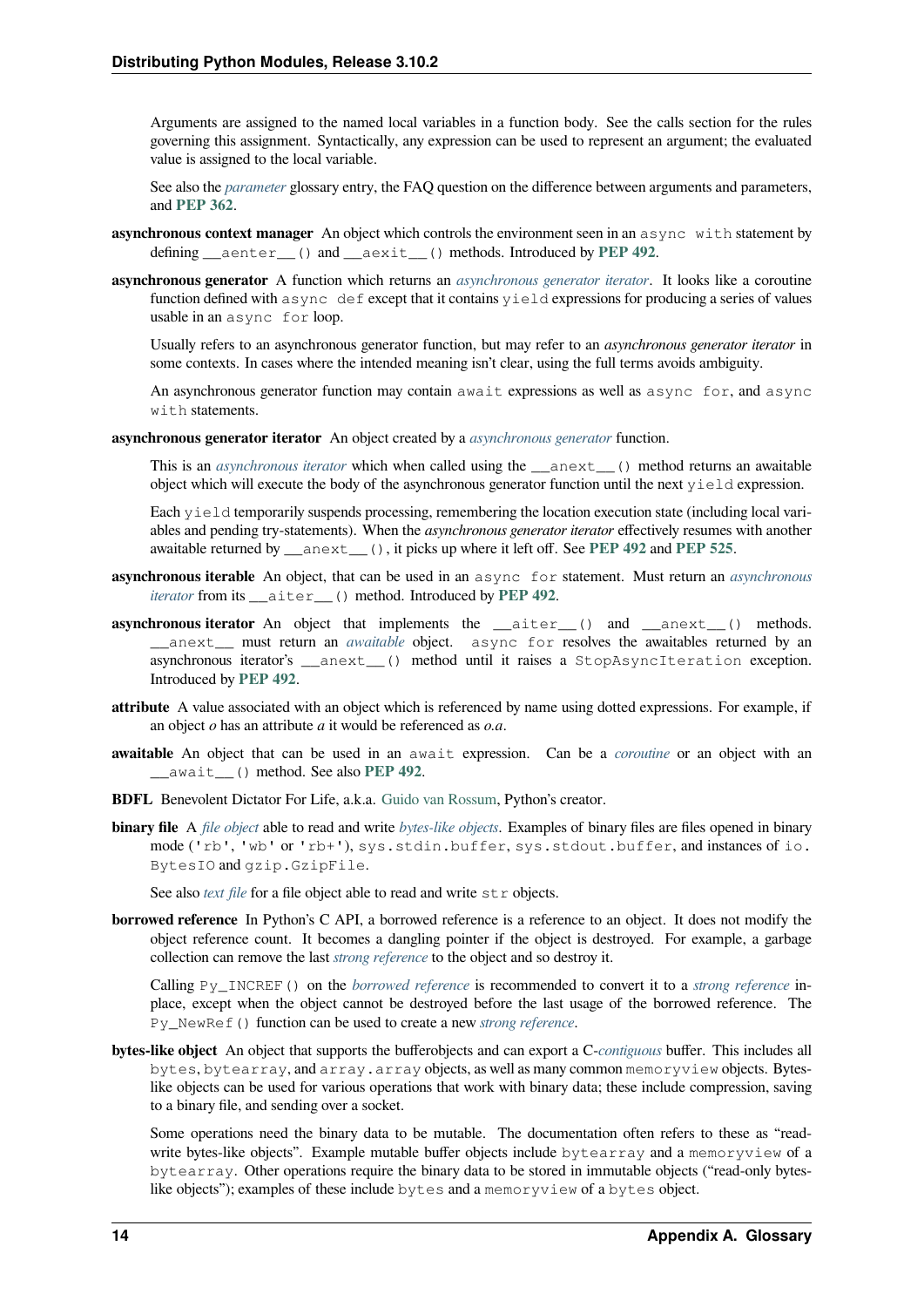<span id="page-18-3"></span>**bytecode** Python source code is compiled into bytecode, the internal representation of a Python program in the CPython interpreter. The bytecode is also cached in  $.pyc$  files so that executing the same file is faster the second time (recompilation from source to bytecode can be avoided). This "intermediate language" is said to run on a *virtual machine* that executes the machine code corresponding to each bytecode. Do note that bytecodes are not expected to work between different Python virtual machines, nor to be stable between Python releases.

<span id="page-18-2"></span>A list of byt[ecode instruction](#page-28-2)s can be found in the documentation for the dis module.

- **callback** A subroutine function which is passed as an argument to be executed at some point in the future.
- **class** A template for creating user-defined objects. Class definitions normally contain method definitions which operate on instances of the class.
- **class variable** A variable defined in a class and intended to be modified only at class level (i.e., not in an instance of the class).
- **coercion** The implicit conversion of an instance of one type to another during an operation which involves two arguments of the same type. For example, int (3.15) converts the floating point number to the integer 3, but in 3+4.5, each argument is of a different type (one int, one float), and both must be converted to the same type before they can be added or it will raise a TypeError. Without coercion, all arguments of even compatible types would have to be normalized to the same value by the programmer, e.g.,  $f$ loat (3)+4.5 rather than just  $3+4$ . 5.
- **complex number** An extension of the familiar real number system in which all numbers are expressed as a sum of a real part and an imaginary part. Imaginary numbers are real multiples of the imaginary unit (the square root of  $-1$ ), often written i in mathematics or  $\dot{\tau}$  in engineering. Python has built-in support for complex numbers, which are written with this latter notation; the imaginary part is written with a j suffix, e.g.,  $3+1$ j. To get access to complex equivalents of the math module, use cmath. Use of complex numbers is a fairly advanced mathematical feature. If you're not aware of a need for them, it's almost certain you can safely ignore them.
- **context manager** An object which controls the environment seen in a with statement by defining \_\_enter\_\_() and \_\_exit\_\_() methods. See **PEP 343**.
- **context variable** A variable which can have different values depending on its context. This is similar to Thread-Local Storage in which each execution thread may have a different value for a variable. However, with context variables, there may be several contexts in one execution thread and the main usage for context variables is to keep track of variables in concurr[ent asynch](https://www.python.org/dev/peps/pep-0343)ronous tasks. See contextvars.
- **contiguous** A buffer is considered contiguous exactly if it is either *C-contiguous* or *Fortran contiguous*. Zerodimensional buffers are C and Fortran contiguous. In one-dimensional arrays, the items must be laid out in memory next to each other, in order of increasing indexes starting from zero. In multidimensional C-contiguous arrays, the last index varies the fastest when visiting items in order of memory address. However, in Fortran contiguous arrays, the first index varies the fastest.
- <span id="page-18-1"></span>**coroutine** Coroutines are a more generalized form of subroutines. Subroutines are entered at one point and exited at another point. Coroutines can be entered, exited, and resumed at many different points. They can be implemented with the async def statement. See also **PEP 492**.
- <span id="page-18-0"></span>**coroutine function** A function which returns a *coroutine* object. A coroutine function may be defined with the async def statement, and may contain await, async for, and async with keywords. These were introduced by **PEP 492**.
- **CPython** The canonical implementation of the Python progr[amming la](https://www.python.org/dev/peps/pep-0492)nguage, as distributed on python.org. The term "CPython" is used when necessaryt[o distingu](#page-18-0)ish this implementation from others such as Jython or IronPython.
- **decorator** A functi[on returnin](https://www.python.org/dev/peps/pep-0492)g another function, usually applied as a function transformation using the [@wrap](https://www.python.org)per syntax. Common examples for decorators are classmethod() and staticmethod().

The decorator syntax is merely syntactic sugar, the following two function definitions are semantically equivalent:

**def** f(arg): ...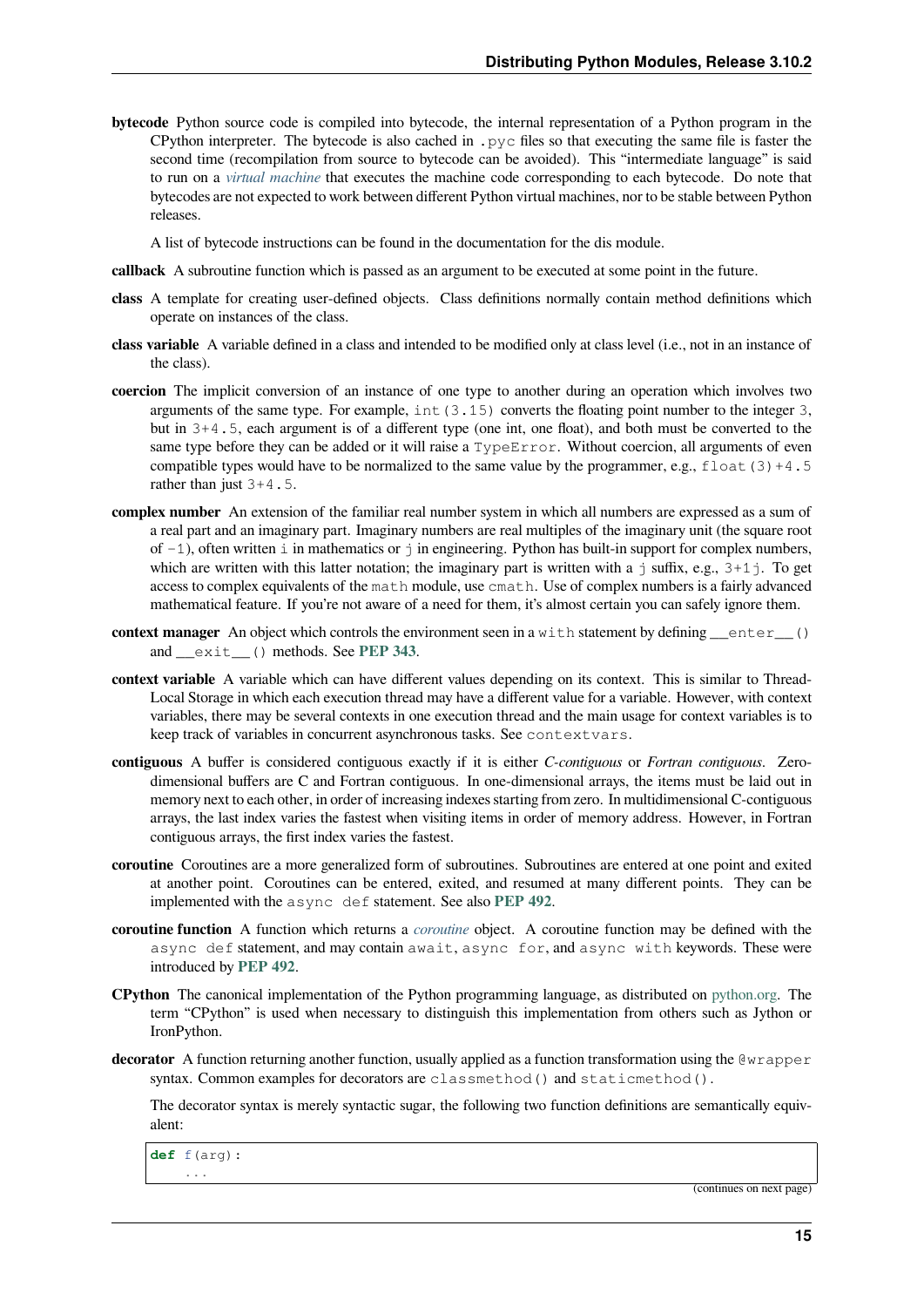```
f =staticmethod(f)
@staticmethod
def f(arg):
    ...
```
The same concept exists for classes, but is less commonly used there. See the documentation for function definitions and class definitions for more about decorators.

descriptor Any object which defines the methods \_get\_(), \_set\_(), or \_delete\_(). When a class attribute is a descriptor, its special binding behavior is triggered upon attribute lookup. Normally, using *a.b* to get, set or delete an attribute looks up the object named *b* in the class dictionary for *a*, but if *b* is a descriptor, the respective descriptor method gets called. Understanding descriptors is a key to a deep understanding of Python because they are the basis for many features including functions, methods, properties, class methods, static methods, and reference to super classes.

For more information about descriptors' methods, see descriptors or the Descriptor How To Guide.

- **dictionary** An associative array, where arbitrary keys are mapped to values. The keys can be any object with \_\_hash\_\_() and \_\_eq\_\_() methods. Called a hash in Perl.
- **dictionary comprehension** A compact way to process all or part of the elements in an iterable and return a dictionary with the results. results =  $\{n: n * * 2 \text{ for } n \text{ in } range(10)\}$  generates a dictionary containing key n mapped to value  $n \times 2$ . See comprehensions.
- dictionary view The objects returned from dict.keys(), dict.values(), and dict.items() are called dictionary views. They provide a dynamic view on the dictionary's entries, which means that when the dictionary changes, the view reflects these changes. To force the dictionary view to become a full list use list(dictview). See dict-views.
- **docstring** A string literal which appears as the first expression in a class, function or module. While ignored when the suite is executed, it is recognized by the compiler and put into the  $\_\text{doc}\_\text{attribute}$  attribute of the enclosing class, function or module. Since it is available via introspection, it is the canonical place for documentation of the object.
- **duck-typing** A programming style which does not look at an object's type to determine if it has the right interface; instead, the method or attribute is simply called or used ("If it looks like a duck and quacks like a duck, it must be a duck.") By emphasizing interfaces rather than specific types, well-designed code improves its flexibility by allowing polymorphic substitution. Duck-typing avoids tests using type() or isinstance(). (Note, however, that duck-typing can be complemented with *abstract base classes*.) Instead, it typically employs hasattr() tests or *EAFP* programming.
- <span id="page-19-0"></span>**EAFP** Easier to ask for forgiveness than permission. This common Python coding style assumes the existence of valid keys or attributes and catches exceptions if the assumption proves false. This clean and fast style is characterized by the presence of many try and except [statements. The tec](#page-16-1)hnique contrasts with the *LBYL* style common to man[y other](#page-19-2) languages such as C.
- <span id="page-19-2"></span>**expression** A piece of syntax which can be evaluated to some value. In other words, an expression is an accumulation of expression elements like literals, names, attribute access, operators or function calls which all return a value. In contrast to many other languages, not all language constructs are expressions. There are also *state[ment](#page-23-0)*s which cannot be used as expressions, such as while. Assignments are also statements, not expressions.

<span id="page-19-3"></span>**extension module** A module written in C or C++, using Python's C API to interact with the core and with user code.

- **f-string** String literals prefixed with 'f' or 'F' are commonly called "f-strings" which is short for form[atted string](#page-27-3) literals. See also **PEP 498**.
- **file object** An object exposing a file-oriented API (with methods such as read() or write()) to an underlying resource. Depending on the way it was created, a file object can mediate access to a real on-disk file or to another type of storage or communication device (for example standard input/output, in-memory buffers, sockets, pipes, etc.). File [objects ar](https://www.python.org/dev/peps/pep-0498)e also called *file-like objects* or *streams*.

<span id="page-19-1"></span>There are actually three categories of file objects: raw *binary files*, buffered *binary files* and *text files*. Their interfaces are defined in the io module. The canonical way to create a file object is by using the open ()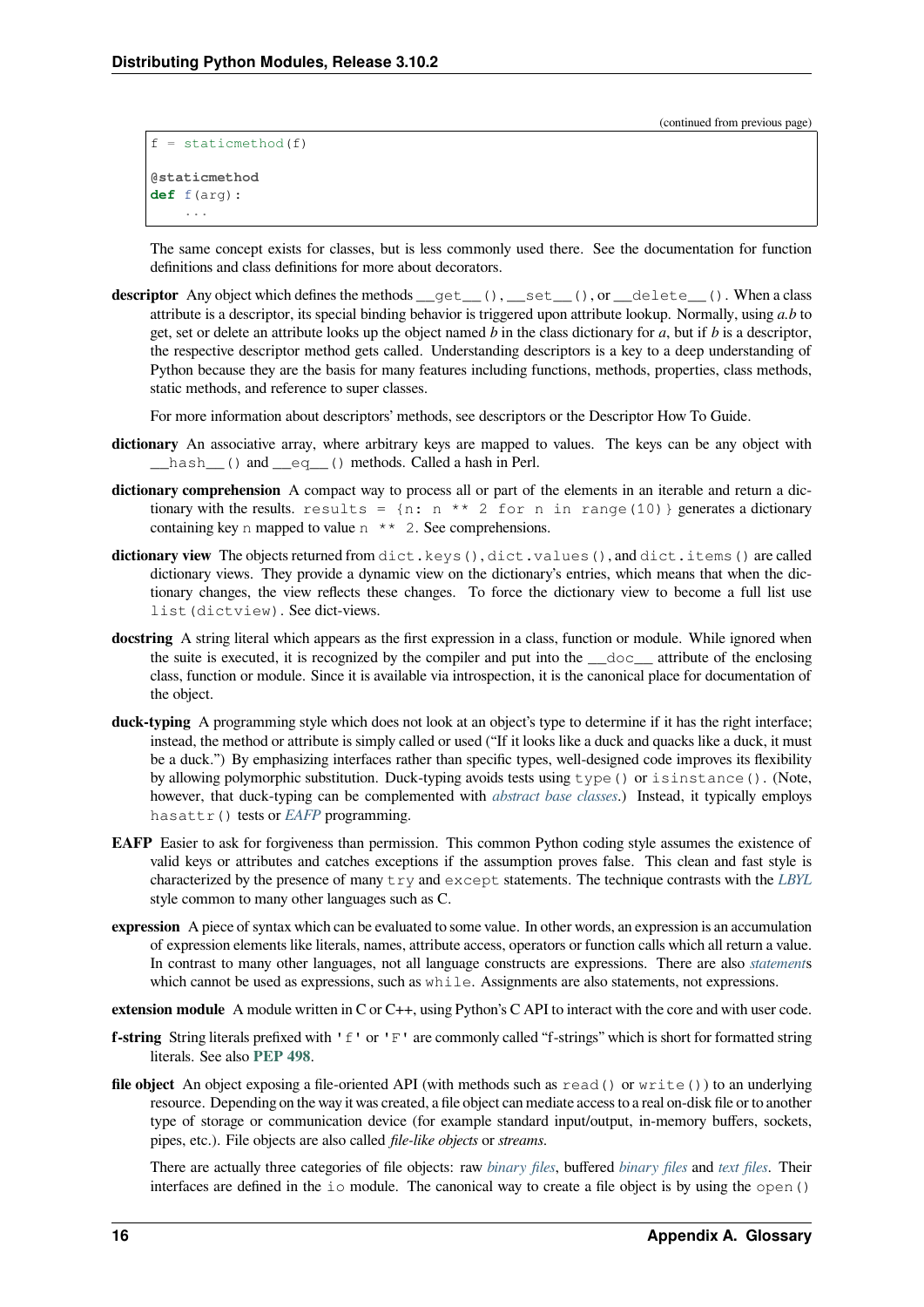function.

#### <span id="page-20-7"></span>**file-like object** A synonym for *file object*.

**filesystem encoding and error handler** Encoding and error handler used by Python to decode bytes from the operating system and encode Unicode to the operating system.

The filesystem encoding [must guara](#page-19-1)ntee to successfully decode all bytes below 128. If the file system encoding fails to provide this guarantee, API functions can raise UnicodeError.

<span id="page-20-2"></span>The sys.getfilesystemencoding() and sys.getfilesystemencodeerrors() functions can be used to get the filesystem encoding and error handler.

The *filesystem encoding and error handler* are configured at Python startup by the PyConfig\_Read() function: see filesystem\_encoding and filesystem\_errors members of PyConfig.

See also the *locale encoding*.

**finder** An [object that tries to find the](#page-20-2) *loader* for a module that is being imported.

Since Python 3.3, there are two types of finder: *meta path finders* for use with sys.meta\_path, and *path entry finders* [for use with](#page-23-1) sys.path\_hooks.

<span id="page-20-4"></span>See **PEP 302**, **PEP 420** and **P[EP 451](#page-23-2)** for much more detail.

- **floor division** Mathematical division that rounds dow[n to nearest integ](#page-23-3)er. The floor division operator is //. [For](#page-25-0) [example, the](#page-25-0) expression 11 // 4 evaluates to 2 in contrast to the 2.75 returned by float true division. Note that  $(-11)$  [// 4](https://www.python.org/dev/peps/pep-0420) is  $-3$  be[cause that](https://www.python.org/dev/peps/pep-0451) is  $-2.75$  rounded *downward*. See PEP 238.
- **function** A series of statements which returns some value to a caller. It can also be passed zero or more *arguments* which may be used in the execution of the body. See also *parameter*, *method*, and the function section.
- **function annotation** An *annotation* of a function parameter or return value.

<span id="page-20-1"></span>Function annotations are usually used for *type hints*: for example, this function is expected to tak[e two](#page-16-2) int arguments and is also expected to have an int return val[ue:](#page-24-0)

<span id="page-20-0"></span>**def** sum\_two\_nu[mbers\(a:](#page-16-3) int, b: int) -> int: **return** a + b

Function annotation syntax is explained in section function.

See *variable annotation* and **PEP 484**, which describe this functionality. Also see annotations-howto for best practices on working with annotations.

**\_\_future\_\_** A future statement, from \_\_future\_\_ import <feature>, directs the compiler to compile the current module using syntax or semantics that will become standard in a future release of Python. The \_\_[future\\_\\_](#page-28-1) module doc[uments the](https://www.python.org/dev/peps/pep-0484) possible values of *feature*. By importing this module and evaluating its variables, you can see when a new feature was first added to the language and when it will (or did) become the default:

```
>>> import future
>>> __future__.division
_Feature((2, 2, 0, 'alpha', 2), (3, 0, 0, 'alpha', 0), 8192)
```
- **garbage collection** The process of freeing memory when it is not used anymore. Python performs garbage collection via reference counting and a cyclic garbage collector that is able to detect and break reference cycles. The garbage collector can be controlled using the gc module.
- **generator** A function which returns a *generator iterator*. It looks like a normal function except that it contains yield expressions for producing a series of values usable in a for-loop or that can be retrieved one at a time with the next() function.

<span id="page-20-6"></span><span id="page-20-5"></span>Usually refers to a generator function, but may refer to a *generator iterator* in some contexts. In cases where the intended meaning isn't clear[, using the full ter](#page-20-3)ms avoids ambiguity.

<span id="page-20-3"></span>**generator iterator** An object created by a *generator* function.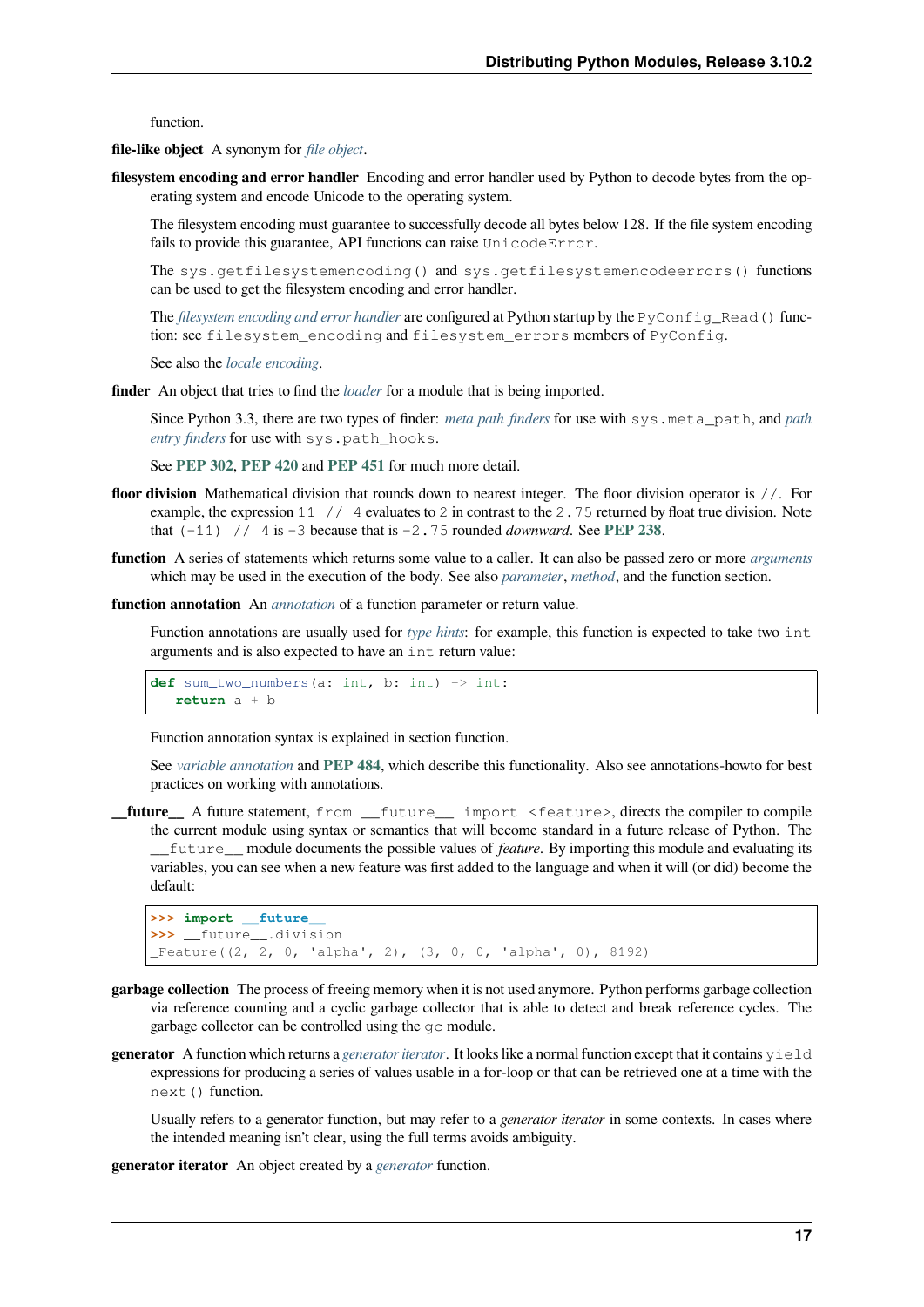<span id="page-21-4"></span>Each yield temporarily suspends processing, remembering the location execution state (including local variables and pending try-statements). When the *generator iterator* resumes, it picks up where it left off (in contrast to functions which start fresh on every invocation).

**generator expression** An expression that returns an iterator. It looks like a normal expression followed by a for clause defining a loop variable, range, and an optional if clause. The combined expression generates values for an enclosing function:

**>>>** sum(i\*i **for** i **in** range(10)) *# sum of squares 0, 1, 4, ... 81* 285

**generic function** A function composed of multiple functions implementing the same operation for different types. Which implementation should be used during a call is determined by the dispatch algorithm.

<span id="page-21-3"></span>See also the *single dispatch* glossary entry, the functools.singledispatch() decorator, and **PEP 443**.

**generic type** A *type* that can be parameterized; typically a container class such as list or dict. Used for *type hints* and *an[notations](#page-27-4)*.

[For](https://www.python.org/dev/peps/pep-0443) more details, see generic alias types, **PEP 483**, **PEP 484**, **PEP 585**, and the typing module.

- **GIL** See *global [inter](#page-27-5)preter lock*.
- **globa[l inte](#page-27-0)rpr[eter lock](#page-16-3)** The mechanism used by the *CPython* interpreter to assure that only one thread executes Python *bytecode* at a time. This simplifie[s the CPyt](https://www.python.org/dev/peps/pep-0483)[hon implem](https://www.python.org/dev/peps/pep-0484)[entation b](https://www.python.org/dev/peps/pep-0585)y making the object model (including critical built-in types such as dict) implicitly safe against concurrent access. Locking the entire interpreter ma[kes it easier for the int](#page-21-0)erpreter to be multi-threaded, at the expense of much of the parallelism afforded by multi-processor machines.

<span id="page-21-0"></span>Howev[er, some e](#page-18-2)xtension modules, either standard or third-party, are designed so as to release the GIL when doing computationally-intensive tasks such as compression or hashing. Also, the GIL is always released when doing I/O.

Past efforts to create a "free-threaded" interpreter (one which locks shared data at a much finer granularity) have not been successful because performance suffered in the common single-processor case. It is believed that overcoming this performance issue would make the implementation much more complicated and therefore costlier to maintain.

- **hash-based pyc** A bytecode cache file that uses the hash rather than the last-modified time of the corresponding source file to determine its validity. See pyc-invalidation.
- **hashable** An object is *hashable* if it has a hash value which never changes during its lifetime (it needs a  $_{\text{hash}}$  () method), and can be compared to other objects (it needs an  $_{\text{seq}}$  () method). Hashable objects which compare equal must have the same hash value.

Hashability makes an object usable as a dictionary key and a set member, because these data structures use the hash value internally.

Most of Python's immutable built-in objects are hashable; mutable containers (such as lists or dictionaries) are not; immutable containers (such as tuples and frozensets) are only hashable if their elements are hashable. Objects which are instances of user-defined classes are hashable by default. They all compare unequal (except with themselves), and their hash value is derived from their  $id()$ .

- **IDLE** An Integrated Development Environment for Python. IDLE is a basic editor and interpreter environment which ships with the standard distribution of Python.
- **immutable** An object with a fixed value. Immutable objects include numbers, strings and tuples. Such an object cannot be altered. A new object has to be created if a different value has to be stored. They play an important role in places where a constant hash value is needed, for example as a key in a dictionary.
- <span id="page-21-1"></span>**import path** A list of locations (or *path entries*) that are searched by the *path based finder* for modules to import. During import, this list of locations usually comes from sys.path, but for subpackages it may also come from the parent package's \_\_path\_\_ attribute.
- <span id="page-21-2"></span>**importing** The process by which P[ython code i](#page-25-1)n one module is made ava[ilable to Python co](#page-25-2)de in another module.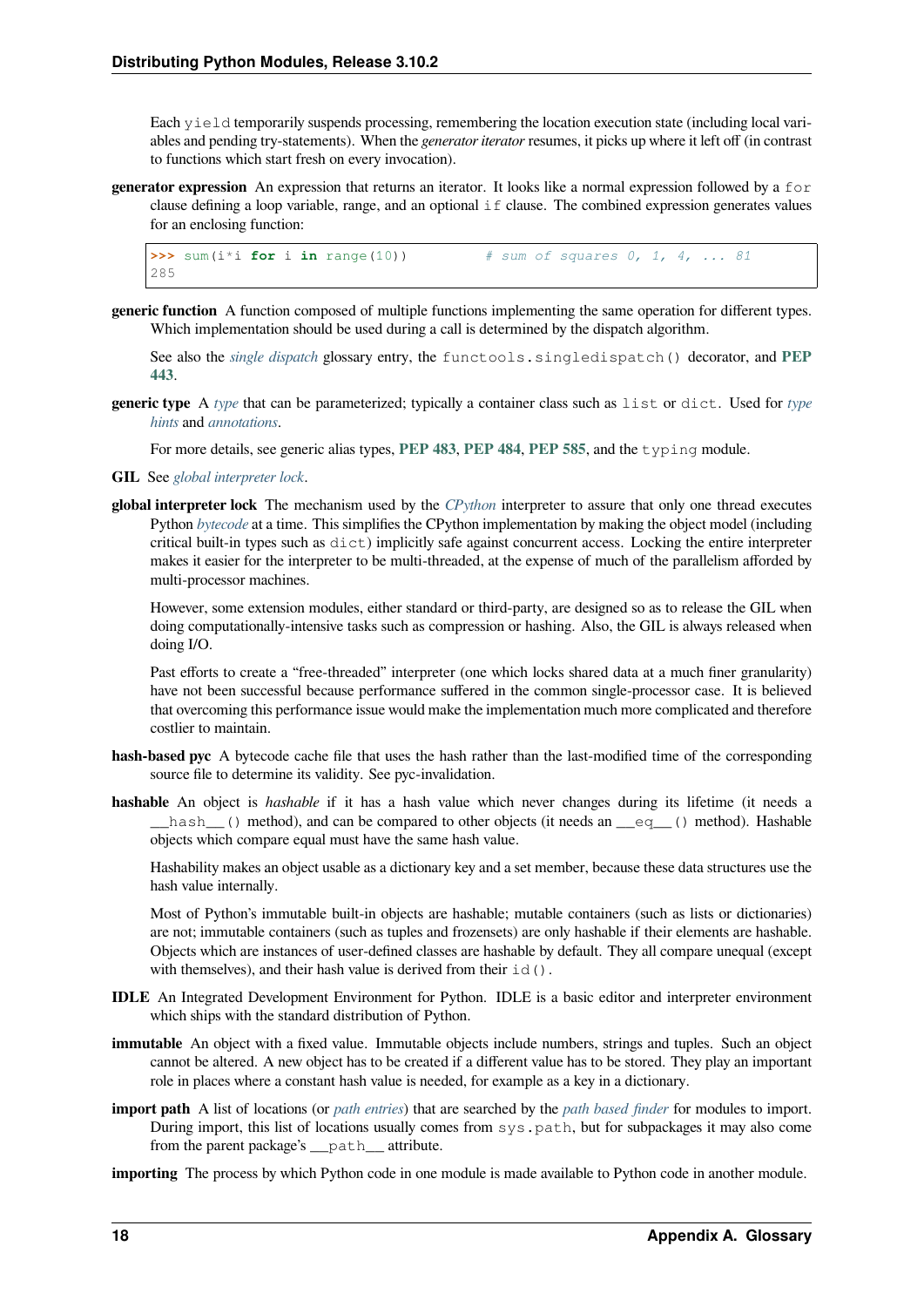<span id="page-22-3"></span>**importer** An object that both finds and loads a module; both a *finder* and *loader* object.

- **interactive** Python has an interactive interpreter which means you can enter statements and expressions at the interpreter prompt, immediately execute them and see their results. Just launch python with no arguments (possibly by selecting it from your computer's main men[u\). It i](#page-20-4)s av[ery pow](#page-23-2)erful way to test out new ideas or inspect modules and packages (remember help $(x)$ ).
- <span id="page-22-0"></span>**interpreted** Python is an interpreted language, as opposed to a compiled one, though the distinction can be blurry because of the presence of the bytecode compiler. This means that source files can be run directly without explicitly creating an executable which is then run. Interpreted languages typically have a shorter development/debug cycle than compiled ones, though their programs generally also run more slowly. See also *interactive*.
- **interpreter shutdown** When asked to shut down, the Python interpreter enters a special phase where it gradually releases all allocated resources, such as modules and various critical internal structures. It also makes several calls to the *garbage collector*. This can trigger the execution of code in user-defined destructors or weakref callbacks. Code executed during the shutdown phase can encounter various exceptions [as the res](#page-22-0)ources it relies on may not function anymore (common examples are library modules or the warnings machinery).

Themain r[eason for interpret](#page-20-5)er shutdown is that the \_\_main\_\_ module or the script being run has finished executing.

**iterable** An object capable of returning its members one at a time. Examples of iterables include all sequence types (such as list, str, and tuple) and some non-sequence types like dict, *file objects*, and objects of any classes you define with an \_\_iter\_\_() method or with a \_\_getitem\_\_() method that implements *Sequence* semantics.

<span id="page-22-2"></span>Iterables can be used in a for loop and in many other places where a sequence is needed ( $z$ ip(), map(), ...). When an iterable object is passed as an argument to the built-in function  $\text{iter}($ )[, it ret](#page-19-1)urns an iterator for the object. This iterator is good for one pass over the set of values. When using iterables, it is usually not [necessary](#page-26-0) to call iter() or deal with iterator objects yourself. The for statement does that automatically for you, creating a temporary unnamed variable to hold the iterator for the duration of the loop. See also *iterator*, *sequence*, and *generator*.

<span id="page-22-1"></span>**iterator** An object representing a stream of data. Repeated calls to the iterator's \_next\_() method (or passing it to the built-in function  $next()$  return successive items in the stream. When no more data are available a StopIteration exception is raised instead. At this point, the iterator object is exhausted and [any fur](#page-22-1)[ther calls](#page-26-0) to its [\\_\\_next](#page-20-6)\_\_() method just raise StopIteration again. Iterators are required to have an \_\_iter\_\_() method that returns the iterator object itself so every iterator is also iterable and may be used in most places where other iterables are accepted. One notable exception is code which attempts multiple iteration passes. A container object (such as a list) produces a fresh new iterator each time you pass it to the iter() function or use it in a for loop. Attempting this with an iterator will just return the same exhausted iterator object used in the previous iteration pass, making it appear like an empty container.

More information can be found in typeiter.

**CPython implementation detail:** CPython does not consistently apply the requirement that an iterator define iter ().

**key function** A key function or collation function is a callable that returns a value used for sorting or ordering. For example,  $locale.strxfrm()$  is used to produce a sort key that is aware of locale specific sort conventions.

A number of tools in Python accept key functions to control how elements are ordered or grouped. They include min(), max(), sorted(), list.sort(), heapq.merge(), heapq.nsmallest(), heapq. nlargest(), and itertools.groupby().

There are several ways to create a key function. For example, the  $str. lower$  () method can serve as a key function for case insensitive sorts. Alternatively, a key function can be built from a lambda expression such as lambda r:  $(r[0], r[2])$ . Also, the operator module provides three key function constructors: attrgetter(), itemgetter(), and methodcaller(). See the Sorting HOW TO for examples of how to create and use key functions.

#### **keyword argument** See *argument*.

**lambda** An anonymous inline function consisting of a single *expression* which is evaluated when the function is called. The syntax to create a lambda function is lambda [parameters]: expression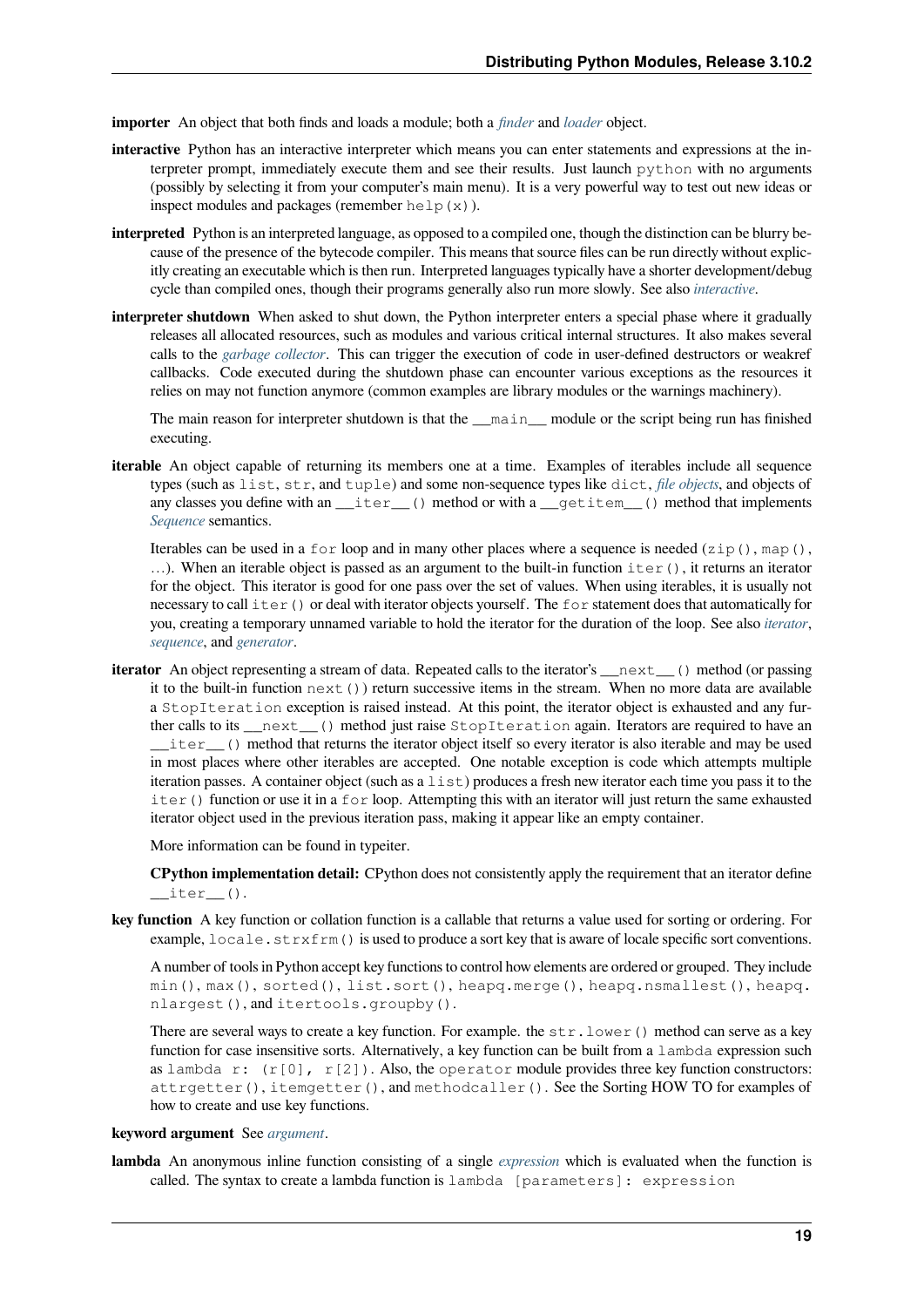<span id="page-23-5"></span>**LBYL** Look before you leap. This coding style explicitly tests for pre-conditions before making calls or lookups. This style contrasts with the *EAFP* approach and is characterized by the presence of many if statements.

<span id="page-23-0"></span>In a multi-threaded environment, the LBYL approach can risk introducing a race condition between "the looking" and "the leaping". For example, the code, if key in mapping: return mapping [key] can fail if another thread removes *key* from *mapping* after the test, but before the lookup. This issue can be solved with locks or by usin[g the E](#page-19-2)AFP approach.

**locale encoding** On Unix, it is the encoding of the LC CTYPE locale. It can be set with locale. setlocale(locale.LC\_CTYPE, new\_locale).

On Windows, it is the ANSI code page (ex: cp1252).

<span id="page-23-1"></span>locale.getpreferredencoding(False) can be used to get the locale encoding.

Python uses the *filesystem encoding and error handler* to convert between Unicode filenames and bytes filenames.

- **list** A built-in Python *sequence*. Despite its name it is more akin to an array in other languages than to a linked list sinceaccess to elements is  $O(1)$ .
- **list comprehension** A compact way to process all or part of the elements in a sequence and return a list with the results. result =  $['{\cdot}; #04x]'$ . format(x) for x in range(256) if x  $\frac{1}{6}$  2 == 0] generates a list of st[rings cont](#page-26-0)aining even hex numbers  $(0x.)$  in the range from 0 to 255. The  $\pm$  f clause is optional. If omitted, all elements in range(256) are processed.
- **loader** An object that loads a module. It must define a method named load\_module(). A loader is typically returned by a *finder*. See **PEP 302** for details and importlib.abc.Loader for an *abstract base class*.
- **magic method** An informal synonym for *special method*.
- <span id="page-23-2"></span>**mapping** A container object that supports arbitrary key lookups and implements the methods specified in the Mapping or [Mut](#page-20-4)abl[eMappin](https://www.python.org/dev/peps/pep-0302)g abstract base classes. Examples include dict, [collections](#page-16-1). defaultdict, collections[.OrderedDic](#page-27-6)t and collections.Counter.
- **meta path finder** A *finder* returned by a search of sys.meta\_path. Meta path finders are related to, but different from *path entry finders*.

<span id="page-23-3"></span>See importlib.abc.MetaPathFinder for the methods that meta path finders implement.

**metaclass** The class [of a c](#page-20-4)lass. Class definitions create a class name, a class dictionary, and a list of base classes. The [metaclass is respo](#page-25-0)nsible for taking those three arguments and creating the class. Most object oriented programming languages provide a default implementation. What makes Python special is that it is possible to create custom metaclasses. Most users never need this tool, but when the need arises, metaclasses can provide powerful, elegant solutions. They have been used for logging attribute access, adding thread-safety, tracking object creation, implementing singletons, and many other tasks.

More information can be found in metaclasses.

- **method** A function which is defined inside a class body. If called as an attribute of an instance of that class, the method will get the instance object as its first *argument* (which is usually called self). See *function* and *nested scope*.
- **method resolution order** Method Resolution Order is the order in which base classes are searched for a member during lookup. See The Python 2.3 Method [Resolutio](#page-16-2)n Order for details of the algorithm [used by t](#page-20-1)he [Python](#page-24-1) [interp](#page-24-1)reter since the 2.3 release.
- **module** An object that serves as an organizational unit of Python code. Modules have a namespace containing arbitrary Python ob[jects. Modules are loaded into Python by t](https://www.python.org/download/releases/2.3/mro/)he process of *importing*.

<span id="page-23-4"></span>See also *package*.

**module spec** A namespace containing the import-related information used to load a module. An instance of importlib.machinery.ModuleSpec.

**MRO** See *me[thod reso](#page-24-2)lution order*.

**mutable** Mutable objects can change their value but keep their id(). See also *immutable*.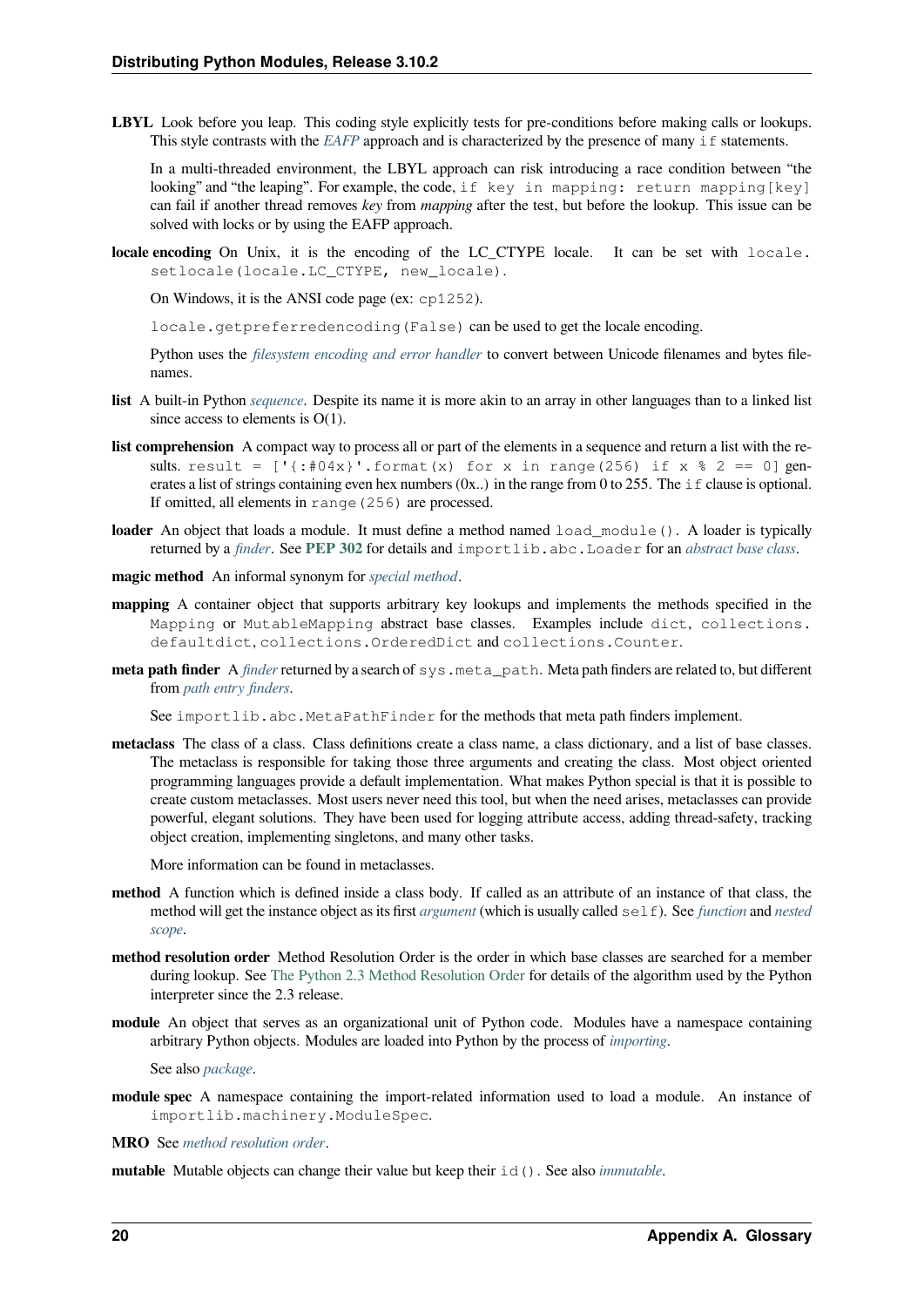<span id="page-24-5"></span>**named tuple** The term "named tuple" applies to any type or class that inherits from tuple and whose indexable elements are also accessible using named attributes. The type or class may have other features as well.

Several built-in types are named tuples, including the values returned by time.localtime() and os. stat(). Another example is sys.float\_info:

| # indexed access                                                                      |
|---------------------------------------------------------------------------------------|
|                                                                                       |
| # named field access                                                                  |
|                                                                                       |
| $\rightarrow\rightarrow\rightarrow$ isinstance(sys.float_info, tuple) # kind of tuple |
|                                                                                       |
|                                                                                       |

Some named tuples are built-in types (such as the above examples). Alternatively, a named tuple can be created from a regular class definition that inherits from tuple and that defines named fields. Such a class can be written by hand or it can be created with the factory function collections.namedtuple(). The latter technique also adds some extra methods that may not be found in hand-written or built-in named tuples.

- **namespace** The place where a variable is stored. Namespaces are implemented as dictionaries. There are the local, global and built-in namespaces as well as nested namespaces in objects (in methods). Namespaces support modularity by preventing naming conflicts. For instance, the functions builtins.open and os.open() are distinguished by their namespaces. Namespaces also aid readability and maintainability by making it clear which module implements a function. For instance, writing random.seed() or itertools.islice() makes it clear that those functions are implemented by the random and itertools modules, respectively.
- **namespace package** A **PEP 420** *package* which serves only as a container for subpackages. Namespace packages may have no physical representation, and specifically are not like a *regular package* because they have no \_\_init\_\_.py file.

<span id="page-24-4"></span>See also *module*.

- **nested scope** The abilit[y to refer](https://www.python.org/dev/peps/pep-0420) [to a var](#page-24-2)iable in an enclosing definition. [For instance, a f](#page-26-1)unction defined inside another function can refer to variables in the outer function. Note that nested scopes by default work only for reference and not for assignment. Local variables both read and write in the innermost scope. Likewise, global variable[s read an](#page-23-4)d write to the global namespace. The nonlocal allows writing to outer scopes.
- <span id="page-24-1"></span>**new-style class** Old name for the flavor of classes now used for all class objects. In earlier Python versions, only new-style classes could use Python's newer, versatile features like \_\_slots\_\_, descriptors, properties, \_\_getattribute\_\_(), class methods, and static methods.
- <span id="page-24-3"></span>**object** Any data with state (attributes or value) and defined behavior (methods). Also the ultimate base class of any *new-style class*.
- **package** A Python *module* which can contain submodules or recursively, subpackages. Technically, a package is a Python module with an \_\_path\_\_ attribute.

<span id="page-24-2"></span>[See also](#page-24-3) *regular package* and *namespace package*.

- **parameter** A nam[ed entity](#page-23-4) in a *function* (or method) definition that specifies an *argument* (or in some cases, arguments) that the function can accept. There are five kinds of parameter:
	- *po[sitional-or-keywo](#page-26-1)rd*: [specifies an argumen](#page-24-4)t that can be passed either *positionally* or as a *keyword argument*. This is the def[ault kind](#page-20-1) of parameter, for example *foo* and *bar* [in the follo](#page-16-2)wing:

<span id="page-24-0"></span>**def** func(foo, bar=**None**): ...

• *[positi](#page-16-2)onal-only*: specifies an argument that can be supplied only by po[sition. Posit](#page-16-2)ional-o[nly parameters](#page-16-2) can be defined by including a / character in the parameter list of the function definition after them, for example *posonly1* and *posonly2* in the following:

**def** func(posonly1, posonly2, /, positional\_or\_keyword): ...

• *keyword-only*: specifies an argument that can be supplied only by keyword. Keyword-only parameters can be defined by including a single var-positional parameter or bare  $*$  in the parameter list of the function definition before them, for example *kw\_only1* and *kw\_only2* in the following: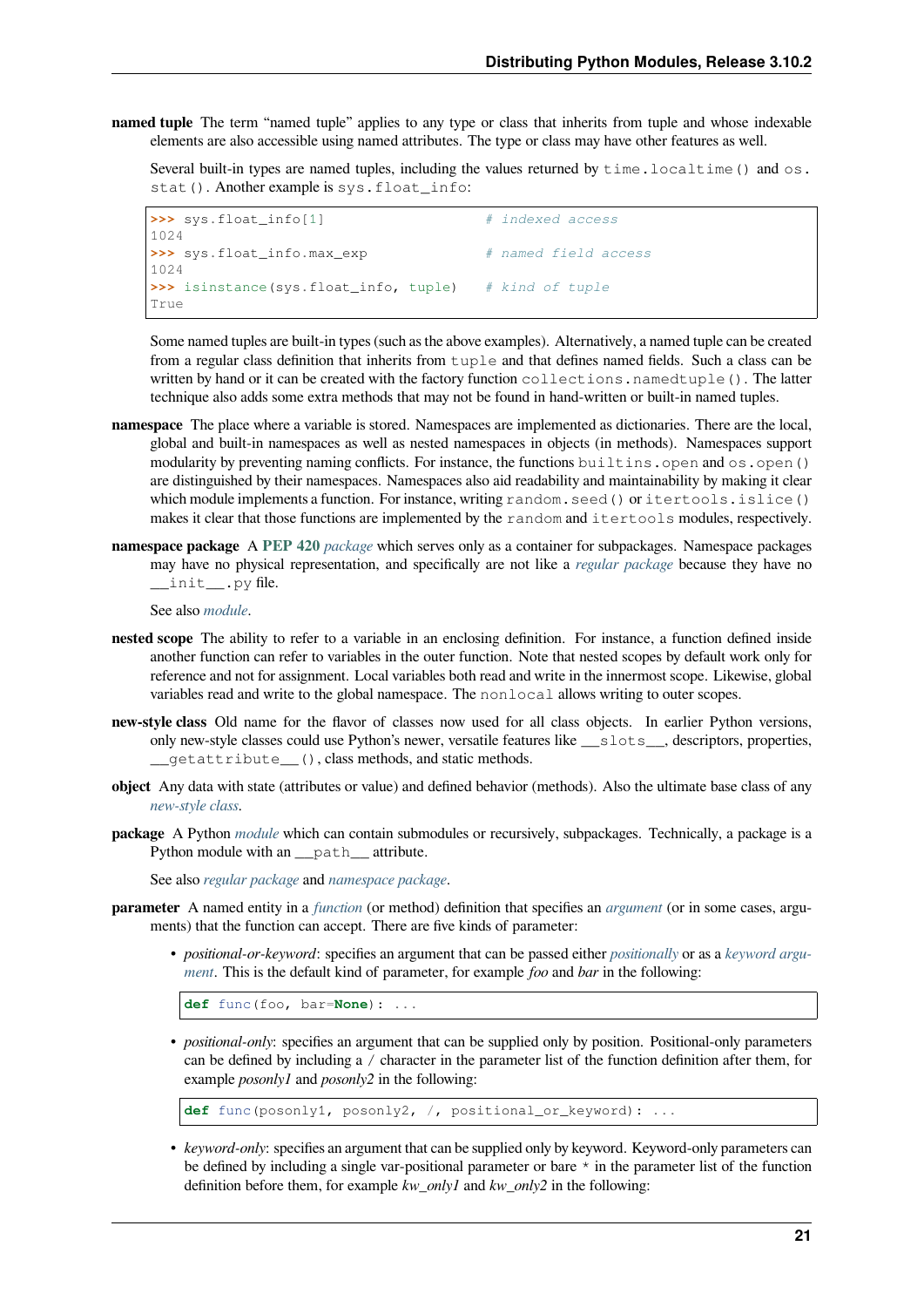```
def func(arg, *, kw_only1, kw_only2): ...
```
<span id="page-25-4"></span>• *var-positional*: specifies that an arbitrary sequence of positional arguments can be provided (in addition to any positional arguments already accepted by other parameters). Such a parameter can be defined by prepending the parameter name with \*, for example *args* in the following:

```
def func(*args, **kwargs): ...
```
• *var-keyword*: specifies that arbitrarily many keyword arguments can be provided (in addition to any keyword arguments already accepted by other parameters). Such a parameter can be defined by prepending the parameter name with \*\*, for example *kwargs* in the example above.

Parameters can specify both optional and required arguments, as well as default values for some optional arguments.

See also the *argument* glossary entry, the FAQ question on the difference between arguments and parameters, the inspect.Parameter class, the function section, and **PEP 362**.

- **path entry** A single location on the *import path* which the *path based finder* consults to find modules for importing.
- **path entry [finder](#page-16-2)** A *finder* returned by a callable on sys.path\_hooks (i.e. a *path entry hook*) which knows how to locate modules given a *path entry*.

<span id="page-25-1"></span><span id="page-25-0"></span>See importlib.abc.Pa[thEntryFi](#page-21-2)nder for [the methods that](#page-25-2) path entry finders implement.

- **path entry hook** A [callable](#page-20-4) on the sys.path\_hook list which returns a *path [entry finder](#page-25-3)* if it knows how to find modules on a specific *pat[h entry](#page-25-1)*.
- **path based finder** One of the default *meta path finders* which searches an *import path* for modules.
- <span id="page-25-3"></span><span id="page-25-2"></span>**path-likeobject** An object representing a file system path. A path-like o[bject is either a](#page-25-0) str or bytes object representing a path, o[r an object](#page-25-1) implementing the  $\circ s$ . PathLike protocol. An object that supports the  $\circ s$ . PathLike protocol can be converted to a str or bytes file system path by calling the  $\circ s$ . fspath() function;  $\circ s$ . fsdecode() and  $\circ s$ . fsencode() can be used to [guarantee a](#page-21-2) str or bytes result instead, respectively. Introduced by **PEP 519**.
- **PEP** Python Enhancement Proposal. A PEP is a design document providing information to the Python community, or describing a new feature for Python or its processes or environment. PEPs should provide a concise technical specification and a rational[e for propo](https://www.python.org/dev/peps/pep-0519)sed features.

PEPs are intended to be the primary mechanisms for proposing major new features, for collecting community input on an issue, and for documenting the design decisions that have gone into Python. The PEP author is responsible for building consensus within the community and documenting dissenting opinions.

See **PEP 1**.

**portion** A set of files in a single directory (possibly stored in a zip file) that contribute to a namespace package, as defined in **PEP 420**.

#### **positional [argum](https://www.python.org/dev/peps/pep-0001)ent** See *argument*.

**provisional API** A provisional API is one which has been deliberately excluded from the standard library's backwards co[mpatibility](https://www.python.org/dev/peps/pep-0420) guarantees. While major changes to such interfaces are not expected, as long as they are marked provisional, backwards incompatible changes (up to and including removal of the interface) may occur if deemed necessary [by core d](#page-16-2)evelopers. Such changes will not be made gratuitously – they will occur only if serious fundamental flaws are uncovered that were missed prior to the inclusion of the API.

Even for provisional APIs, backwards incompatible changes are seen as a "solution of last resort" - every attempt will still be made to find a backwards compatible resolution to any identified problems.

This process allows the standard library to continue to evolve over time, without locking in problematic design errors for extended periods of time. See **PEP 411** for more details.

#### **provisional package** See *provisional API*.

**Python 3000** Nickname for the Python 3.x release line (coined long ago when the release of version 3 was something in the distant future.) This is also abbrev[iated "Py3](https://www.python.org/dev/peps/pep-0411)k".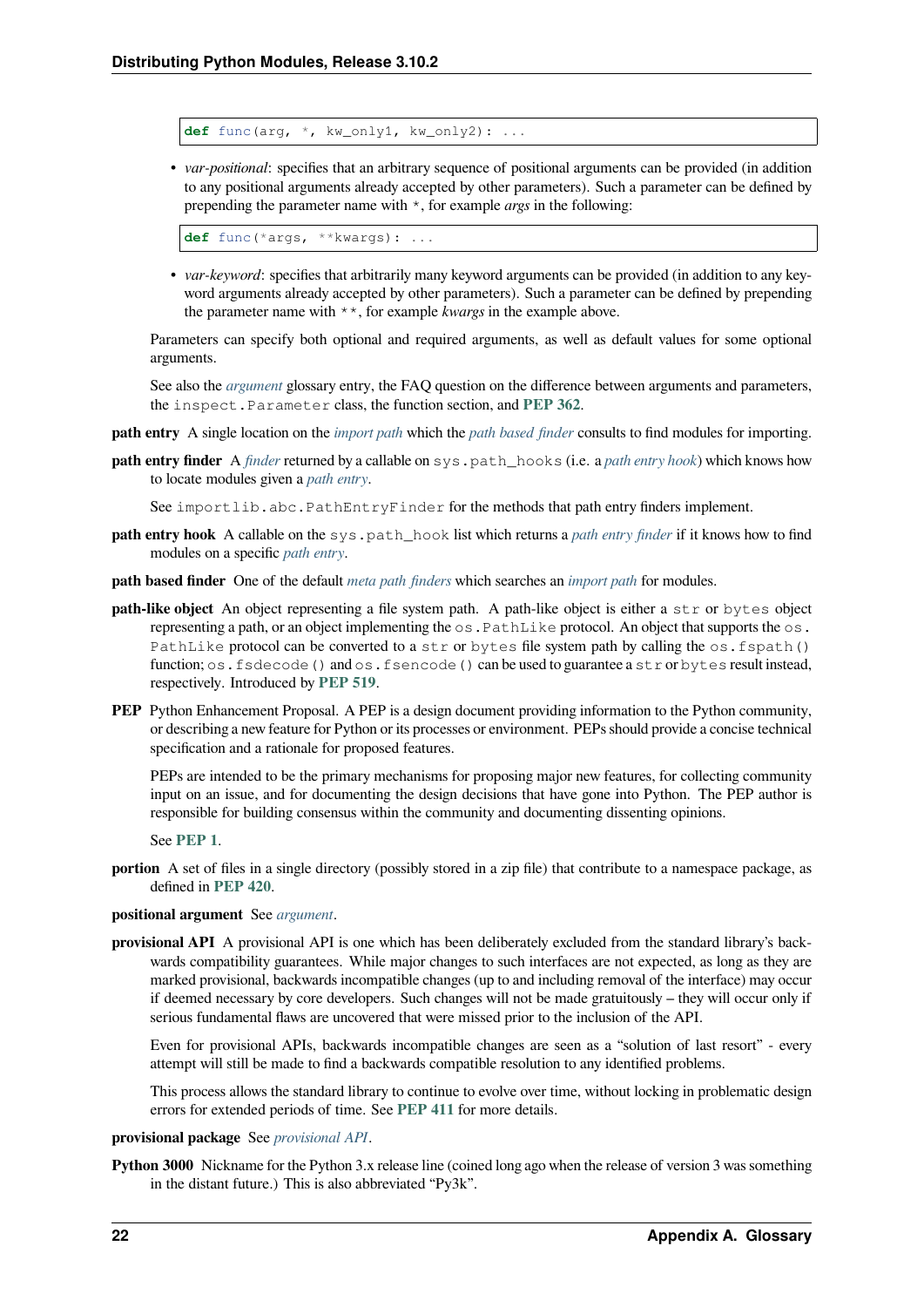<span id="page-26-2"></span>**Pythonic** An idea or piece of code which closely follows the most common idioms of the Python language, rather than implementing code using concepts common to other languages. For example, a common idiom in Python is to loop over all elements of an iterable using a  $f \circ r$  statement. Many other languages don't have this type of construct, so people unfamiliar with Python sometimes use a numerical counter instead:

```
for i in range(len(food)):
    print(food[i])
```
As opposed to the cleaner, Pythonic method:

```
for piece in food:
    print(piece)
```
**qualified name** A dotted name showing the "path" from a module's global scope to a class, function or method defined in that module, as defined in **PEP 3155**. For top-level functions and classes, the qualified name is the same as the object's name:

```
>>> class C:
... class D:
... def meth(self):
... pass
...
>>> C.__qualname__
C<sub>1</sub>>>> C.D.__qualname__
'C.D'
>>> C.D.meth.__qualname__
'C.D.meth'
```
When used to refer to modules, the *fully qualified name* means the entire dotted path to the module, including any parent packages, e.g. email.mime.text:

```
>>> import email.mime.text
>>> email.mime.text.__name__
'email.mime.text'
```
- **reference count** The number of references to an object. When the reference count of an object drops to zero, it is deallocated. Reference counting is generally not visible to Python code, but it is a key element of the *CPython* implementation. The sys module defines a  $q$ etrefcount() function that programmers can call to return the reference count for a particular object.
- **regular package** A traditional *package*, such as a directory containing an *\_\_init\_\_.py* file.

<span id="page-26-1"></span>See also *namespace package*.

- **\_\_slots\_\_** A declaration inside a class that saves memory by pre-declaring space for instance attributes and eliminating instance dictionaries. [Though](#page-24-2) popular, the technique is somewhat tricky to get right and is best reserved for rare [cases where there ar](#page-24-4)e large numbers of instances in a memory-critical application.
- **sequence** An *iterable* which supports efficient element access using integer indices via the \_\_getitem\_\_() special method and defines a \_\_len\_\_() method that returns the length of the sequence. Some built-in sequence types are list, str, tuple, and bytes. Note that dict also supports \_\_getitem\_\_() and \_\_len\_\_(), but is considered a mapping rather than a sequence because the lookups use arbitrary *immutable* keys rat[her than](#page-22-2) integers.

<span id="page-26-0"></span>The collections.abc.Sequence abstract base class defines a much richer interface that goes beyond just \_\_getitem\_() and \_\_len\_(), adding count(), index(), \_\_contains\_(), and \_\_reversed\_\_(). Types that implement this expanded interface can be registered expli[citly using](#page-21-1) register().

**set comprehension** A compact way to process all or part of the elements in an iterable and return a set with the results. results =  ${c$  for c in 'abracadabra' if c not in 'abc'} generates the set of strings {'r', 'd'}. See comprehensions.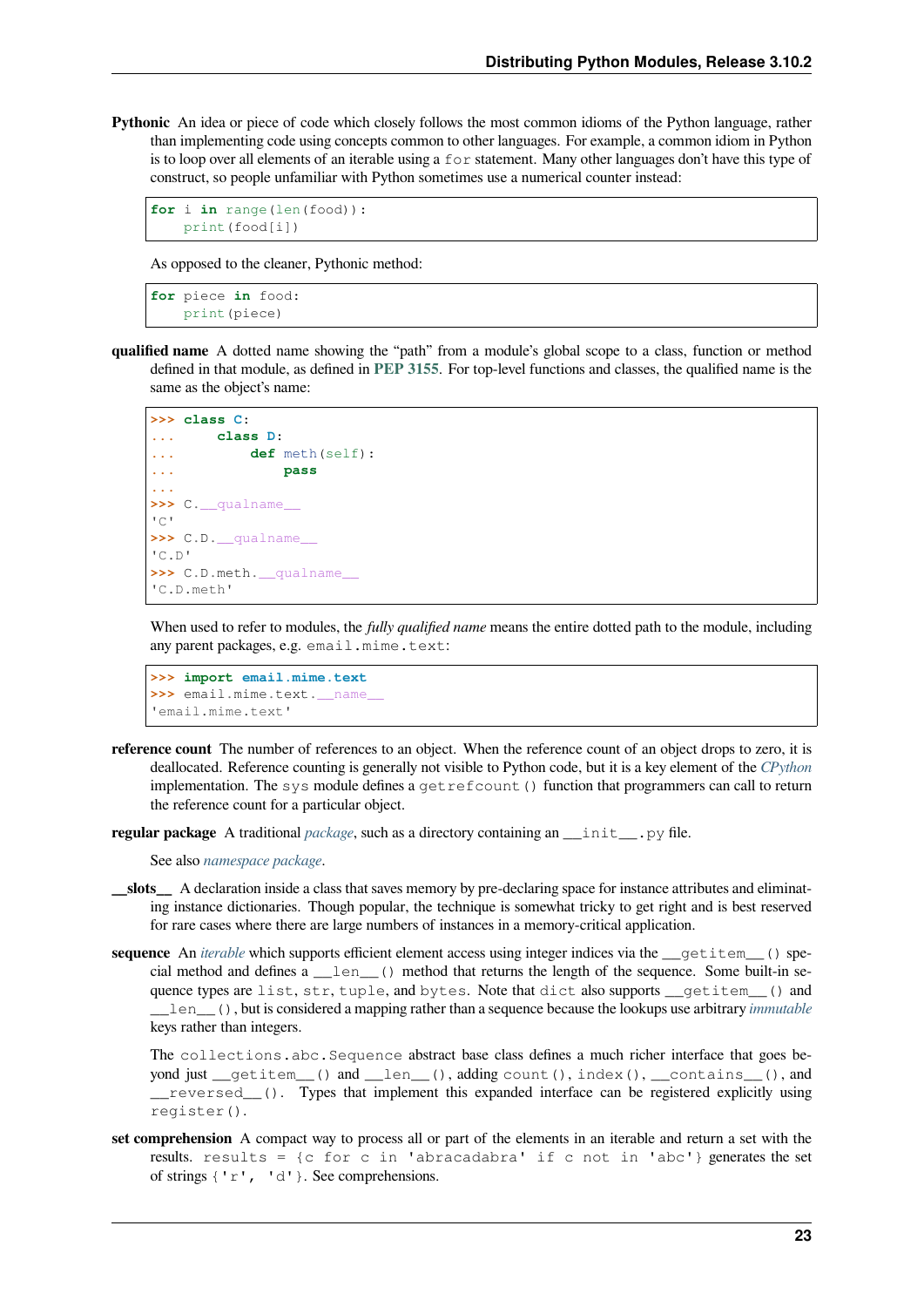- <span id="page-27-8"></span>**single dispatch** A form of *generic function* dispatch where the implementation is chosen based on the type of a single argument.
- <span id="page-27-4"></span>**slice** An object usually containing a portion of a *sequence*. A slice is created using the subscript notation, [] with colons between numbers when several are given, such as in  $variable_name[1:3:5]$ . The bracket (subscript) notation uses slice [objects in](#page-21-3)ternally.
- **special method** A method that is called implicitly by Python to execute a certain operation on a type, such as addition. Such methods have names starting and end[ing with](#page-26-0) double underscores. Special methods are documented in specialnames.
- <span id="page-27-6"></span>**statement** A statement is part of a suite (a "block" of code). A statement is either an *expression* or one of several constructs with a keyword, such as if, while or for.
- **strong reference** In Python's C API, a strong reference is a reference to an object which increments the object's reference count when it is created and decrements the object's reference count w[hen it is del](#page-19-3)eted.

<span id="page-27-3"></span><span id="page-27-2"></span>The Py\_NewRef() function can be used to create a strong reference to an object. Usually, the Py\_DECREF() function must be called on the strong reference before exiting the scope of the strong reference, to avoid leaking one reference.

See also *borrowed reference*.

**text encoding** A codec which encodes Unicode strings to bytes.

**text file** A *file object* able to read and write str objects. Often, a text file actually accesses a byte-oriented datastream and handles the *[text encoding](#page-17-5)* automatically. Examples of text files are files opened in text mode ( $'r'$  or  $'w'$ ), sys.stdin, sys.stdout, and instances of io.StringIO.

<span id="page-27-7"></span><span id="page-27-1"></span>See also *[binary](#page-19-1) file* for a file object able to read and write *bytes-like objects*.

- **triple-quoted string** [A string whi](#page-27-7)ch is bound by three instances of either a quotation mark (") or an apostrophe ('). While they don't provide any functionality not available with single-quoted strings, they are useful for a number of reasons. They allow you to include unescaped single and double quotes within a string and they can span mu[ltiple lines](#page-17-6) without the use of the continuation ch[aracter, making t](#page-17-4)hem especially useful when writing docstrings.
- **type** The type of a Python object determines what kind of object it is; every object has a type. An object's type is accessible as its \_\_class\_\_ attribute or can be retrieved with type (obj).

**type alias** A synonym for a type, created by assigning the type to an identifier.

<span id="page-27-5"></span>Type aliases are useful for simplifying *type hints*. For example:

```
def remove_gray_shades(
       colors: list[tuple[int, int, int]]) -> list[tuple[int, int, int]]:
   pass
```
could be made more readable like this:

```
Color = tuple(int, int, int]def remove_gray_shades(colors: list[Color]) -> list[Color]:
   pass
```
See typing and **PEP 484**, which describe this functionality.

**type hint** An *annotation* that specifies the expected type for a variable, a class attribute, or a function parameter or return value.

Type hints are opt[ional and](https://www.python.org/dev/peps/pep-0484) are not enforced by Python but they are useful to static type analysis tools, and aid IDEs w[ith code com](#page-16-3)pletion and refactoring.

<span id="page-27-0"></span>Type hints of global variables, class attributes, and functions, but not local variables, can be accessed using typing.get\_type\_hints().

See typing and **PEP 484**, which describe this functionality.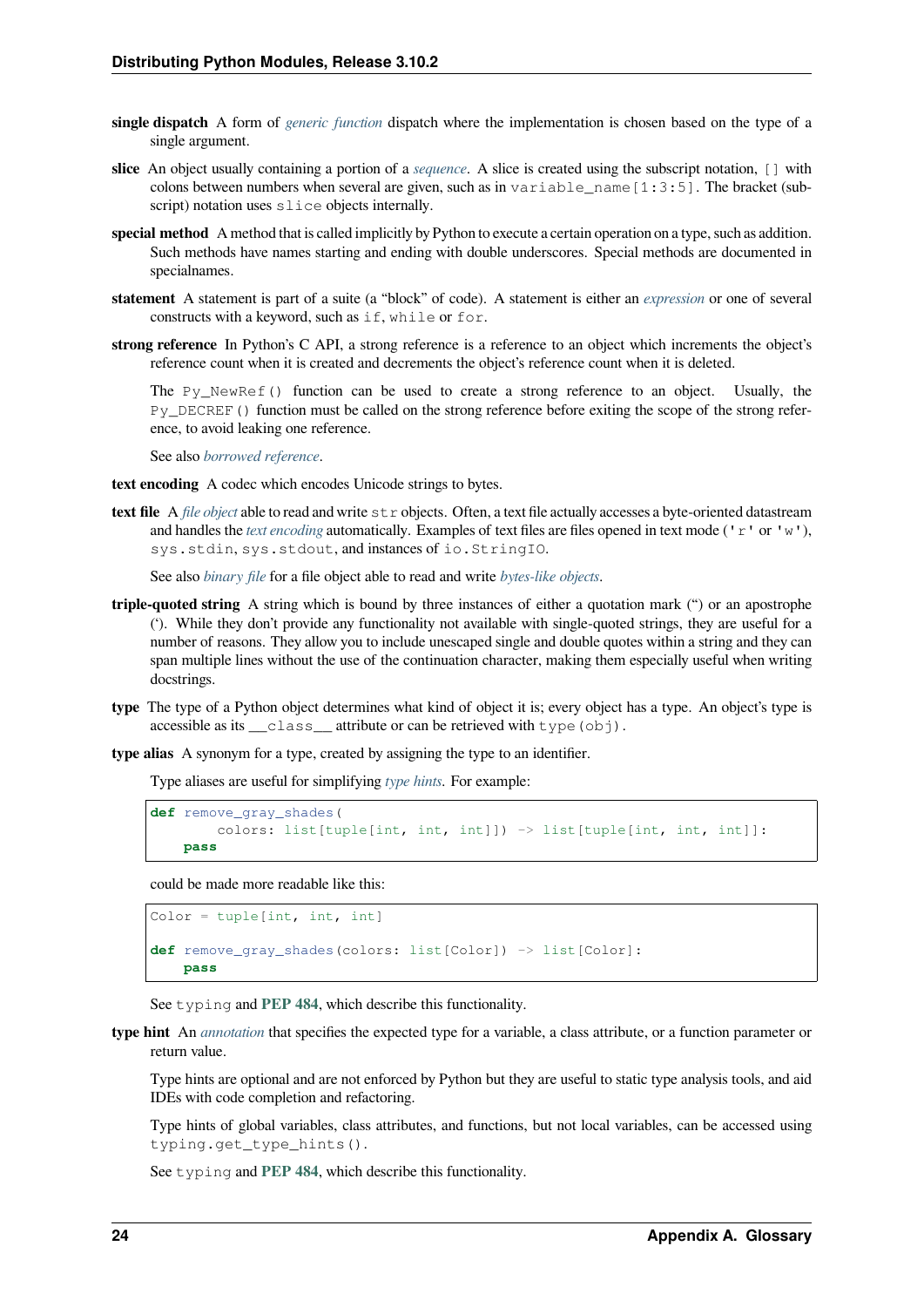<span id="page-28-3"></span>**universal newlines** A manner of interpreting text streams in which all of the following are recognized as ending a line: the Unix end-of-line convention '\n', the Windows convention '\n\n', and the old Macintosh convention '\r'. See **PEP 278** and **PEP 3116**, as well as bytes.splitlines() for an additional use.

**variable annotation** An *annotation* of a variable or a class attribute.

When annotating a variable or a class attribute, assignment is optional:

```
class C:
    field: 'annotation'
```
Variable annotations are usually used for *type hints*: for example this variable is expected to take int values:

count:  $int = 0$ 

Variable annotation syntax is explained i[n section a](#page-27-0)nnassign.

See *function annotation*, **PEP 484** and **PEP 526**, which describe this functionality. Also see annotations-howto for best practices on working with annotations.

**virtual environment** A cooperatively isolated runtime environment that allows Python users and applications to install and upgrade Python distributio[n packages](https://www.python.org/dev/peps/pep-0526) without interfering with the behaviour of other Python applicati[ons running on the s](#page-20-0)[ame system](https://www.python.org/dev/peps/pep-0484).

<span id="page-28-0"></span>See also venv.

- **virtual machine** A computer defined entirely in software. Python's virtual machine executes the *bytecode* emitted by the bytecode compiler.
- <span id="page-28-2"></span>**Zen of Python** Listing of Python design principles and philosophies that are helpful in understanding and using the language. The listing can be found by typing "import this" at the interactive prompt.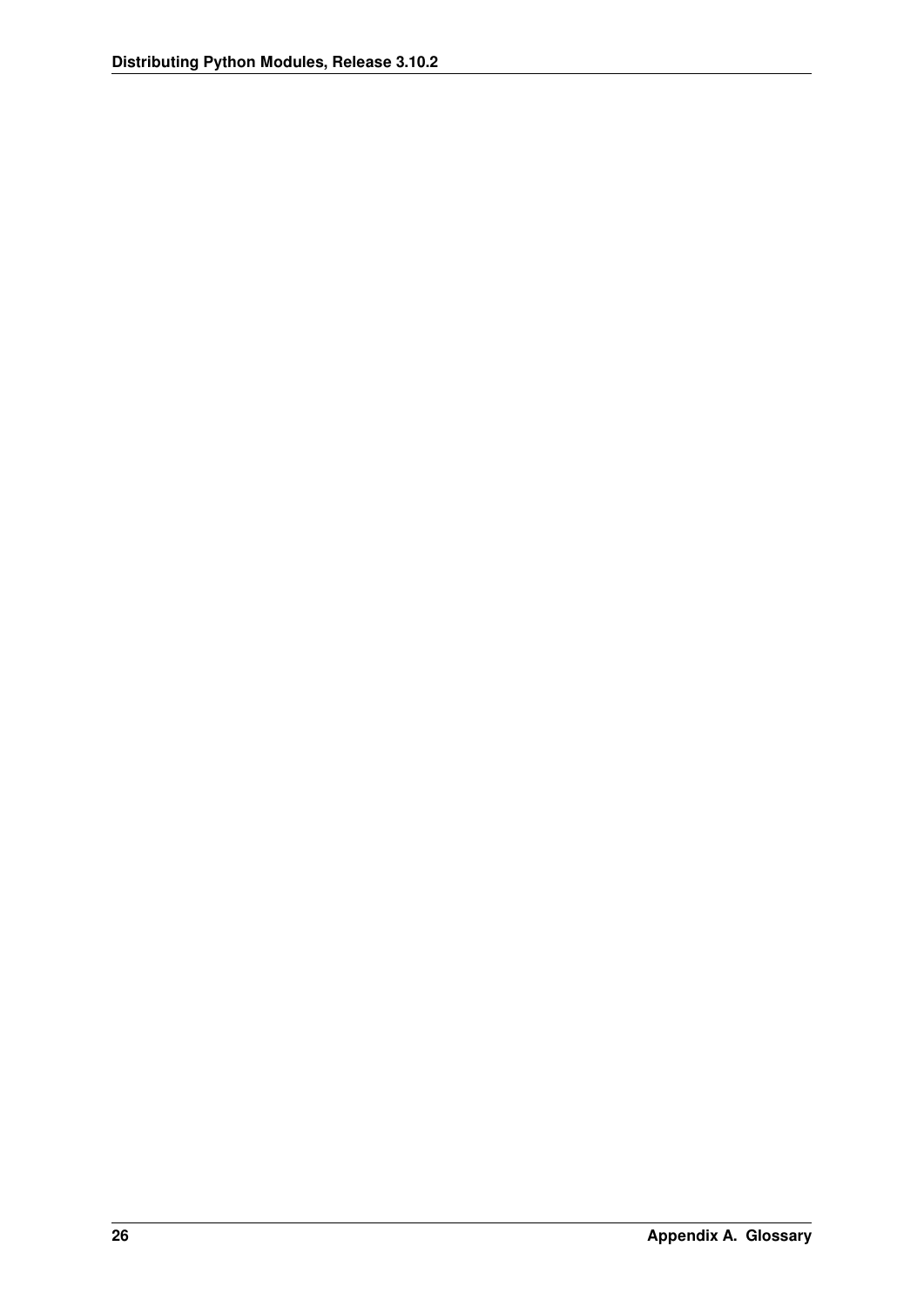**B**

### **ABOUT THESE DOCUMENTS**

<span id="page-30-0"></span>These documents are generated from reStructuredText sources by Sphinx, a document processor specifically written for the Python documentation.

Development of the documentation and its toolchain is an entirely volunteer effort, just like Python itself. If you want to contribute, please take a loo[k at the reporting-](http://docutils.sourceforge.net/rst.html)bugs page [for info](http://sphinx-doc.org/)rmation on how to do so. New volunteers are always welcome!

Many thanks go to:

- Fred L. Drake, Jr., the creator of the original Python documentation toolset and writer of much of the content;
- the Docutils project for creating reStructuredText and the Docutils suite;
- Fredrik Lundh for his Alternative Python Reference project from which Sphinx got many good ideas.

### **B.1 C[ontrib](http://docutils.sourceforge.net/)utor[s to the Python Do](http://effbot.org/zone/pyref.htm)cumentation**

<span id="page-30-1"></span>Many people have contributed to the Python language, the Python standard library, and the Python documentation. See Misc/ACKS in the Python source distribution for a partial list of contributors.

It is only with the input and contributions of the Python community that Python has such wonderful documentation – Thank You!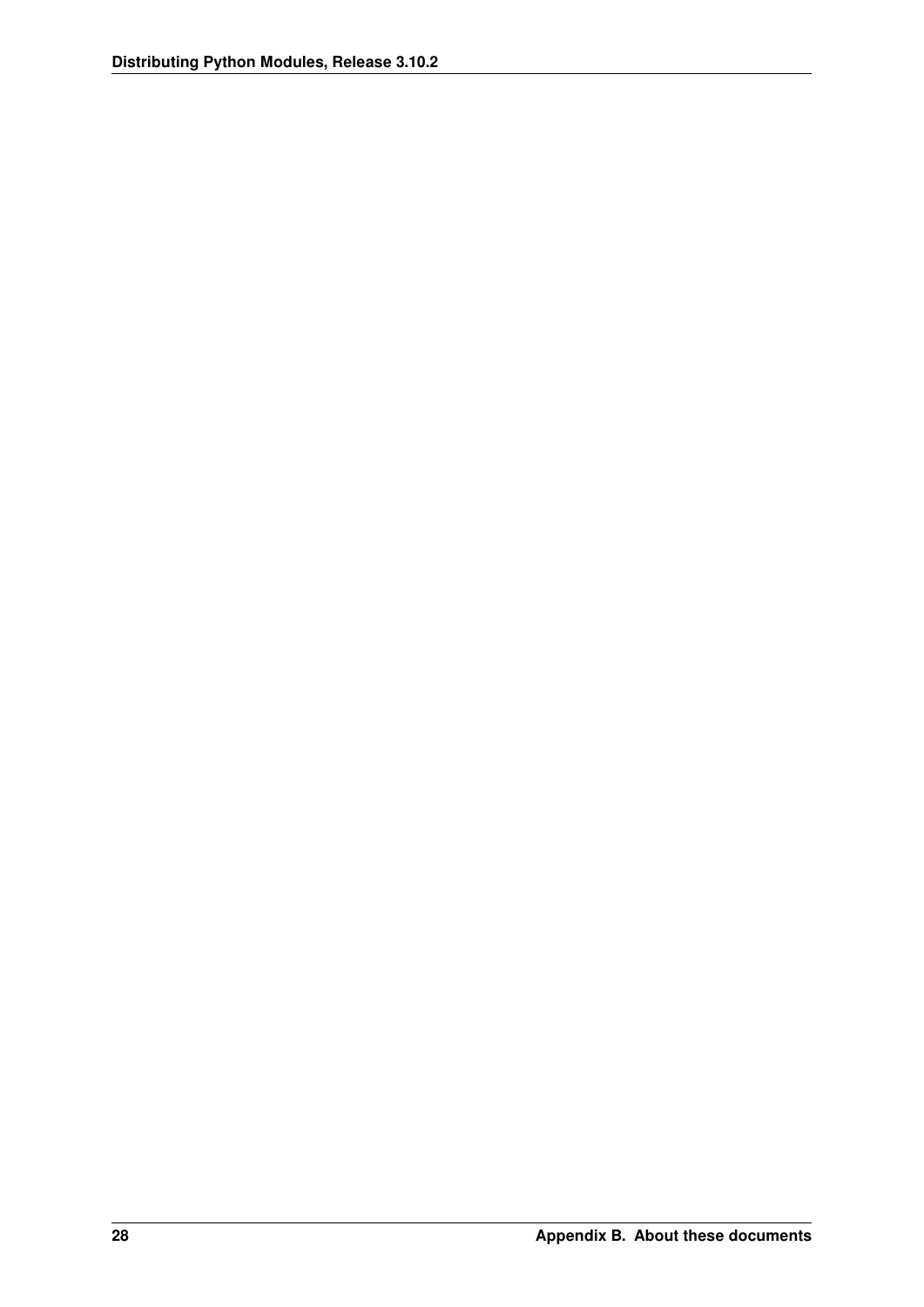**C**

### **HISTORY AND LICENSE**

### <span id="page-32-0"></span>**C.1 History of the software**

<span id="page-32-1"></span>Python was created in the early 1990s by Guido van Rossum at Stichting Mathematisch Centrum (CWI, see https: //www.cwi.nl/) in the Netherlands as a successor of a language called ABC. Guido remains Python's principal author, although it includes many contributions from others.

In 1995, Guido continued his work on Python at the Corporation for National Research Initiatives (CNRI, see [https:](https://www.cwi.nl/) [//www.cnri.res](https://www.cwi.nl/)ton.va.us/) in Reston, Virginia where he released several versions of the software.

In May 2000, Guido and the Python core development team moved to BeOpen.com to form the BeOpen Python-Labs team. In October of the same year, the PythonLabs team moved to Digital Creations (now Zope Corporation; see https://www.zope.org/). In 2001, the Python Software Foundation (PSF, see https://www.python.org/psf[/\) was](https://www.cnri.reston.va.us/) [formed, a non-profit orga](https://www.cnri.reston.va.us/)nization created specifically to own Python-related Intellectual Property. Zope Corporation is a sponsoring member of the PSF.

All Python releases are Open Source (see https://opensource.org/ for the Open Source Definition). Historically, most, but [not all, Python releases](https://www.zope.org/) have also been GPL-compatible; the table below sum[marizes the various releases.](https://www.python.org/psf/)

| Release            | Derived from  | Year         | Owner       | GPL compatible? |
|--------------------|---------------|--------------|-------------|-----------------|
| $0.9.0$ thru $1.2$ | n/a           | 1991-1995    | <b>CWI</b>  | yes             |
| 1.3 thru 1.5.2     | 1.2           | 1995-1999    | <b>CNRI</b> | yes             |
| 1.6                | 1.5.2         | 2000         | <b>CNRI</b> | no              |
| 2.0                | 1.6           | 2000         | BeOpen.com  | no              |
| 1.6.1              | 1.6           | 2001         | <b>CNRI</b> | no              |
| 2.1                | $2.0 + 1.6.1$ | 2001         | <b>PSF</b>  | no              |
| 2.0.1              | $2.0 + 1.6.1$ | 2001         | <b>PSF</b>  | yes             |
| 2.1.1              | $2.1 + 2.0.1$ | 2001         | <b>PSF</b>  | yes             |
| 2.1.2              | 2.1.1         | 2002         | <b>PSF</b>  | yes             |
| 2.1.3              | 2.1.2         | 2002         | <b>PSF</b>  | yes             |
| 2.2 and above      | 2.1.1         | $2001 - now$ | <b>PSF</b>  | yes             |

**Note:** GPL-compatible doesn't mean that we're distributing Python under the GPL. All Python licenses, unlike the GPL, let you distribute a modified version without making your changes open source. The GPL-compatible licenses make it possible to combine Python with other software that is released under the GPL; the others don't.

Thanks to the many outside volunteers who have worked under Guido's direction to make these releases possible.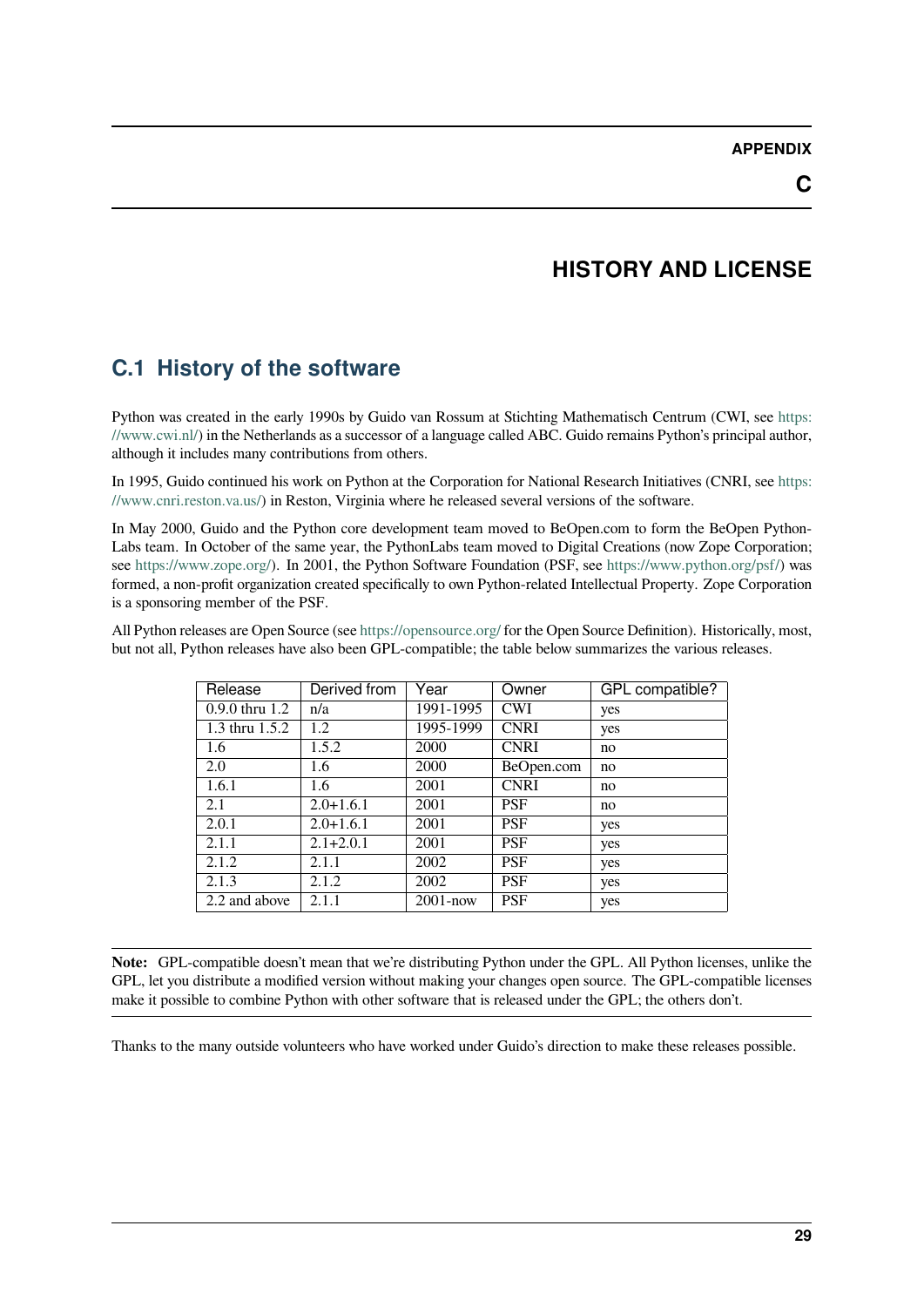### **C.2 Terms and conditions for accessing or otherwise using Python**

<span id="page-33-0"></span>Python software and documentation are licensed under the *PSF License Agreement*.

Starting with Python 3.8.6, examples, recipes, and other code in the documentation are dual licensed under the PSF License Agreement and the *Zero-Clause BSD license*.

Some software incorporated into Python is under different [licenses. The licenses](#page-33-1) are listed with code falling under that license. See *Licenses and Acknowledgements for Incorporated Software* for an incomplete list of these licenses.

#### **C.2.1 PSF LICENSE AGREEMENT FOR PYTHON 3.10.2**

<span id="page-33-1"></span>1. This LIC[ENSE AGREEMENT is between the Python So](#page-37-0)ftware Foundation␣ *,→*("PSF"), and the Individual or Organization ("Licensee") accessing and otherwise␣ *,→*using Python 3.10.2 software in source or binary form and its associated␣ *,→*documentation. 2. Subject to the terms and conditions of this License Agreement, PSF␣ *,→*hereby grants Licensee a nonexclusive, royalty-free, world-wide license to␣ *,→*reproduce, analyze, test, perform and/or display publicly, prepare derivative. *,→*works, distribute, and otherwise use Python 3.10.2 alone or in any derivative version, provided, however, that PSF's License Agreement and PSF's\_ *,→*notice of copyright, i.e., "Copyright © 2001-2022 Python Software Foundation; All\_ *,→*Rights Reserved" are retained in Python 3.10.2 alone or in any derivative␣ *,→*version prepared by Licensee. 3. In the event Licensee prepares a derivative work that is based on or incorporates Python 3.10.2 or any part thereof, and wants to make the derivative work available to others as provided herein, then Licensee␣ *,→*hereby agrees to include in any such work a brief summary of the changes made␣ *,→*to Python 3.10.2. 4. PSF is making Python 3.10.2 available to Licensee on an "AS IS" basis. PSF MAKES NO REPRESENTATIONS OR WARRANTIES, EXPRESS OR IMPLIED. BY WAY. *,→*OF EXAMPLE, BUT NOT LIMITATION, PSF MAKES NO AND DISCLAIMS ANY␣ *,→*REPRESENTATION OR WARRANTY OF MERCHANTABILITY OR FITNESS FOR ANY PARTICULAR PURPOSE OR␣ *,→*THAT THE USE OF PYTHON 3.10.2 WILL NOT INFRINGE ANY THIRD PARTY RIGHTS. 5. PSF SHALL NOT BE LIABLE TO LICENSEE OR ANY OTHER USERS OF PYTHON 3.10.2 FOR ANY INCIDENTAL, SPECIAL, OR CONSEQUENTIAL DAMAGES OR LOSS AS A␣ *,→*RESULT OF MODIFYING, DISTRIBUTING, OR OTHERWISE USING PYTHON 3.10.2, OR ANY␣

*,→*DERIVATIVE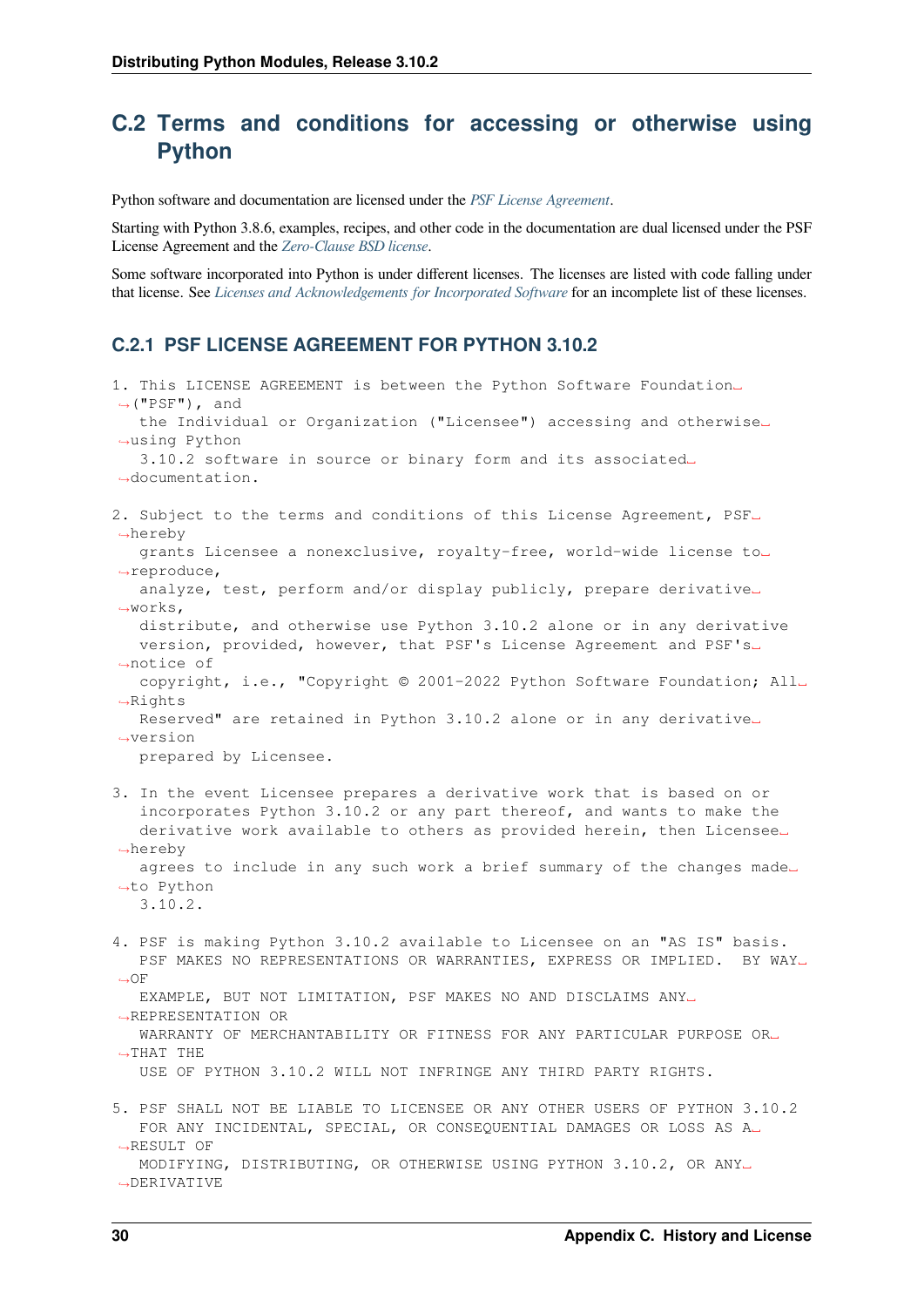THEREOF, EVEN IF ADVISED OF THE POSSIBILITY THEREOF.

6. This License Agreement will automatically terminate upon a material␣ *,→*breach of its terms and conditions. 7. Nothing in this License Agreement shall be deemed to create any␣ *,→*relationship of agency, partnership, or joint venture between PSF and Licensee. ␣ *,→*This License Agreement does not grant permission to use PSF trademarks or trade name␣ *,→*in a trademark sense to endorse or promote products or services of Licensee, \_ *,→*or any third party.

8. By copying, installing or otherwise using Python 3.10.2, Licensee agrees to be bound by the terms and conditions of this License Agreement.

#### <span id="page-34-0"></span>**C.2.2 BEOPEN.COM LICENSE AGREEMENT FOR PYTHON 2.0**

#### BEOPEN PYTHON OPEN SOURCE LICENSE AGREEMENT VERSION 1

- 1. This LICENSE AGREEMENT is between BeOpen.com ("BeOpen"), having an office at 160 Saratoga Avenue, Santa Clara, CA 95051, and the Individual or Organization ("Licensee") accessing and otherwise using this software in source or binary form and its associated documentation ("the Software").
- 2. Subject to the terms and conditions of this BeOpen Python License Agreement, BeOpen hereby grants Licensee a non-exclusive, royalty-free, world-wide license to reproduce, analyze, test, perform and/or display publicly, prepare derivative works, distribute, and otherwise use the Software alone or in any derivative version, provided, however, that the BeOpen Python License is retained in the Software, alone or in any derivative version prepared by Licensee.
- 3. BeOpen is making the Software available to Licensee on an "AS IS" basis. BEOPEN MAKES NO REPRESENTATIONS OR WARRANTIES, EXPRESS OR IMPLIED. BY WAY OF EXAMPLE, BUT NOT LIMITATION, BEOPEN MAKES NO AND DISCLAIMS ANY REPRESENTATION OR WARRANTY OF MERCHANTABILITY OR FITNESS FOR ANY PARTICULAR PURPOSE OR THAT THE USE OF THE SOFTWARE WILL NOT INFRINGE ANY THIRD PARTY RIGHTS.
- 4. BEOPEN SHALL NOT BE LIABLE TO LICENSEE OR ANY OTHER USERS OF THE SOFTWARE FOR ANY INCIDENTAL, SPECIAL, OR CONSEQUENTIAL DAMAGES OR LOSS AS A RESULT OF USING, MODIFYING OR DISTRIBUTING THE SOFTWARE, OR ANY DERIVATIVE THEREOF, EVEN IF ADVISED OF THE POSSIBILITY THEREOF.
- 5. This License Agreement will automatically terminate upon a material breach of its terms and conditions.
- 6. This License Agreement shall be governed by and interpreted in all respects by the law of the State of California, excluding conflict of law provisions. Nothing in this License Agreement shall be deemed to create any relationship of agency, partnership, or joint venture between BeOpen and Licensee. This License Agreement does not grant permission to use BeOpen trademarks or trade names in a trademark sense to endorse or promote products or services of Licensee, or any third party. As an exception, the "BeOpen Python" logos available at http://www.pythonlabs.com/logos.html may be used according to the permissions granted on that web page.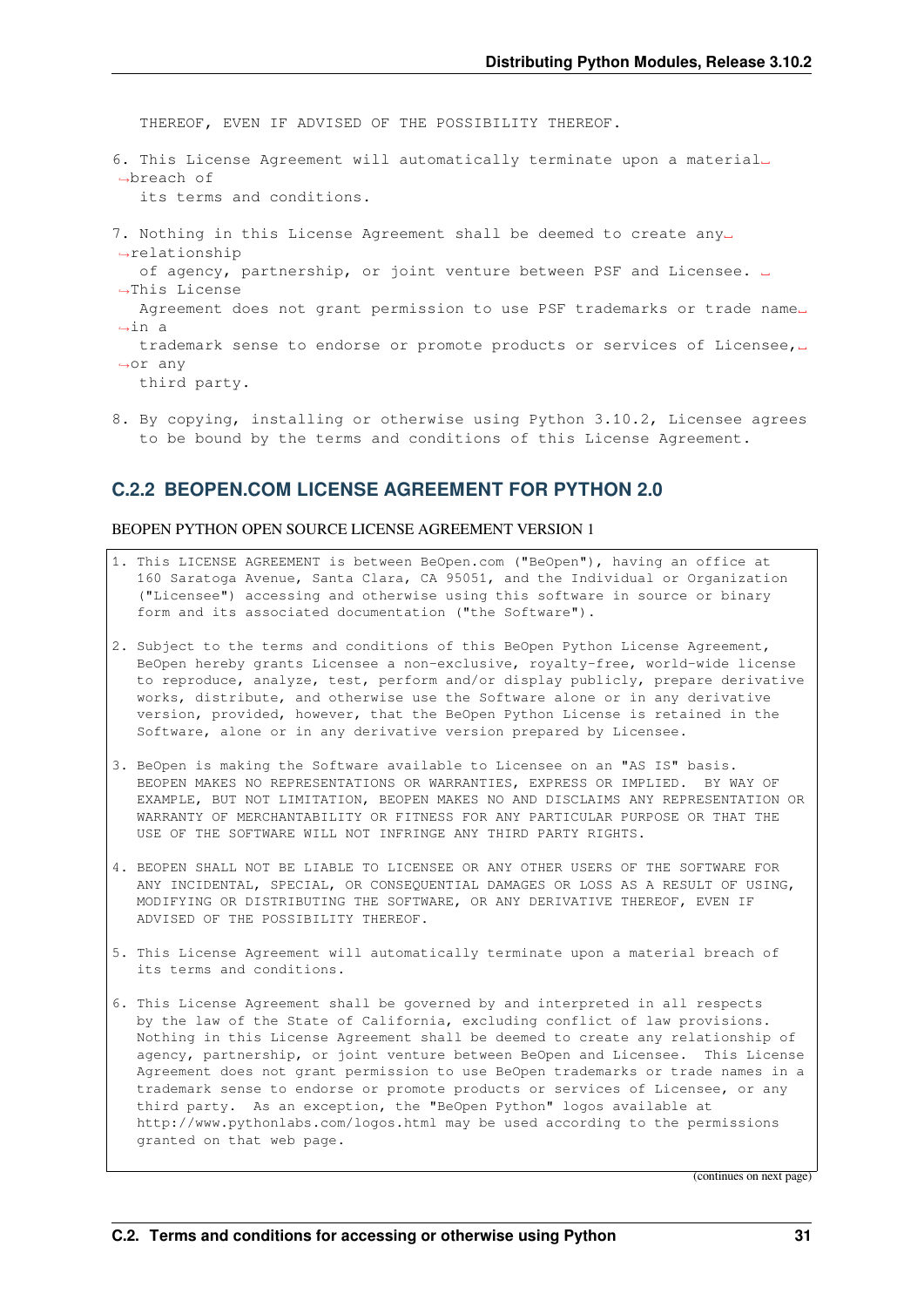7. By copying, installing or otherwise using the software, Licensee agrees to be bound by the terms and conditions of this License Agreement.

### <span id="page-35-0"></span>**C.2.3 CNRI LICENSE AGREEMENT FOR PYTHON 1.6.1**

- 1. This LICENSE AGREEMENT is between the Corporation for National Research Initiatives, having an office at 1895 Preston White Drive, Reston, VA 20191 ("CNRI"), and the Individual or Organization ("Licensee") accessing and otherwise using Python 1.6.1 software in source or binary form and its associated documentation.
- 2. Subject to the terms and conditions of this License Agreement, CNRI hereby grants Licensee a nonexclusive, royalty-free, world-wide license to reproduce, analyze, test, perform and/or display publicly, prepare derivative works, distribute, and otherwise use Python 1.6.1 alone or in any derivative version, provided, however, that CNRI's License Agreement and CNRI's notice of copyright, i.e., "Copyright © 1995-2001 Corporation for National Research Initiatives; All Rights Reserved" are retained in Python 1.6.1 alone or in any derivative version prepared by Licensee. Alternately, in lieu of CNRI's License Agreement, Licensee may substitute the following text (omitting the quotes): "Python 1.6.1 is made available subject to the terms and conditions in CNRI's License Agreement. This Agreement together with Python 1.6.1 may be located on the internet using the following unique, persistent identifier (known as a handle): 1895.22/1013. This Agreement may also be obtained from a proxy server on the internet using the following URL: http://hdl.handle.net/1895.22/1013."
- 3. In the event Licensee prepares a derivative work that is based on or incorporates Python 1.6.1 or any part thereof, and wants to make the derivative work available to others as provided herein, then Licensee hereby agrees to include in any such work a brief summary of the changes made to Python 1.6.1.
- 4. CNRI is making Python 1.6.1 available to Licensee on an "AS IS" basis. CNRI MAKES NO REPRESENTATIONS OR WARRANTIES, EXPRESS OR IMPLIED. BY WAY OF EXAMPLE, BUT NOT LIMITATION, CNRI MAKES NO AND DISCLAIMS ANY REPRESENTATION OR WARRANTY OF MERCHANTABILITY OR FITNESS FOR ANY PARTICULAR PURPOSE OR THAT THE USE OF PYTHON 1.6.1 WILL NOT INFRINGE ANY THIRD PARTY RIGHTS.
- 5. CNRI SHALL NOT BE LIABLE TO LICENSEE OR ANY OTHER USERS OF PYTHON 1.6.1 FOR ANY INCIDENTAL, SPECIAL, OR CONSEQUENTIAL DAMAGES OR LOSS AS A RESULT OF MODIFYING, DISTRIBUTING, OR OTHERWISE USING PYTHON 1.6.1, OR ANY DERIVATIVE THEREOF, EVEN IF ADVISED OF THE POSSIBILITY THEREOF.
- 6. This License Agreement will automatically terminate upon a material breach of its terms and conditions.
- 7. This License Agreement shall be governed by the federal intellectual property law of the United States, including without limitation the federal copyright law, and, to the extent such U.S. federal law does not apply, by the law of the Commonwealth of Virginia, excluding Virginia's conflict of law provisions. Notwithstanding the foregoing, with regard to derivative works based on Python 1.6.1 that incorporate non-separable material that was previously distributed under the GNU General Public License (GPL), the law of the Commonwealth of Virginia shall govern this License Agreement only as to issues arising under or with respect to Paragraphs 4, 5, and 7 of this License Agreement. Nothing in this License Agreement shall be deemed to create any relationship of agency, partnership, or joint venture between CNRI and Licensee. This License Agreement does not grant permission to use CNRI trademarks or trade name in a trademark sense to endorse or promote products or services of Licensee, or any third party.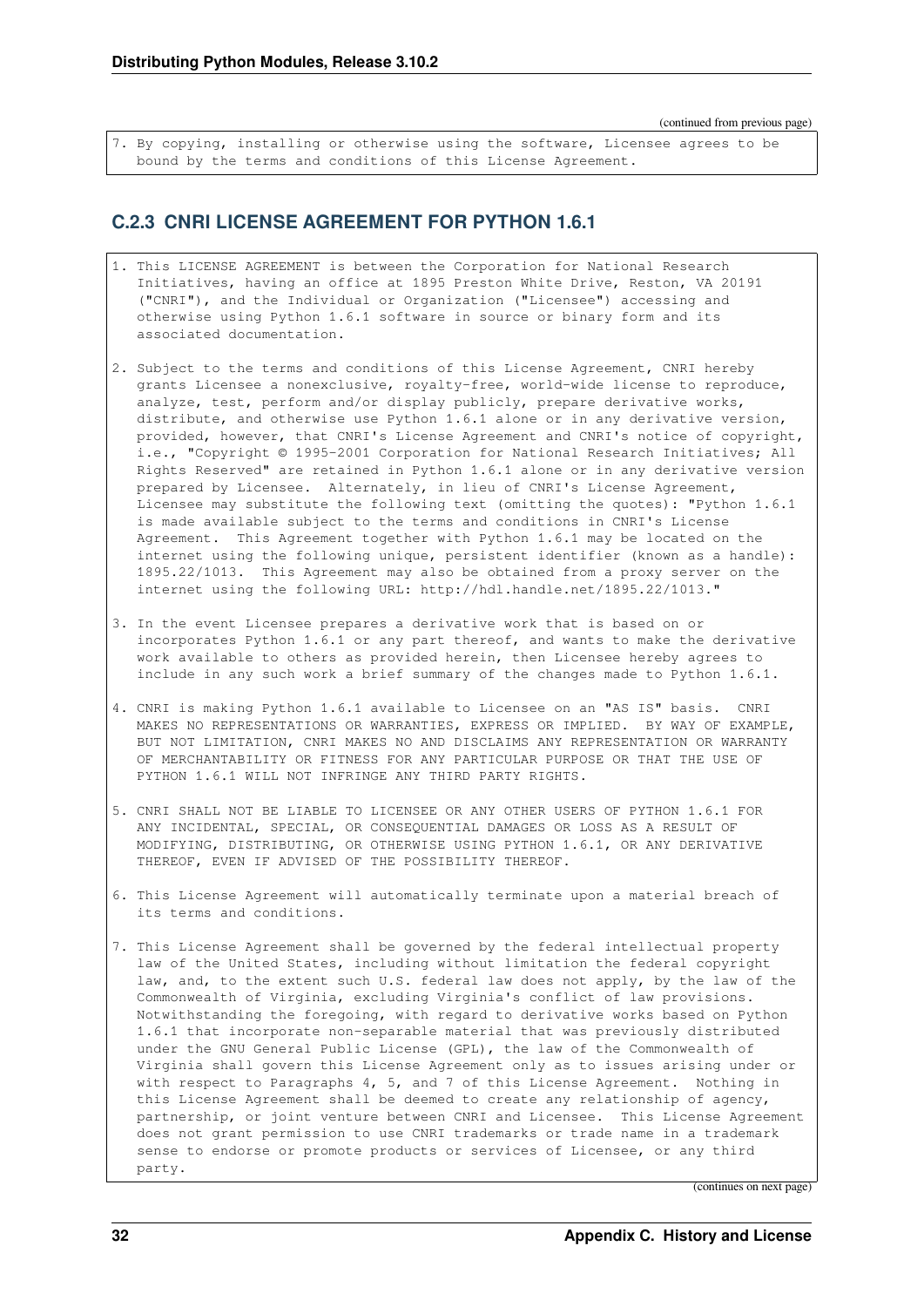8. By clicking on the "ACCEPT" button where indicated, or by copying, installing or otherwise using Python 1.6.1, Licensee agrees to be bound by the terms and conditions of this License Agreement.

### <span id="page-36-0"></span>**C.2.4 CWI LICENSE AGREEMENT FOR PYTHON 0.9.0 THROUGH 1.2**

Copyright © 1991 - 1995, Stichting Mathematisch Centrum Amsterdam, The Netherlands. All rights reserved.

Permission to use, copy, modify, and distribute this software and its documentation for any purpose and without fee is hereby granted, provided that the above copyright notice appear in all copies and that both that copyright notice and this permission notice appear in supporting documentation, and that the name of Stichting Mathematisch Centrum or CWI not be used in advertising or publicity pertaining to distribution of the software without specific, written prior permission.

STICHTING MATHEMATISCH CENTRUM DISCLAIMS ALL WARRANTIES WITH REGARD TO THIS SOFTWARE, INCLUDING ALL IMPLIED WARRANTIES OF MERCHANTABILITY AND FITNESS, IN NO EVENT SHALL STICHTING MATHEMATISCH CENTRUM BE LIABLE FOR ANY SPECIAL, INDIRECT OR CONSEQUENTIAL DAMAGES OR ANY DAMAGES WHATSOEVER RESULTING FROM LOSS OF USE, DATA OR PROFITS, WHETHER IN AN ACTION OF CONTRACT, NEGLIGENCE OR OTHER TORTIOUS ACTION, ARISING OUT OF OR IN CONNECTION WITH THE USE OR PERFORMANCE OF THIS SOFTWARE.

#### <span id="page-36-1"></span>**C.2.5 ZERO-CLAUSE BSD LICENSE FOR CODE IN THE PYTHON 3.10.2 DOCU-MENTATION**

Permission to use, copy, modify, and/or distribute this software for any purpose with or without fee is hereby granted.

THE SOFTWARE IS PROVIDED "AS IS" AND THE AUTHOR DISCLAIMS ALL WARRANTIES WITH REGARD TO THIS SOFTWARE INCLUDING ALL IMPLIED WARRANTIES OF MERCHANTABILITY AND FITNESS. IN NO EVENT SHALL THE AUTHOR BE LIABLE FOR ANY SPECIAL, DIRECT, INDIRECT, OR CONSEQUENTIAL DAMAGES OR ANY DAMAGES WHATSOEVER RESULTING FROM LOSS OF USE, DATA OR PROFITS, WHETHER IN AN ACTION OF CONTRACT, NEGLIGENCE OR OTHER TORTIOUS ACTION, ARISING OUT OF OR IN CONNECTION WITH THE USE OR PERFORMANCE OF THIS SOFTWARE.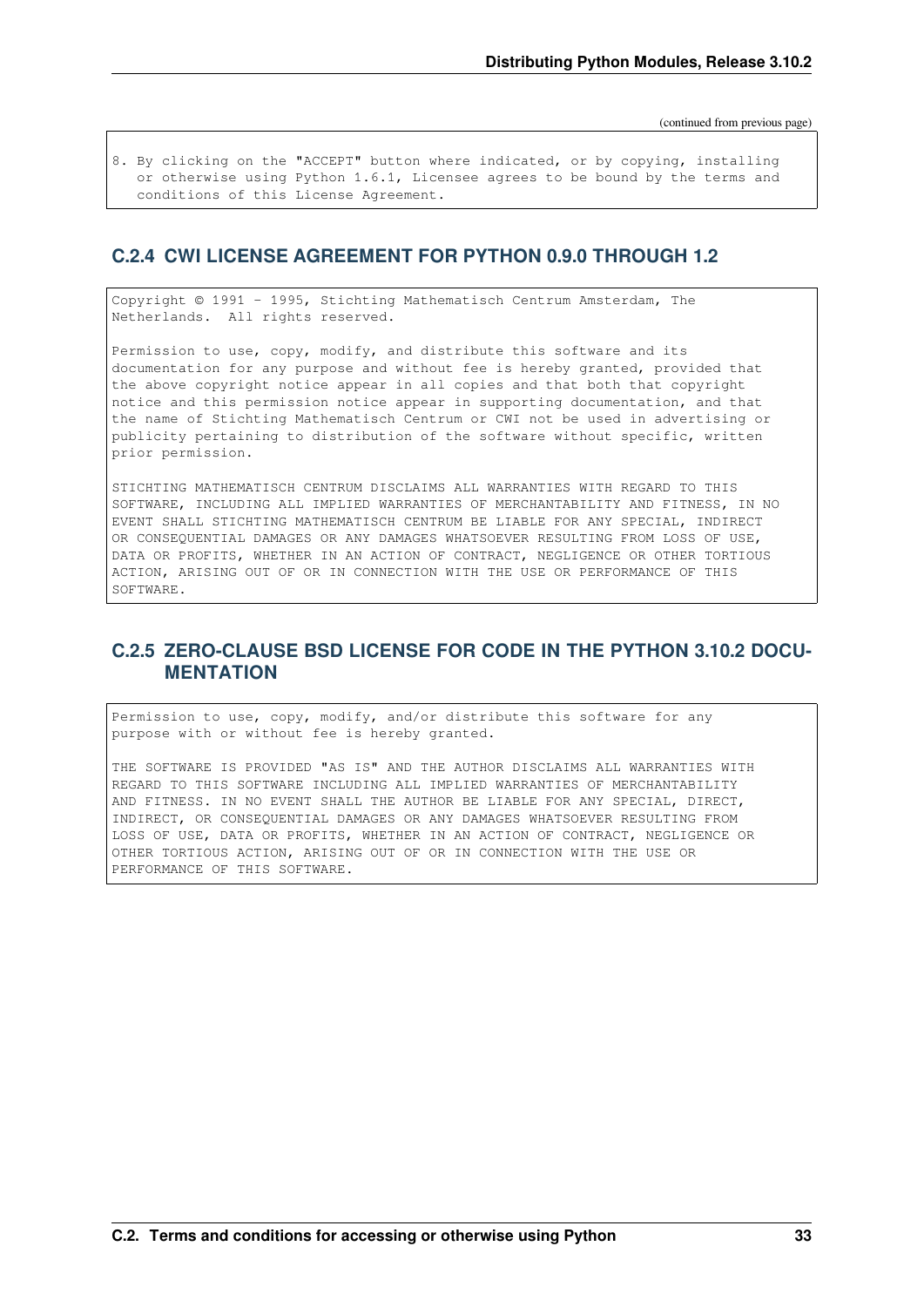# **C.3 Licenses and Acknowledgements for Incorporated Software**

<span id="page-37-0"></span>This section is an incomplete, but growing list of licenses and acknowledgements for third-party software incorporated in the Python distribution.

### **C.3.1 Mersenne Twister**

<span id="page-37-1"></span>The random module includes code based on a download from http://www.math.sci.hiroshima-u.ac.jp/~m-mat/ MT/MT2002/emt19937ar.html. The following are the verbatim comments from the original code:

```
A C-program for MT19937, with initialization improved 2002/1/26.
Coded by Takuji Nishimura and Makoto Matsumoto.
Before using, initialize the state by using init_genrand(seed)
or init_by_array(init_key, key_length).
Copyright (C) 1997 - 2002, Makoto Matsumoto and Takuji Nishimura,
All rights reserved.
Redistribution and use in source and binary forms, with or without
modification, are permitted provided that the following conditions
are met:
1. Redistributions of source code must retain the above copyright
   notice, this list of conditions and the following disclaimer.
 2. Redistributions in binary form must reproduce the above copyright
   notice, this list of conditions and the following disclaimer in the
   documentation and/or other materials provided with the distribution.
3. The names of its contributors may not be used to endorse or promote
    products derived from this software without specific prior written
   permission.
THIS SOFTWARE IS PROVIDED BY THE COPYRIGHT HOLDERS AND CONTRIBUTORS
"AS IS" AND ANY EXPRESS OR IMPLIED WARRANTIES, INCLUDING, BUT NOT
LIMITED TO, THE IMPLIED WARRANTIES OF MERCHANTABILITY AND FITNESS FOR
A PARTICULAR PURPOSE ARE DISCLAIMED. IN NO EVENT SHALL THE COPYRIGHT OWNER OR
CONTRIBUTORS BE LIABLE FOR ANY DIRECT, INDIRECT, INCIDENTAL, SPECIAL,
EXEMPLARY, OR CONSEQUENTIAL DAMAGES (INCLUDING, BUT NOT LIMITED TO,
PROCUREMENT OF SUBSTITUTE GOODS OR SERVICES; LOSS OF USE, DATA, OR
PROFITS; OR BUSINESS INTERRUPTION) HOWEVER CAUSED AND ON ANY THEORY OF
LIABILITY, WHETHER IN CONTRACT, STRICT LIABILITY, OR TORT (INCLUDING
NEGLIGENCE OR OTHERWISE) ARISING IN ANY WAY OUT OF THE USE OF THIS
SOFTWARE, EVEN IF ADVISED OF THE POSSIBILITY OF SUCH DAMAGE.
Any feedback is very welcome.
```
http://www.math.sci.hiroshima-u.ac.jp/~m-mat/MT/emt.html email: m-mat @ math.sci.hiroshima-u.ac.jp (remove space)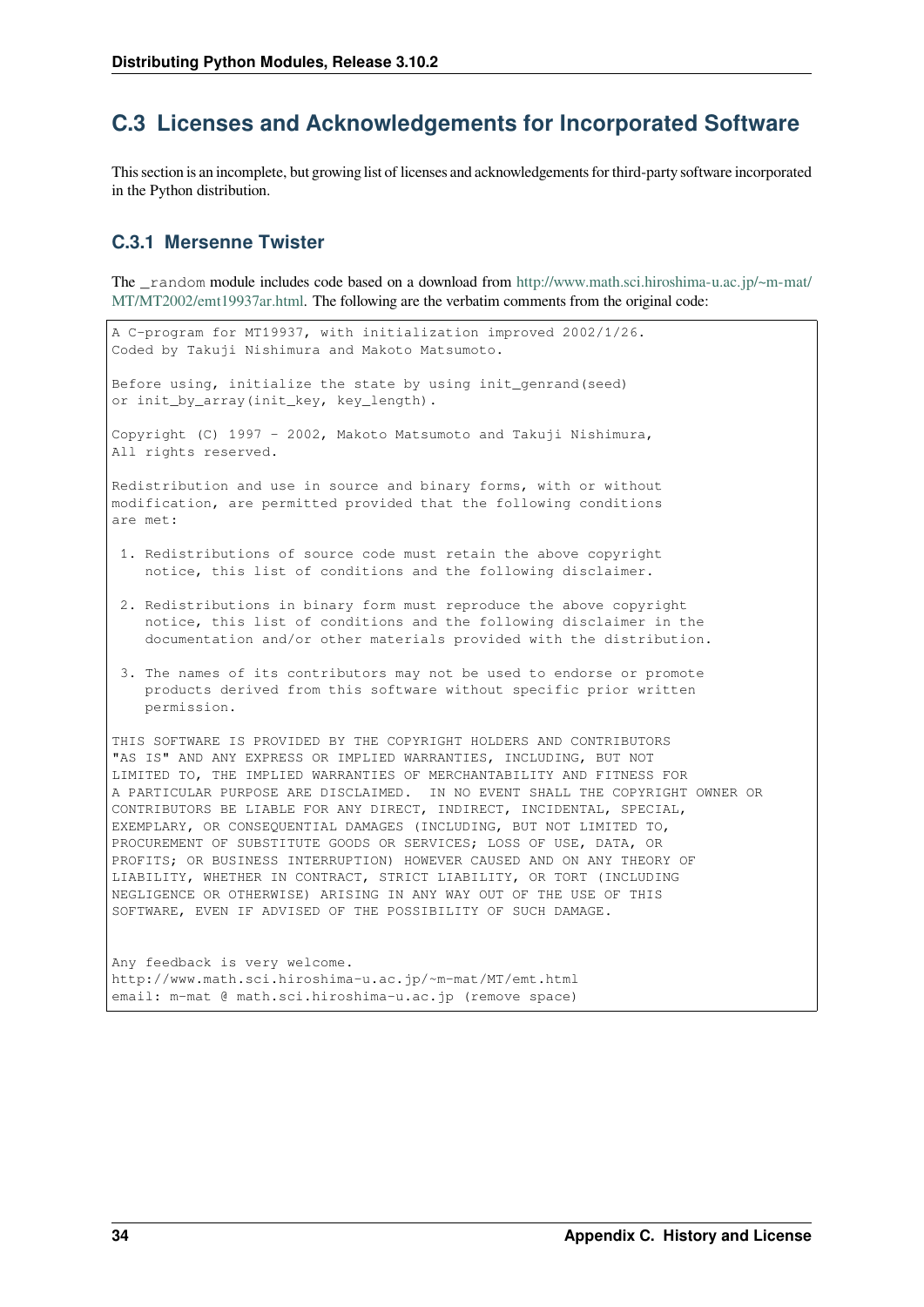#### **C.3.2 Sockets**

The socket module uses the functions, getaddrinfo(), and getnameinfo(), which are coded in separate source files from the WIDE Project, http://www.wide.ad.jp/.

```
Copyright (C) 1995, 1996, 1997, and 1998 WIDE Project.
All rights reserved.
Redistribution and use in source and binary forms, with or without
modification, are permitted provided that the following conditions
are met:
1. Redistributions of source code must retain the above copyright
   notice, this list of conditions and the following disclaimer.
2. Redistributions in binary form must reproduce the above copyright
  notice, this list of conditions and the following disclaimer in the
  documentation and/or other materials provided with the distribution.
3. Neither the name of the project nor the names of its contributors
  may be used to endorse or promote products derived from this software
  without specific prior written permission.
THIS SOFTWARE IS PROVIDED BY THE PROJECT AND CONTRIBUTORS ``AS IS'' AND
ANY EXPRESS OR IMPLIED WARRANTIES, INCLUDING, BUT NOT LIMITED TO, THE
IMPLIED WARRANTIES OF MERCHANTABILITY AND FITNESS FOR A PARTICULAR PURPOSE
ARE DISCLAIMED. IN NO EVENT SHALL THE PROJECT OR CONTRIBUTORS BE LIABLE
FOR ANY DIRECT, INDIRECT, INCIDENTAL, SPECIAL, EXEMPLARY, OR CONSEQUENTIAL
DAMAGES (INCLUDING, BUT NOT LIMITED TO, PROCUREMENT OF SUBSTITUTE GOODS
OR SERVICES; LOSS OF USE, DATA, OR PROFITS; OR BUSINESS INTERRUPTION)
HOWEVER CAUSED AND ON ANY THEORY OF LIABILITY, WHETHER IN CONTRACT, STRICT
LIABILITY, OR TORT (INCLUDING NEGLIGENCE OR OTHERWISE) ARISING IN ANY WAY
OUT OF THE USE OF THIS SOFTWARE, EVEN IF ADVISED OF THE POSSIBILITY OF
SUCH DAMAGE.
```
#### **C.3.3 Asynchronous socket services**

The asynchat and asyncore modules contain the following notice:

<span id="page-38-1"></span>Copyright 1996 by Sam Rushing

All Rights Reserved

Permission to use, copy, modify, and distribute this software and its documentation for any purpose and without fee is hereby granted, provided that the above copyright notice appear in all copies and that both that copyright notice and this permission notice appear in supporting documentation, and that the name of Sam Rushing not be used in advertising or publicity pertaining to distribution of the software without specific, written prior permission.

SAM RUSHING DISCLAIMS ALL WARRANTIES WITH REGARD TO THIS SOFTWARE, INCLUDING ALL IMPLIED WARRANTIES OF MERCHANTABILITY AND FITNESS, IN NO EVENT SHALL SAM RUSHING BE LIABLE FOR ANY SPECIAL, INDIRECT OR CONSEQUENTIAL DAMAGES OR ANY DAMAGES WHATSOEVER RESULTING FROM LOSS OF USE, DATA OR PROFITS, WHETHER IN AN ACTION OF CONTRACT, NEGLIGENCE OR OTHER TORTIOUS ACTION, ARISING OUT OF OR IN CONNECTION WITH THE USE OR PERFORMANCE OF THIS SOFTWARE.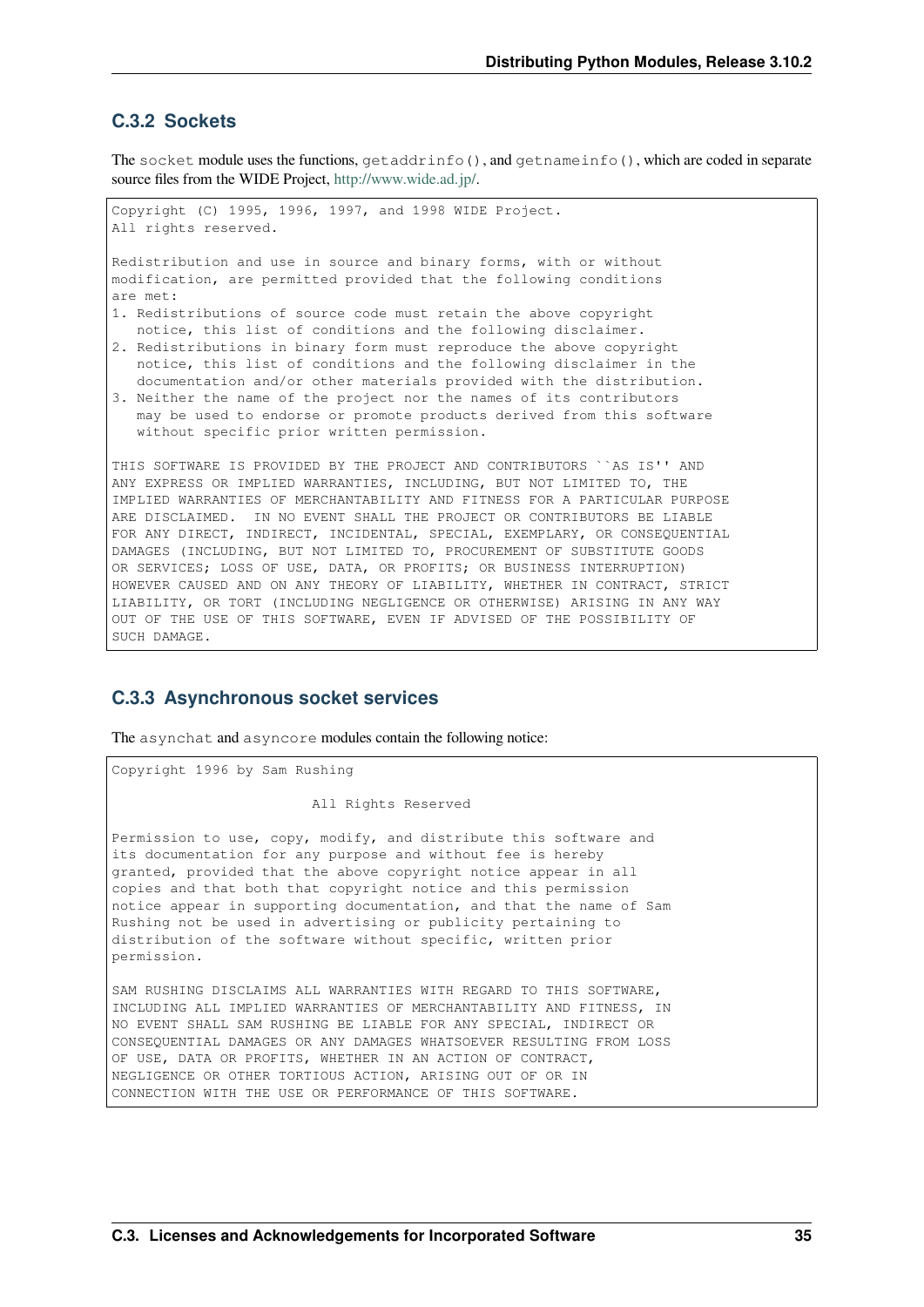#### <span id="page-39-0"></span>**C.3.4 Cookie management**

The http.cookies module contains the following notice:

```
Copyright 2000 by Timothy O'Malley <timo@alum.mit.edu>
               All Rights Reserved
Permission to use, copy, modify, and distribute this software
and its documentation for any purpose and without fee is hereby
granted, provided that the above copyright notice appear in all
copies and that both that copyright notice and this permission
notice appear in supporting documentation, and that the name of
Timothy O'Malley not be used in advertising or publicity
pertaining to distribution of the software without specific, written
prior permission.
Timothy O'Malley DISCLAIMS ALL WARRANTIES WITH REGARD TO THIS
SOFTWARE, INCLUDING ALL IMPLIED WARRANTIES OF MERCHANTABILITY
AND FITNESS, IN NO EVENT SHALL Timothy O'Malley BE LIABLE FOR
ANY SPECIAL, INDIRECT OR CONSEQUENTIAL DAMAGES OR ANY DAMAGES
WHATSOEVER RESULTING FROM LOSS OF USE, DATA OR PROFITS,
WHETHER IN AN ACTION OF CONTRACT, NEGLIGENCE OR OTHER TORTIOUS
ACTION, ARISING OUT OF OR IN CONNECTION WITH THE USE OR
PERFORMANCE OF THIS SOFTWARE.
```
### <span id="page-39-1"></span>**C.3.5 Execution tracing**

The trace module contains the following notice:

```
portions copyright 2001, Autonomous Zones Industries, Inc., all rights...
err... reserved and offered to the public under the terms of the
Python 2.2 license.
Author: Zooko O'Whielacronx
http://zooko.com/
mailto:zooko@zooko.com
Copyright 2000, Mojam Media, Inc., all rights reserved.
Author: Skip Montanaro
Copyright 1999, Bioreason, Inc., all rights reserved.
Author: Andrew Dalke
Copyright 1995-1997, Automatrix, Inc., all rights reserved.
Author: Skip Montanaro
Copyright 1991-1995, Stichting Mathematisch Centrum, all rights reserved.
Permission to use, copy, modify, and distribute this Python software and
its associated documentation for any purpose without fee is hereby
granted, provided that the above copyright notice appears in all copies,
and that both that copyright notice and this permission notice appear in
supporting documentation, and that the name of neither Automatrix,
Bioreason or Mojam Media be used in advertising or publicity pertaining to
distribution of the software without specific, written prior permission.
```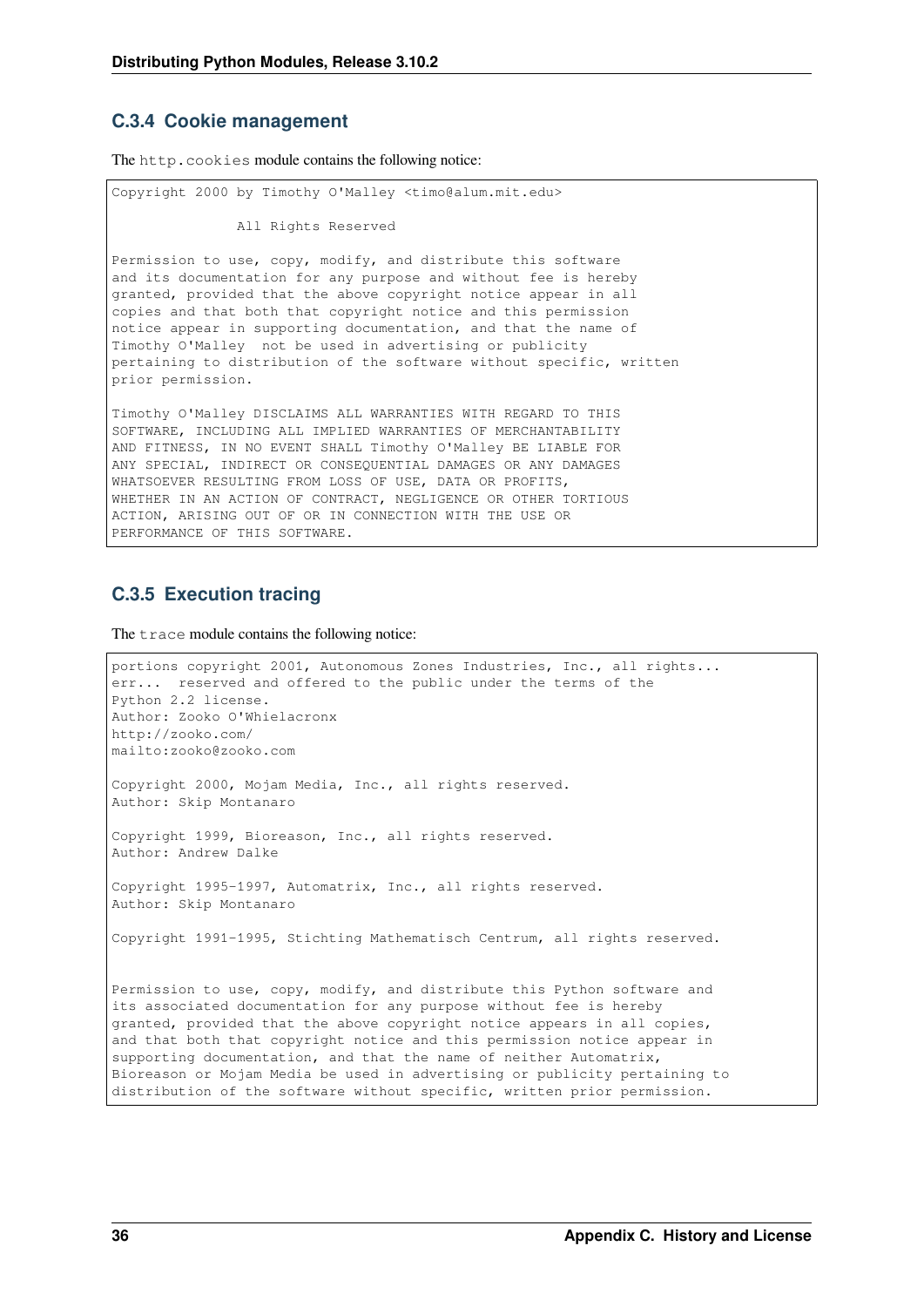#### <span id="page-40-0"></span>**C.3.6 UUencode and UUdecode functions**

The uu module contains the following notice:

```
Copyright 1994 by Lance Ellinghouse
Cathedral City, California Republic, United States of America.
                       All Rights Reserved
Permission to use, copy, modify, and distribute this software and its
documentation for any purpose and without fee is hereby granted,
provided that the above copyright notice appear in all copies and that
both that copyright notice and this permission notice appear in
supporting documentation, and that the name of Lance Ellinghouse
not be used in advertising or publicity pertaining to distribution
of the software without specific, written prior permission.
LANCE ELLINGHOUSE DISCLAIMS ALL WARRANTIES WITH REGARD TO
THIS SOFTWARE, INCLUDING ALL IMPLIED WARRANTIES OF MERCHANTABILITY AND
FITNESS, IN NO EVENT SHALL LANCE ELLINGHOUSE CENTRUM BE LIABLE
FOR ANY SPECIAL, INDIRECT OR CONSEQUENTIAL DAMAGES OR ANY DAMAGES
WHATSOEVER RESULTING FROM LOSS OF USE, DATA OR PROFITS, WHETHER IN AN
ACTION OF CONTRACT, NEGLIGENCE OR OTHER TORTIOUS ACTION, ARISING OUT
OF OR IN CONNECTION WITH THE USE OR PERFORMANCE OF THIS SOFTWARE.
Modified by Jack Jansen, CWI, July 1995:
- Use binascii module to do the actual line-by-line conversion
 between ascii and binary. This results in a 1000-fold speedup. The C
 version is still 5 times faster, though.
- Arguments more compliant with Python standard
```
### <span id="page-40-1"></span>**C.3.7 XML Remote Procedure Calls**

The xmlrpc.client module contains the following notice:

The XML-RPC client interface is

Copyright (c) 1999-2002 by Secret Labs AB Copyright (c) 1999-2002 by Fredrik Lundh

By obtaining, using, and/or copying this software and/or its associated documentation, you agree that you have read, understood, and will comply with the following terms and conditions:

Permission to use, copy, modify, and distribute this software and its associated documentation for any purpose and without fee is hereby granted, provided that the above copyright notice appears in all copies, and that both that copyright notice and this permission notice appear in supporting documentation, and that the name of Secret Labs AB or the author not be used in advertising or publicity pertaining to distribution of the software without specific, written prior permission.

SECRET LABS AB AND THE AUTHOR DISCLAIMS ALL WARRANTIES WITH REGARD TO THIS SOFTWARE, INCLUDING ALL IMPLIED WARRANTIES OF MERCHANT-ABILITY AND FITNESS. IN NO EVENT SHALL SECRET LABS AB OR THE AUTHOR BE LIABLE FOR ANY SPECIAL, INDIRECT OR CONSEQUENTIAL DAMAGES OR ANY DAMAGES WHATSOEVER RESULTING FROM LOSS OF USE, DATA OR PROFITS, WHETHER IN AN ACTION OF CONTRACT, NEGLIGENCE OR OTHER TORTIOUS ACTION, ARISING OUT OF OR IN CONNECTION WITH THE USE OR PERFORMANCE OF THIS SOFTWARE.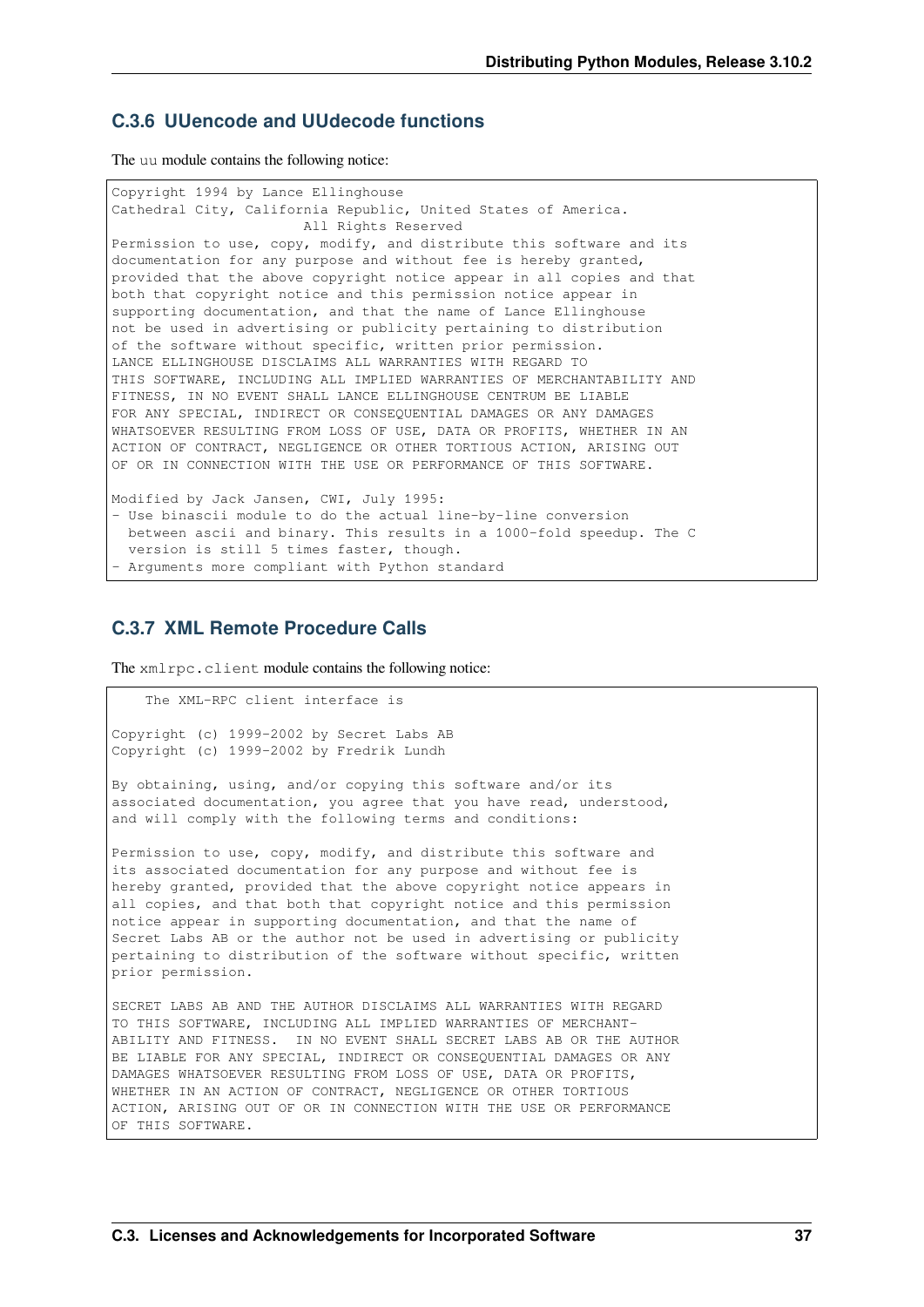#### <span id="page-41-0"></span>**C.3.8 test\_epoll**

The test\_epoll module contains the following notice:

Copyright (c) 2001-2006 Twisted Matrix Laboratories.

Permission is hereby granted, free of charge, to any person obtaining a copy of this software and associated documentation files (the "Software"), to deal in the Software without restriction, including without limitation the rights to use, copy, modify, merge, publish, distribute, sublicense, and/or sell copies of the Software, and to permit persons to whom the Software is furnished to do so, subject to the following conditions:

The above copyright notice and this permission notice shall be included in all copies or substantial portions of the Software.

THE SOFTWARE IS PROVIDED "AS IS", WITHOUT WARRANTY OF ANY KIND, EXPRESS OR IMPLIED, INCLUDING BUT NOT LIMITED TO THE WARRANTIES OF MERCHANTABILITY, FITNESS FOR A PARTICULAR PURPOSE AND NONINFRINGEMENT. IN NO EVENT SHALL THE AUTHORS OR COPYRIGHT HOLDERS BE LIABLE FOR ANY CLAIM, DAMAGES OR OTHER LIABILITY, WHETHER IN AN ACTION OF CONTRACT, TORT OR OTHERWISE, ARISING FROM, OUT OF OR IN CONNECTION WITH THE SOFTWARE OR THE USE OR OTHER DEALINGS IN THE SOFTWARE.

#### <span id="page-41-1"></span>**C.3.9 Select kqueue**

The select module contains the following notice for the kqueue interface:

Copyright (c) 2000 Doug White, 2006 James Knight, 2007 Christian Heimes All rights reserved.

Redistribution and use in source and binary forms, with or without modification, are permitted provided that the following conditions are met:

- 1. Redistributions of source code must retain the above copyright notice, this list of conditions and the following disclaimer.
- 2. Redistributions in binary form must reproduce the above copyright notice, this list of conditions and the following disclaimer in the documentation and/or other materials provided with the distribution.

THIS SOFTWARE IS PROVIDED BY THE AUTHOR AND CONTRIBUTORS ``AS IS'' AND ANY EXPRESS OR IMPLIED WARRANTIES, INCLUDING, BUT NOT LIMITED TO, THE IMPLIED WARRANTIES OF MERCHANTABILITY AND FITNESS FOR A PARTICULAR PURPOSE ARE DISCLAIMED. IN NO EVENT SHALL THE AUTHOR OR CONTRIBUTORS BE LIABLE FOR ANY DIRECT, INDIRECT, INCIDENTAL, SPECIAL, EXEMPLARY, OR CONSEQUENTIAL DAMAGES (INCLUDING, BUT NOT LIMITED TO, PROCUREMENT OF SUBSTITUTE GOODS OR SERVICES; LOSS OF USE, DATA, OR PROFITS; OR BUSINESS INTERRUPTION) HOWEVER CAUSED AND ON ANY THEORY OF LIABILITY, WHETHER IN CONTRACT, STRICT LIABILITY, OR TORT (INCLUDING NEGLIGENCE OR OTHERWISE) ARISING IN ANY WAY OUT OF THE USE OF THIS SOFTWARE, EVEN IF ADVISED OF THE POSSIBILITY OF SUCH DAMAGE.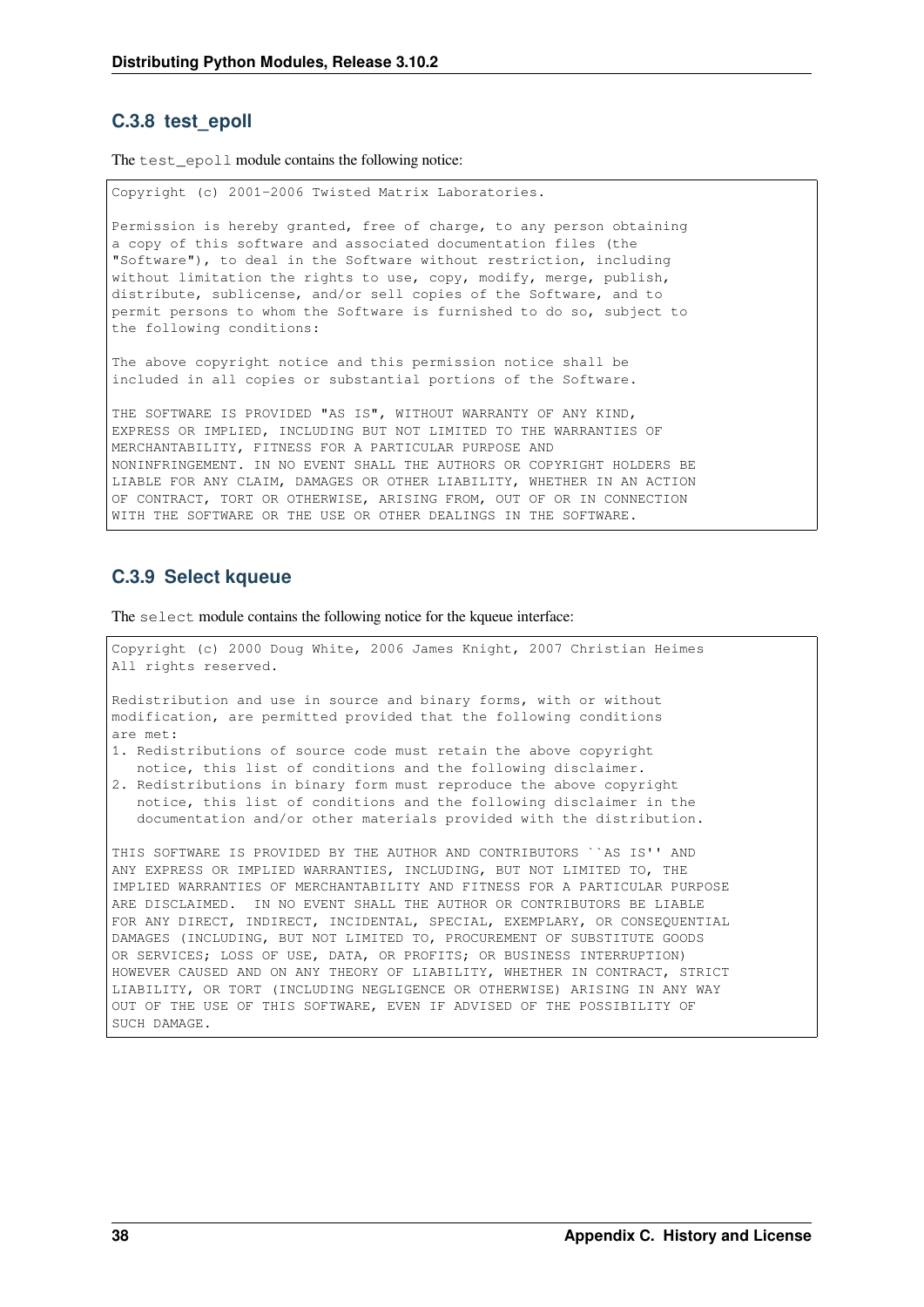#### **C.3.10 SipHash24**

The file Python/pyhash.c contains Marek Majkowski' implementation of Dan Bernstein's SipHash24 algorithm. It contains the following note:

```
<MIT License>
Copyright (c) 2013 Marek Majkowski <marek@popcount.org>
Permission is hereby granted, free of charge, to any person obtaining a copy
of this software and associated documentation files (the "Software"), to deal
in the Software without restriction, including without limitation the rights
to use, copy, modify, merge, publish, distribute, sublicense, and/or sell
copies of the Software, and to permit persons to whom the Software is
furnished to do so, subject to the following conditions:
The above copyright notice and this permission notice shall be included in
all copies or substantial portions of the Software.
</MIT License>
Original location:
  https://github.com/majek/csiphash/
Solution inspired by code from:
  Samuel Neves (supercop/crypto_auth/siphash24/little)
  djb (supercop/crypto_auth/siphash24/little2)
  Jean-Philippe Aumasson (https://131002.net/siphash/siphash24.c)
```
#### **C.3.11 strtod and dtoa**

<span id="page-42-1"></span>The file Python/dtoa.c, which supplies C functions dtoa and strtod for conversion of C doubles to and from strings, is derived from the file of the same name by David M. Gay, currently available from http://www.netlib.org/fp/. The original file, as retrieved on March 16, 2009, contains the following copyright and licensing notice:

```
/****************************************************************
 *
* The author of this software is David M. Gay.
 *
* Copyright (c) 1991, 2000, 2001 by Lucent Technologies.
 *
* Permission to use, copy, modify, and distribute this software for any
* purpose without fee is hereby granted, provided that this entire notice
* is included in all copies of any software which is or includes a copy
* or modification of this software and in all copies of the supporting
* documentation for such software.
 *
* THIS SOFTWARE IS BEING PROVIDED "AS IS", WITHOUT ANY EXPRESS OR IMPLIED
* WARRANTY. IN PARTICULAR, NEITHER THE AUTHOR NOR LUCENT MAKES ANY
* REPRESENTATION OR WARRANTY OF ANY KIND CONCERNING THE MERCHANTABILITY
* OF THIS SOFTWARE OR ITS FITNESS FOR ANY PARTICULAR PURPOSE.
 *
 ***************************************************************/
```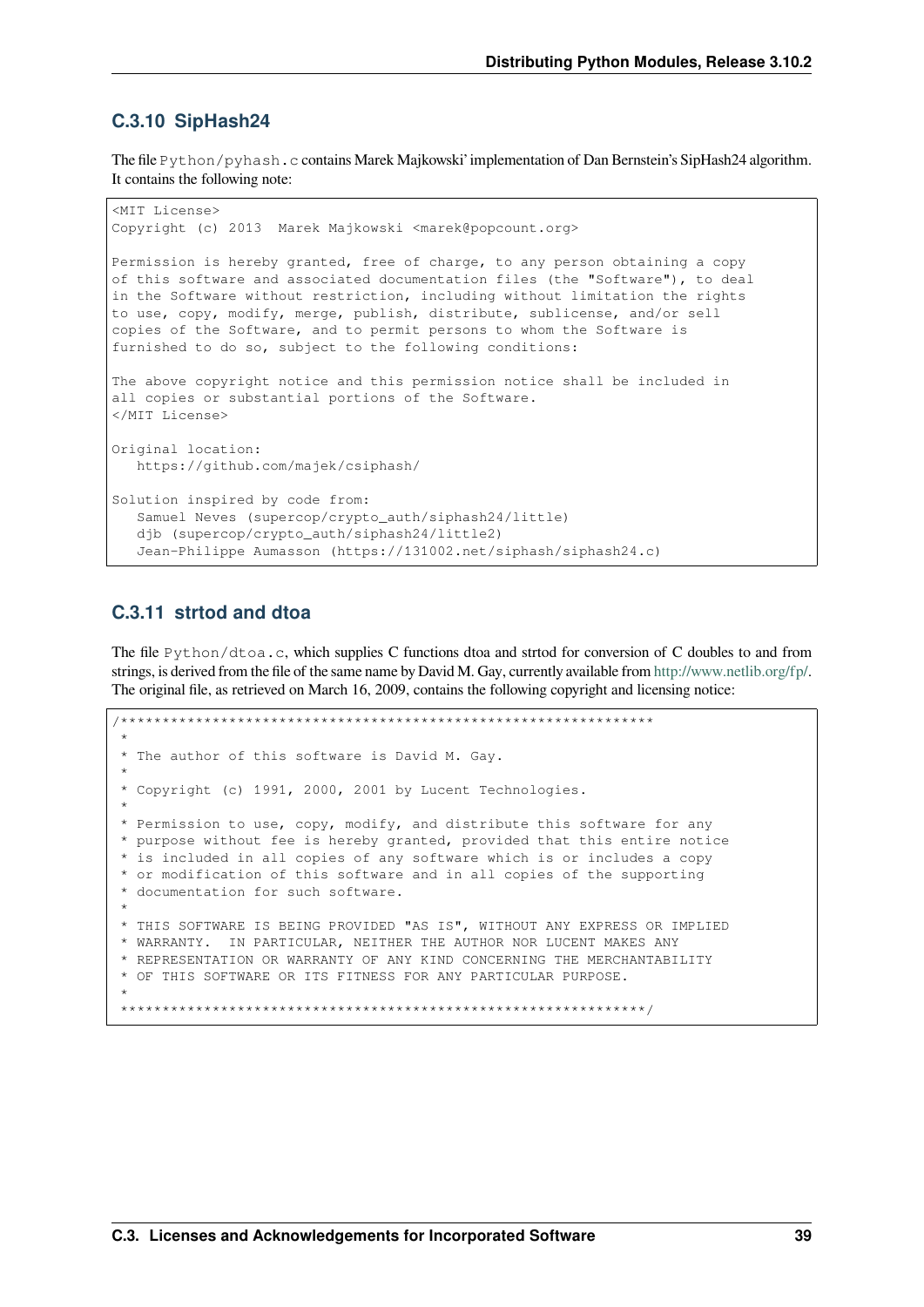#### <span id="page-43-0"></span>**C.3.12 OpenSSL**

The modules hashlib, posix, ssl, crypt use the OpenSSL library for added performance if made available by the operating system. Additionally, the Windows and macOS installers for Python may include a copy of the OpenSSL libraries, so we include a copy of the OpenSSL license here:

```
LICENSE ISSUES
==============
The OpenSSL toolkit stays under a dual license, i.e. both the conditions of
the OpenSSL License and the original SSLeay license apply to the toolkit.
See below for the actual license texts. Actually both licenses are BSD-style
Open Source licenses. In case of any license issues related to OpenSSL
please contact openssl-core@openssl.org.
OpenSSL License
---------------
  /* ====================================================================
   * Copyright (c) 1998-2008 The OpenSSL Project. All rights reserved.
   *
   * Redistribution and use in source and binary forms, with or without
   * modification, are permitted provided that the following conditions
   * are met:
   *
   * 1. Redistributions of source code must retain the above copyright
       notice, this list of conditions and the following disclaimer.
   *
   * 2. Redistributions in binary form must reproduce the above copyright
        notice, this list of conditions and the following disclaimer in
        the documentation and/or other materials provided with the
        distribution.
   *
    3. All advertising materials mentioning features or use of this
        software must display the following acknowledgment:
        "This product includes software developed by the OpenSSL Project
        for use in the OpenSSL Toolkit. (http://www.openssl.org/)"
   *
   * 4. The names "OpenSSL Toolkit" and "OpenSSL Project" must not be used to
        endorse or promote products derived from this software without
        prior written permission. For written permission, please contact
        openssl-core@openssl.org.
   *
   * 5. Products derived from this software may not be called "OpenSSL"
        nor may "OpenSSL" appear in their names without prior written
        permission of the OpenSSL Project.
   *
   * 6. Redistributions of any form whatsoever must retain the following
       acknowledgment:
        * "This product includes software developed by the OpenSSL Project
        for use in the OpenSSL Toolkit (http://www.openssl.org/)"
   *
   * THIS SOFTWARE IS PROVIDED BY THE OpenSSL PROJECT ``AS IS'' AND ANY
   * EXPRESSED OR IMPLIED WARRANTIES, INCLUDING, BUT NOT LIMITED TO, THE
   * IMPLIED WARRANTIES OF MERCHANTABILITY AND FITNESS FOR A PARTICULAR
   * PURPOSE ARE DISCLAIMED. IN NO EVENT SHALL THE OpenSSL PROJECT OR
   * ITS CONTRIBUTORS BE LIABLE FOR ANY DIRECT, INDIRECT, INCIDENTAL,
   * SPECIAL, EXEMPLARY, OR CONSEQUENTIAL DAMAGES (INCLUDING, BUT
   * NOT LIMITED TO, PROCUREMENT OF SUBSTITUTE GOODS OR SERVICES;
   * LOSS OF USE, DATA, OR PROFITS; OR BUSINESS INTERRUPTION)
   * HOWEVER CAUSED AND ON ANY THEORY OF LIABILITY, WHETHER IN CONTRACT,
   * STRICT LIABILITY, OR TORT (INCLUDING NEGLIGENCE OR OTHERWISE)
```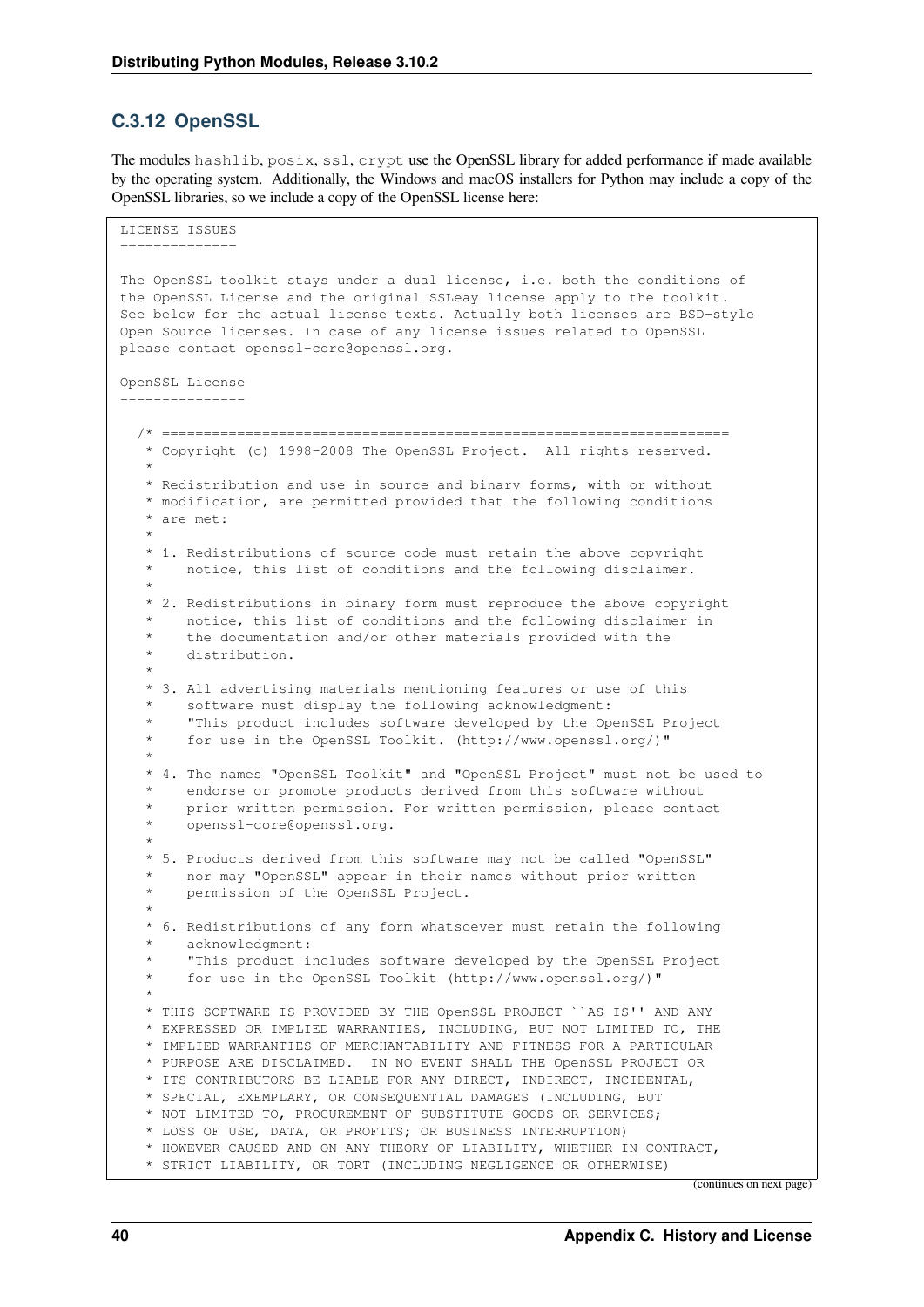```
* ARISING IN ANY WAY OUT OF THE USE OF THIS SOFTWARE, EVEN IF ADVISED
    * OF THE POSSIBILITY OF SUCH DAMAGE.
    * ====================================================================
    *
    * This product includes cryptographic software written by Eric Young
    * (eay@cryptsoft.com). This product includes software written by Tim
    * Hudson (tjh@cryptsoft.com).
    *
    */
Original SSLeay License
    -----------------------
  /* Copyright (C) 1995-1998 Eric Young (eay@cryptsoft.com)
   * All rights reserved.
    *
    * This package is an SSL implementation written
    * by Eric Young (eay@cryptsoft.com).
    * The implementation was written so as to conform with Netscapes SSL.
    *
    * This library is free for commercial and non-commercial use as long as
    * the following conditions are aheared to. The following conditions
    * apply to all code found in this distribution, be it the RC4, RSA,
    * lhash, DES, etc., code; not just the SSL code. The SSL documentation
    * included with this distribution is covered by the same copyright terms
    * except that the holder is Tim Hudson (tjh@cryptsoft.com).
    *
   * Copyright remains Eric Young's, and as such any Copyright notices in
    * the code are not to be removed.
    * If this package is used in a product, Eric Young should be given attribution
    * as the author of the parts of the library used.
    * This can be in the form of a textual message at program startup or
    * in documentation (online or textual) provided with the package.
    *
    * Redistribution and use in source and binary forms, with or without
    * modification, are permitted provided that the following conditions
    * are met:
    * 1. Redistributions of source code must retain the copyright
        notice, this list of conditions and the following disclaimer.
    * 2. Redistributions in binary form must reproduce the above copyright
        notice, this list of conditions and the following disclaimer in the
        documentation and/or other materials provided with the distribution.
    * 3. All advertising materials mentioning features or use of this software
        must display the following acknowledgement:
        "This product includes cryptographic software written by
         Eric Young (eay@cryptsoft.com)"
        The word 'cryptographic' can be left out if the rouines from the library
        being used are not cryptographic related :-).
    * 4. If you include any Windows specific code (or a derivative thereof) from
        the apps directory (application code) you must include an acknowledgement:
         * "This product includes software written by Tim Hudson (tjh@cryptsoft.com)"
    *
    * THIS SOFTWARE IS PROVIDED BY ERIC YOUNG ``AS IS'' AND
    * ANY EXPRESS OR IMPLIED WARRANTIES, INCLUDING, BUT NOT LIMITED TO, THE
    * IMPLIED WARRANTIES OF MERCHANTABILITY AND FITNESS FOR A PARTICULAR PURPOSE
    * ARE DISCLAIMED. IN NO EVENT SHALL THE AUTHOR OR CONTRIBUTORS BE LIABLE
    * FOR ANY DIRECT, INDIRECT, INCIDENTAL, SPECIAL, EXEMPLARY, OR CONSEQUENTIAL
    * DAMAGES (INCLUDING, BUT NOT LIMITED TO, PROCUREMENT OF SUBSTITUTE GOODS
    * OR SERVICES; LOSS OF USE, DATA, OR PROFITS; OR BUSINESS INTERRUPTION)
    * HOWEVER CAUSED AND ON ANY THEORY OF LIABILITY, WHETHER IN CONTRACT, STRICT
    * LIABILITY, OR TORT (INCLUDING NEGLIGENCE OR OTHERWISE) ARISING IN ANY WAY
```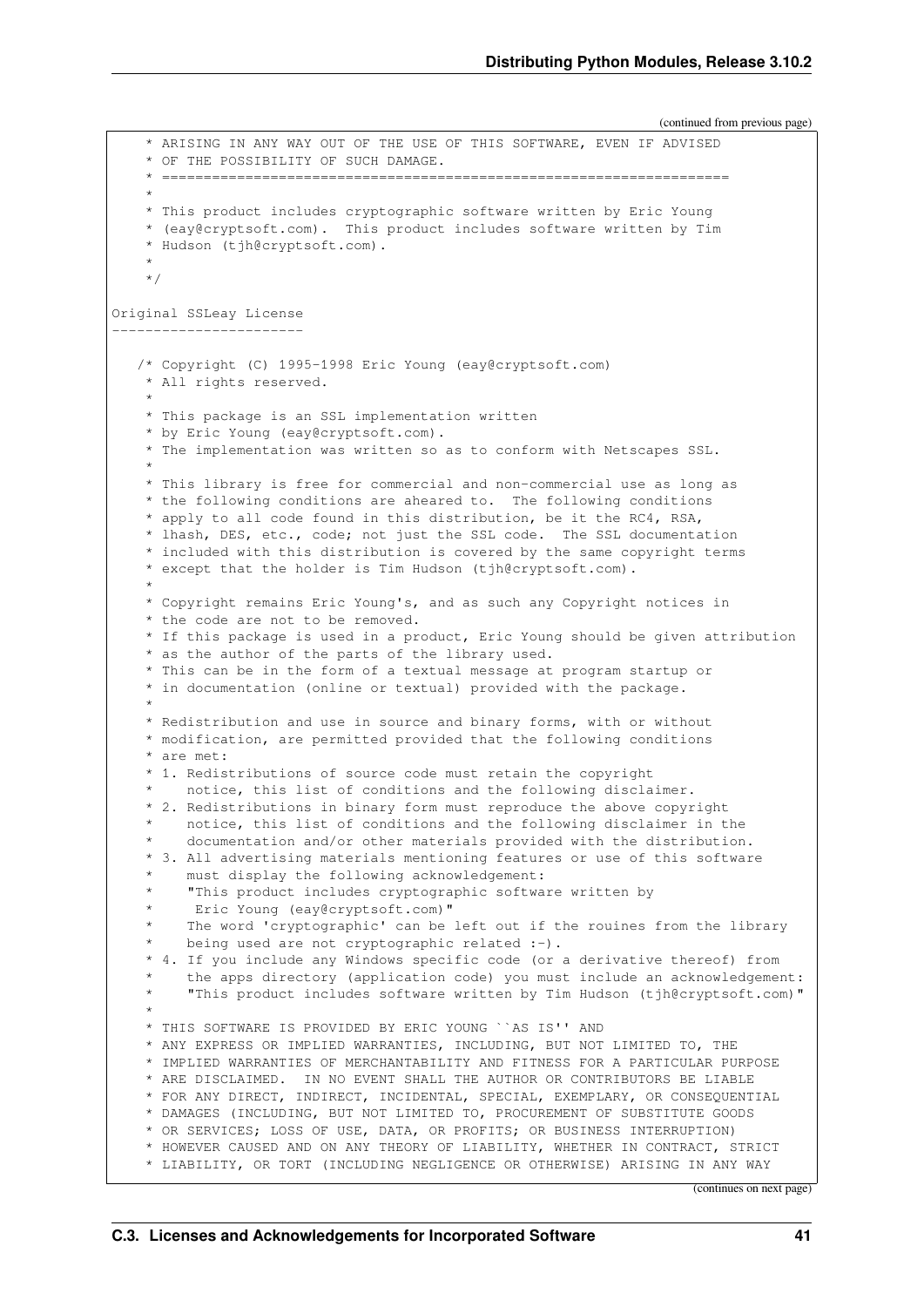```
* OUT OF THE USE OF THIS SOFTWARE, EVEN IF ADVISED OF THE POSSIBILITY OF
* SUCH DAMAGE.
*
* The licence and distribution terms for any publically available version or
* derivative of this code cannot be changed. i.e. this code cannot simply be
* copied and put under another distribution licence
* [including the GNU Public Licence.]
*/
```
#### <span id="page-45-0"></span>**C.3.13 expat**

The pyexpat extension is built using an included copy of the expat sources unless the build is configured --with-system-expat:

Copyright (c) 1998, 1999, 2000 Thai Open Source Software Center Ltd and Clark Cooper Permission is hereby granted, free of charge, to any person obtaining a copy of this software and associated documentation files (the "Software"), to deal in the Software without restriction, including without limitation the rights to use, copy, modify, merge, publish, distribute, sublicense, and/or sell copies of the Software, and to permit persons to whom the Software is furnished to do so, subject to the following conditions:

The above copyright notice and this permission notice shall be included in all copies or substantial portions of the Software.

THE SOFTWARE IS PROVIDED "AS IS", WITHOUT WARRANTY OF ANY KIND, EXPRESS OR IMPLIED, INCLUDING BUT NOT LIMITED TO THE WARRANTIES OF MERCHANTABILITY, FITNESS FOR A PARTICULAR PURPOSE AND NONINFRINGEMENT. IN NO EVENT SHALL THE AUTHORS OR COPYRIGHT HOLDERS BE LIABLE FOR ANY CLAIM, DAMAGES OR OTHER LIABILITY, WHETHER IN AN ACTION OF CONTRACT, TORT OR OTHERWISE, ARISING FROM, OUT OF OR IN CONNECTION WITH THE SOFTWARE OR THE USE OR OTHER DEALINGS IN THE SOFTWARE.

#### <span id="page-45-1"></span>**C.3.14 libffi**

The \_ctypes extension is built using an included copy of the libffi sources unless the build is configured --with-system-libffi:

Copyright (c) 1996-2008 Red Hat, Inc and others.

Permission is hereby granted, free of charge, to any person obtaining a copy of this software and associated documentation files (the ``Software''), to deal in the Software without restriction, including without limitation the rights to use, copy, modify, merge, publish, distribute, sublicense, and/or sell copies of the Software, and to permit persons to whom the Software is furnished to do so, subject to the following conditions:

The above copyright notice and this permission notice shall be included in all copies or substantial portions of the Software.

THE SOFTWARE IS PROVIDED ``AS IS'', WITHOUT WARRANTY OF ANY KIND, EXPRESS OR IMPLIED, INCLUDING BUT NOT LIMITED TO THE WARRANTIES OF MERCHANTABILITY, FITNESS FOR A PARTICULAR PURPOSE AND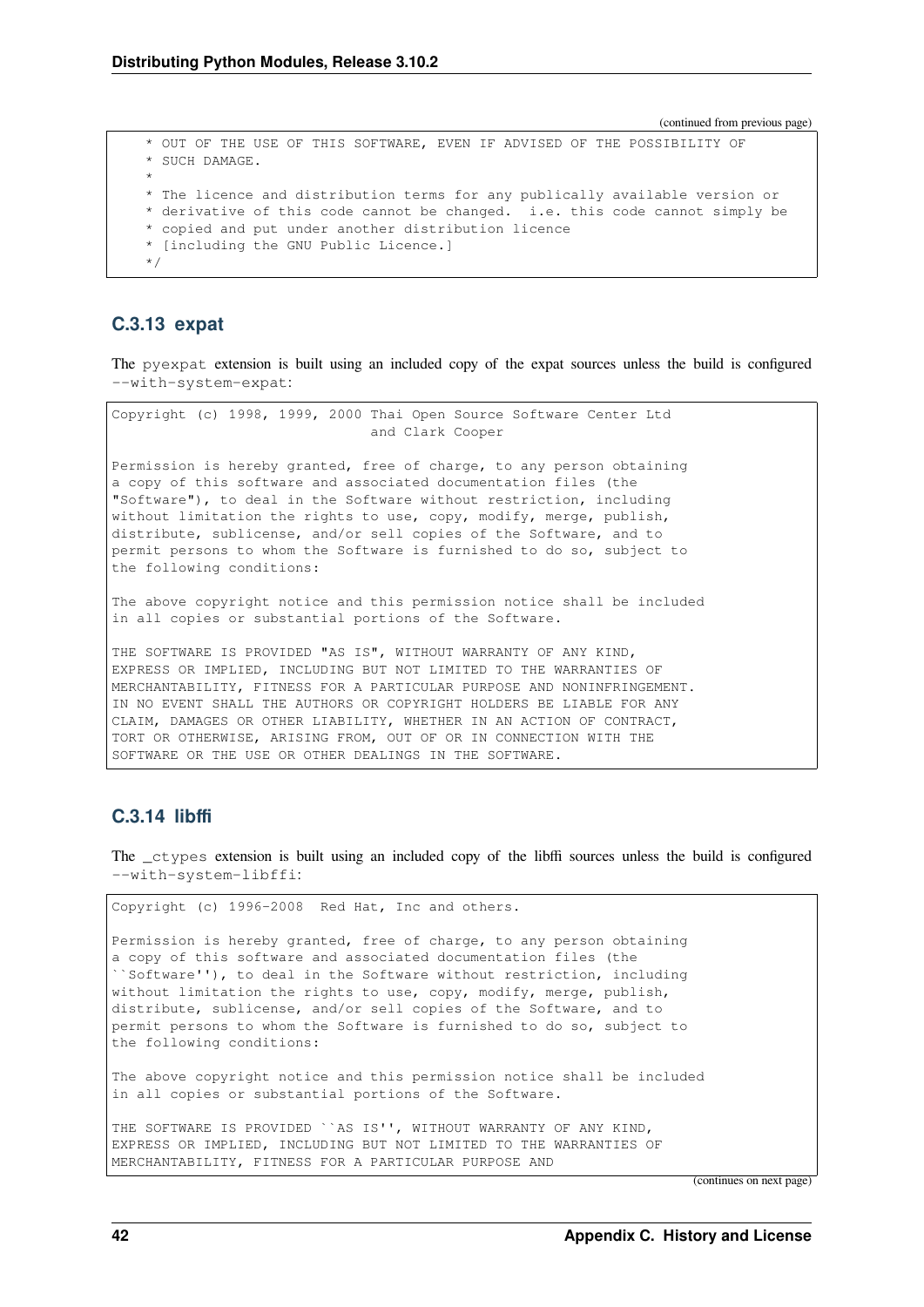```
NONINFRINGEMENT. IN NO EVENT SHALL THE AUTHORS OR COPYRIGHT
HOLDERS BE LIABLE FOR ANY CLAIM, DAMAGES OR OTHER LIABILITY,
WHETHER IN AN ACTION OF CONTRACT, TORT OR OTHERWISE, ARISING FROM,
OUT OF OR IN CONNECTION WITH THE SOFTWARE OR THE USE OR OTHER
DEALINGS IN THE SOFTWARE.
```
#### **C.3.15 zlib**

The zlib extension is built using an included copy of the zlib sources if the zlib version found on the system is too old to be used for the build:

```
Copyright (C) 1995-2011 Jean-loup Gailly and Mark Adler
This software is provided 'as-is', without any express or implied
warranty. In no event will the authors be held liable for any damages
arising from the use of this software.
Permission is granted to anyone to use this software for any purpose,
including commercial applications, and to alter it and redistribute it
freely, subject to the following restrictions:
1. The origin of this software must not be misrepresented; you must not
  claim that you wrote the original software. If you use this software
  in a product, an acknowledgment in the product documentation would be
  appreciated but is not required.
2. Altered source versions must be plainly marked as such, and must not be
  misrepresented as being the original software.
3. This notice may not be removed or altered from any source distribution.
Jean-loup Gailly Mark Adler
jloup@gzip.org madler@alumni.caltech.edu
```
#### **C.3.16 cfuhash**

The implementation of the hash table used by the tracemalloc is based on the cfuhash project:

```
Copyright (c) 2005 Don Owens
All rights reserved.
This code is released under the BSD license:
Redistribution and use in source and binary forms, with or without
modification, are permitted provided that the following conditions
are met:
  * Redistributions of source code must retain the above copyright
   notice, this list of conditions and the following disclaimer.
  * Redistributions in binary form must reproduce the above
   copyright notice, this list of conditions and the following
    disclaimer in the documentation and/or other materials provided
   with the distribution.
  * Neither the name of the author nor the names of its
    contributors may be used to endorse or promote products derived
```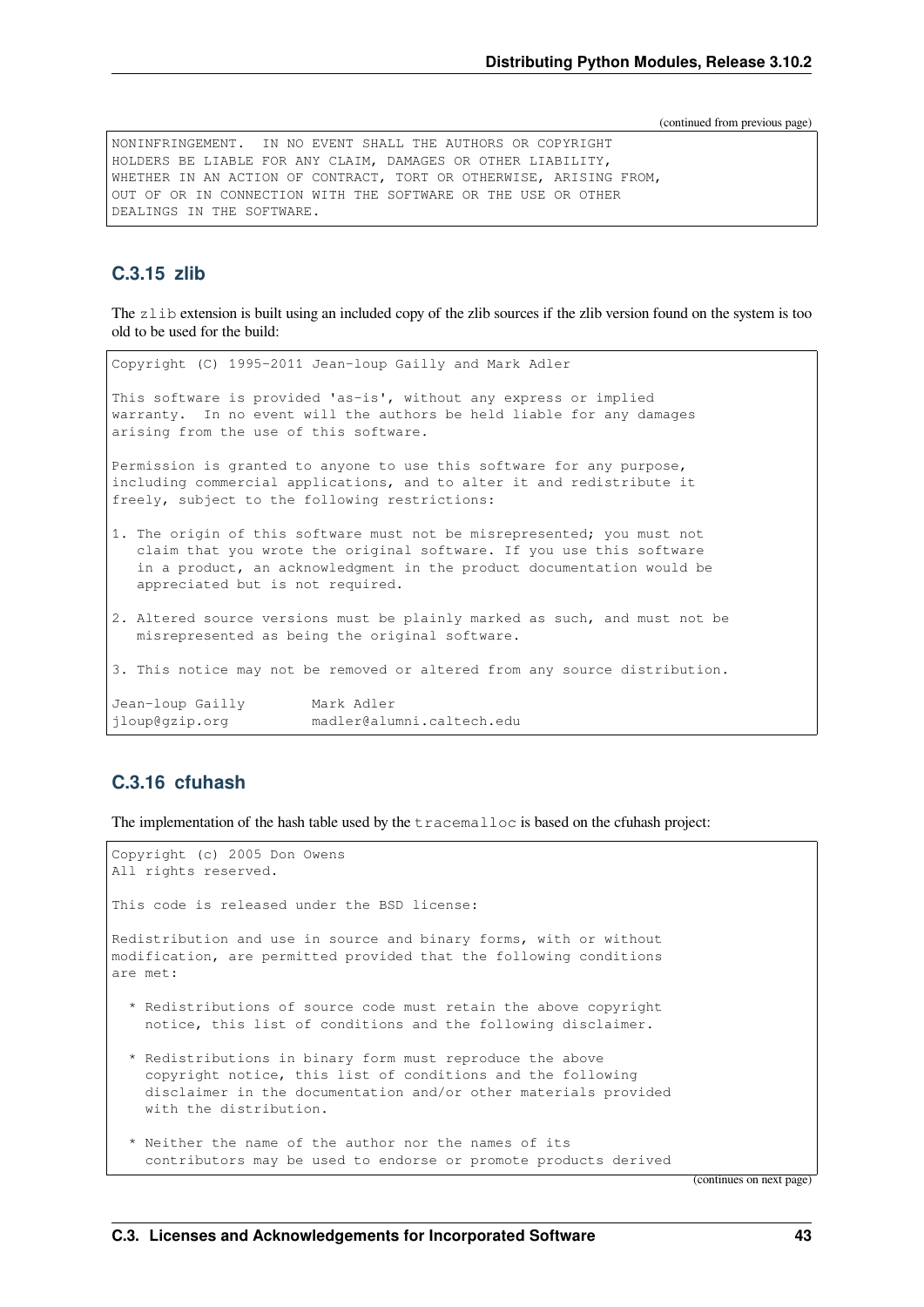from this software without specific prior written permission. THIS SOFTWARE IS PROVIDED BY THE COPYRIGHT HOLDERS AND CONTRIBUTORS "AS IS" AND ANY EXPRESS OR IMPLIED WARRANTIES, INCLUDING, BUT NOT LIMITED TO, THE IMPLIED WARRANTIES OF MERCHANTABILITY AND FITNESS FOR A PARTICULAR PURPOSE ARE DISCLAIMED. IN NO EVENT SHALL THE COPYRIGHT OWNER OR CONTRIBUTORS BE LIABLE FOR ANY DIRECT, INDIRECT, INCIDENTAL, SPECIAL, EXEMPLARY, OR CONSEQUENTIAL DAMAGES (INCLUDING, BUT NOT LIMITED TO, PROCUREMENT OF SUBSTITUTE GOODS OR SERVICES; LOSS OF USE, DATA, OR PROFITS; OR BUSINESS INTERRUPTION) HOWEVER CAUSED AND ON ANY THEORY OF LIABILITY, WHETHER IN CONTRACT, STRICT LIABILITY, OR TORT (INCLUDING NEGLIGENCE OR OTHERWISE) ARISING IN ANY WAY OUT OF THE USE OF THIS SOFTWARE, EVEN IF ADVISED OF THE POSSIBILITY OF SUCH DAMAGE.

#### **C.3.17 libmpdec**

The decimal module is built using an included copy of the libmpdec library unless the build is configured --with-system-libmpdec:

Copyright (c) 2008-2020 Stefan Krah. All rights reserved.

Redistribution and use in source and binary forms, with or without modification, are permitted provided that the following conditions are met:

- 1. Redistributions of source code must retain the above copyright notice, this list of conditions and the following disclaimer.
- 2. Redistributions in binary form must reproduce the above copyright notice, this list of conditions and the following disclaimer in the documentation and/or other materials provided with the distribution.

THIS SOFTWARE IS PROVIDED BY THE AUTHOR AND CONTRIBUTORS "AS IS" AND ANY EXPRESS OR IMPLIED WARRANTIES, INCLUDING, BUT NOT LIMITED TO, THE IMPLIED WARRANTIES OF MERCHANTABILITY AND FITNESS FOR A PARTICULAR PURPOSE ARE DISCLAIMED. IN NO EVENT SHALL THE AUTHOR OR CONTRIBUTORS BE LIABLE FOR ANY DIRECT, INDIRECT, INCIDENTAL, SPECIAL, EXEMPLARY, OR CONSEQUENTIAL DAMAGES (INCLUDING, BUT NOT LIMITED TO, PROCUREMENT OF SUBSTITUTE GOODS OR SERVICES; LOSS OF USE, DATA, OR PROFITS; OR BUSINESS INTERRUPTION) HOWEVER CAUSED AND ON ANY THEORY OF LIABILITY, WHETHER IN CONTRACT, STRICT LIABILITY, OR TORT (INCLUDING NEGLIGENCE OR OTHERWISE) ARISING IN ANY WAY OUT OF THE USE OF THIS SOFTWARE, EVEN IF ADVISED OF THE POSSIBILITY OF SUCH DAMAGE.

#### **C.3.18 W3C C14N test suite**

The C14N 2.0 test suite in the test package  $(\text{Lib}/\text{test}/\text{xmltestdata}/c14n-20/)$  was retrieved from the W3C website at https://www.w3.org/TR/xml-c14n2-testcases/ and is distributed under the 3-clause BSD license:

```
Copyright (c) 2013 W3C(R) (MIT, ERCIM, Keio, Beihang),
All Rights Reserved.
Redistribution and use in source and binary forms, with or without
modification, are permitted provided that the following conditions
are met:
```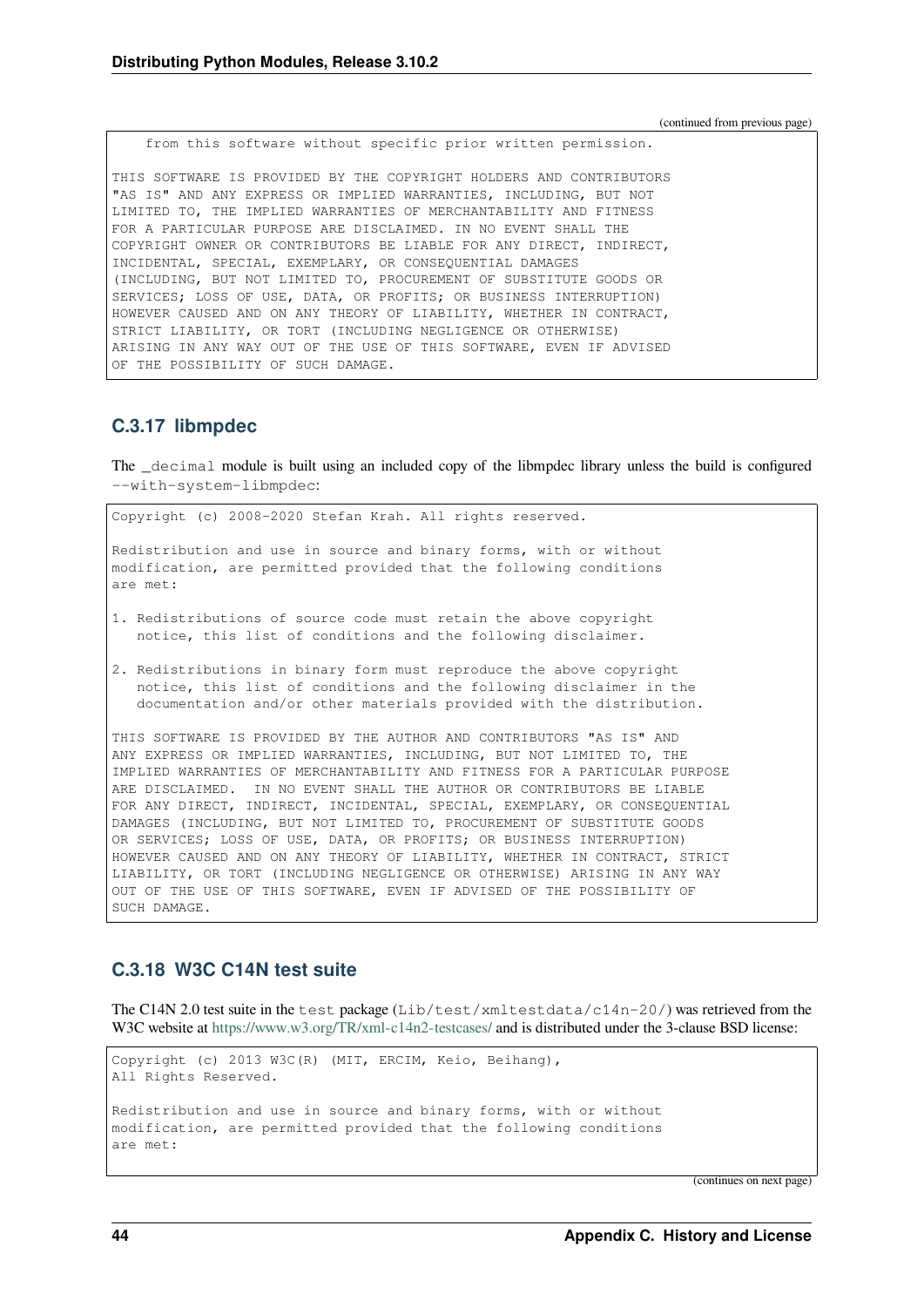\* Redistributions of works must retain the original copyright notice, this list of conditions and the following disclaimer. \* Redistributions in binary form must reproduce the original copyright notice, this list of conditions and the following disclaimer in the documentation and/or other materials provided with the distribution. \* Neither the name of the W3C nor the names of its contributors may be used to endorse or promote products derived from this work without specific prior written permission. THIS SOFTWARE IS PROVIDED BY THE COPYRIGHT HOLDERS AND CONTRIBUTORS "AS IS" AND ANY EXPRESS OR IMPLIED WARRANTIES, INCLUDING, BUT NOT LIMITED TO, THE IMPLIED WARRANTIES OF MERCHANTABILITY AND FITNESS FOR A PARTICULAR PURPOSE ARE DISCLAIMED. IN NO EVENT SHALL THE COPYRIGHT OWNER OR CONTRIBUTORS BE LIABLE FOR ANY DIRECT, INDIRECT, INCIDENTAL, SPECIAL, EXEMPLARY, OR CONSEQUENTIAL DAMAGES (INCLUDING, BUT NOT LIMITED TO, PROCUREMENT OF SUBSTITUTE GOODS OR SERVICES; LOSS OF USE, DATA, OR PROFITS; OR BUSINESS INTERRUPTION) HOWEVER CAUSED AND ON ANY THEORY OF LIABILITY, WHETHER IN CONTRACT, STRICT LIABILITY, OR TORT (INCLUDING NEGLIGENCE OR OTHERWISE) ARISING IN ANY WAY OUT OF THE USE OF THIS SOFTWARE, EVEN IF ADVISED OF THE POSSIBILITY OF SUCH DAMAGE.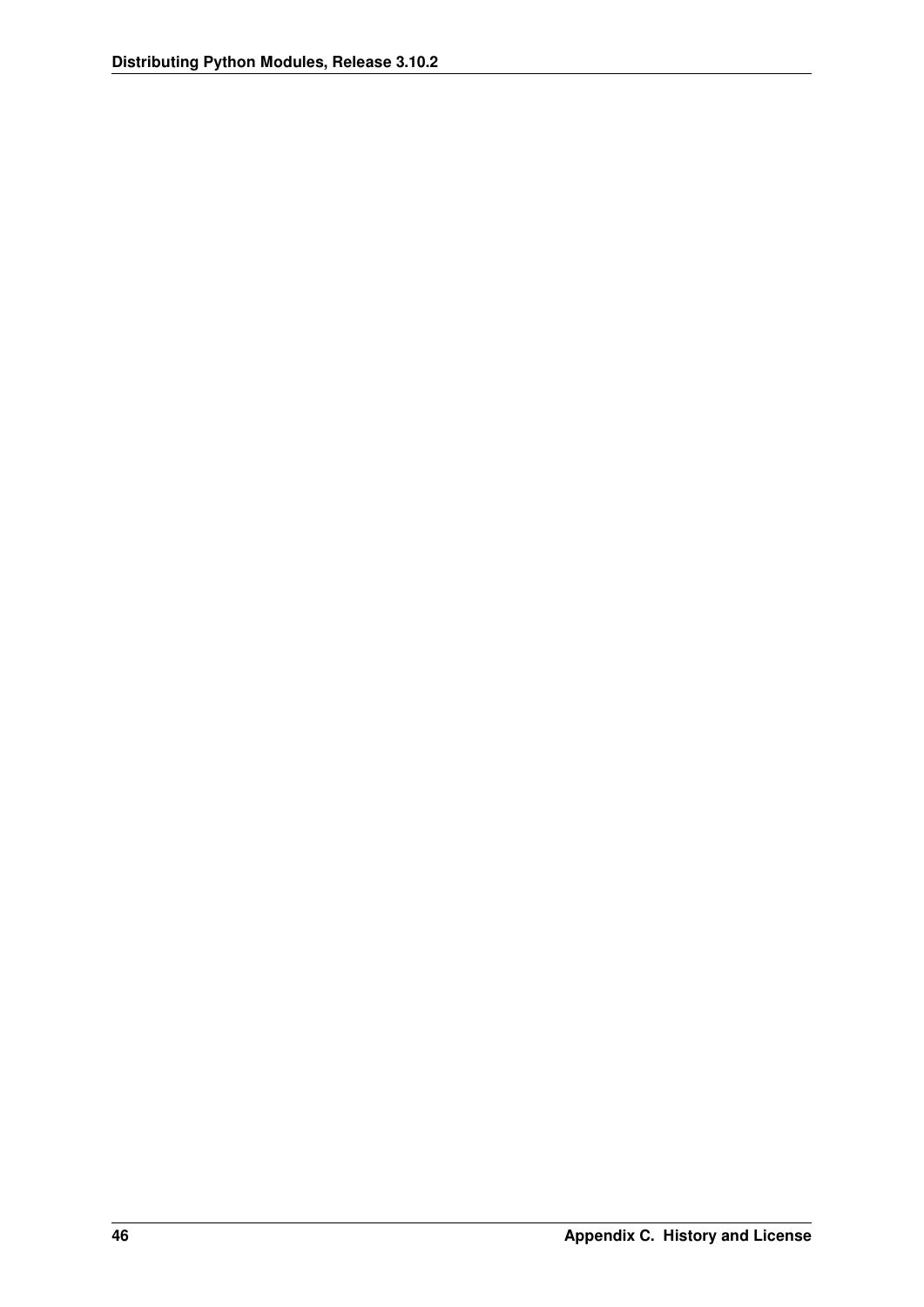### **COPYRIGHT**

Python and this documentation is:

Copyright © 2001-2022 Python Software Foundation. All rights reserved.

Copyright © 2000 BeOpen.com. All rights reserved.

Copyright © 1995-2000 Corporation for National Research Initiatives. All rights reserved.

Copyright © 1991-1995 Stichting Mathematisch Centrum. All rights reserved.

See *History and License* for complete license and permissions information.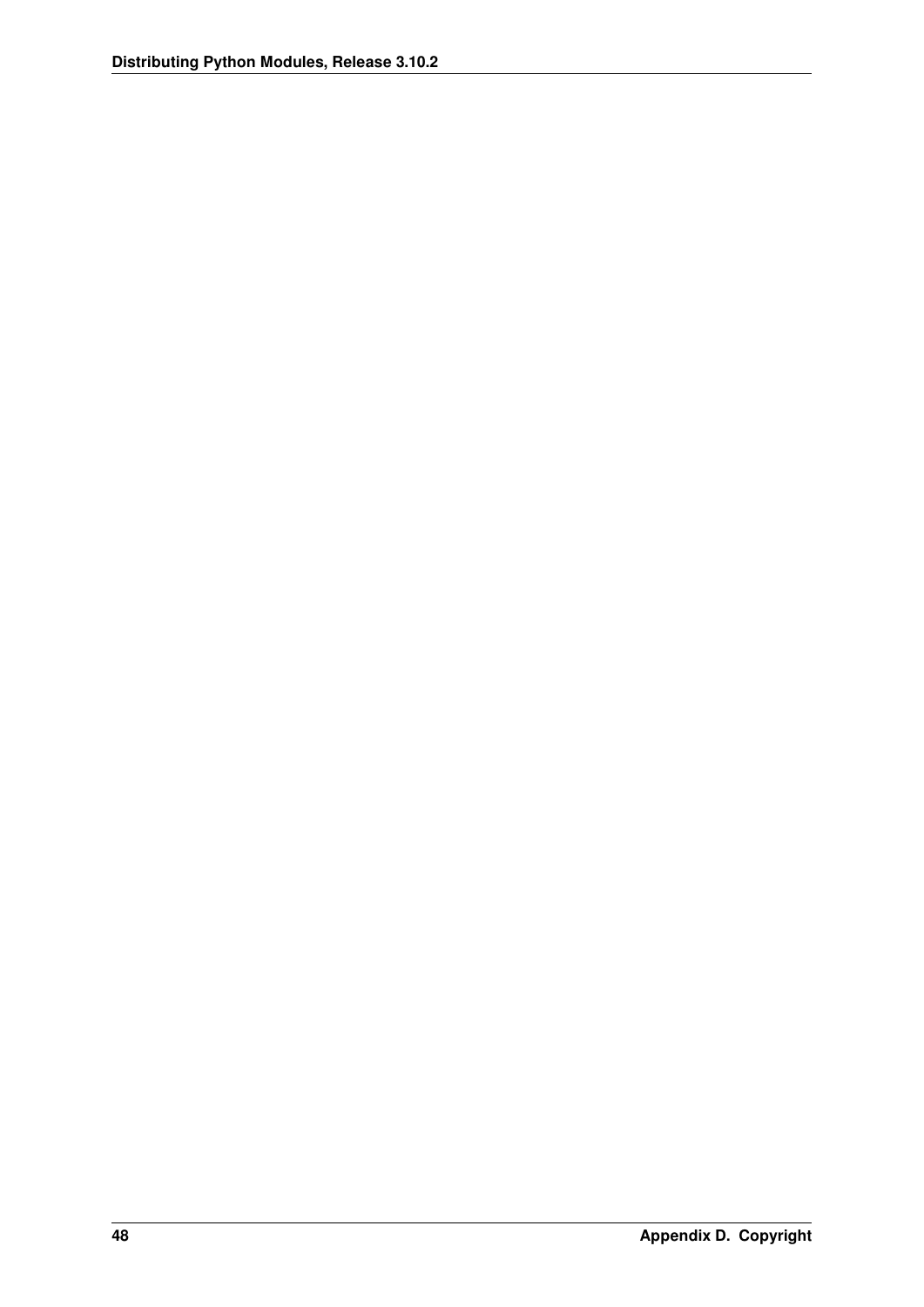### **INDEX**

### Non-alphabetical

```
..., 13
2to3, 13
>>>, 13
__future__, 17
__slots__, 23
```
### A

```
abstract base class, 13
annotation, 13
argument, 13
asynchronous context manager, 14
asynchronous generator, 14
asynchronous generator iterator, 14
asynchronous iterable, 14
asynchronous iterator, 14
attribute, 14
awaitable, 14
```
### B

BDFL, **14** binary fi[le](#page-17-7), **14** borrowed reference, **14** bytecode, **15** byte[s-l](#page-17-7)ike object, **14**

# C

```
callback, 15
C-contiguous, 15
class, 15
class variable, 15
coercion, 15
complex number, 15
context manager, 15
context variable, 15
contiguous, 15
coroutine, 15
coroutine function, 15
CPython, 15
```
### D

decorator, **15** descrip[tor](#page-18-3), **16** dictionary, **16** dictionary comprehension, **16** dictionar[y v](#page-18-3)iew, **16**

docstring, **16** duck-typing, **16**

### E

EAFP, **16** expression, **1[6](#page-19-4)** extension module, **16**

#### F

f-string, **16** file object, **16** file-like object, **17** filesystem encoding and error ha[nd](#page-19-4)ler, **17** finder, **17** floor divis[ion](#page-19-4), **17** Fortran contiguo[us](#page-20-7), 15 function, **17** functi[on](#page-20-7) annotation, **17**

### G

```
garbage collection, 17
generator, 17
generator expression, 18
generator iterator, 17
generic function, 18
generic type, 18
GIL, 18
global interpreter lock, 18
```
### H

has[h-b](#page-21-4)ased pyc, **18** hashable, **18**

#### I

```
IDLE, 18
immutable, 18
import path, 18
importer, 19
importing, 18
interactive, 19
interpreted, 19
interpreter shutdown, 19
iterable, 19
iterator, 19
```